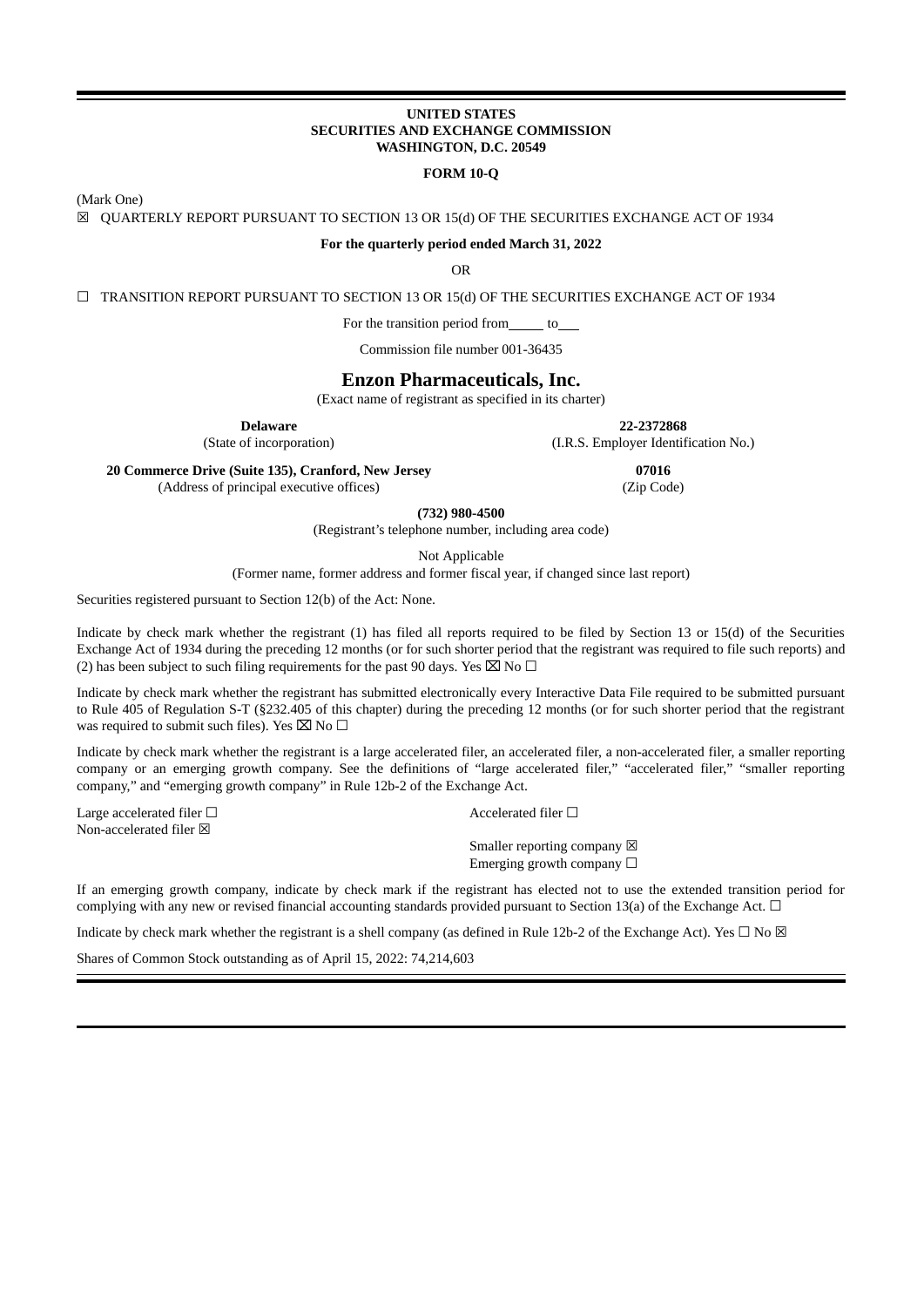## **PART I – FINANCIAL INFORMATION**

## **Item 1. Financial Statements.**

## **ENZON PHARMACEUTICALS, INC. AND SUBSIDIARIES CONDENSED CONSOLIDATED BALANCE SHEETS (In thousands, except share and per share amounts)**

|                                                                                                                                                                                            | March 31,<br>2022<br>(Unaudited) | December 31,<br>2021 |  |
|--------------------------------------------------------------------------------------------------------------------------------------------------------------------------------------------|----------------------------------|----------------------|--|
| <b>ASSETS</b>                                                                                                                                                                              |                                  |                      |  |
| Current assets:                                                                                                                                                                            |                                  |                      |  |
| Cash and cash equivalents                                                                                                                                                                  | \$<br>47,429                     | \$<br>47,641         |  |
| Royalty and milestone receivable                                                                                                                                                           |                                  | 28                   |  |
| Other current assets                                                                                                                                                                       | 41                               | 85                   |  |
| <b>Total current assets</b>                                                                                                                                                                | 47,470                           | 47,754               |  |
| <b>Total assets</b>                                                                                                                                                                        | \$<br>47,470                     | \$<br>47,754         |  |
| LIABILITIES AND STOCKHOLDERS' EQUITY                                                                                                                                                       |                                  |                      |  |
| <b>Current liabilities:</b>                                                                                                                                                                |                                  |                      |  |
| Accounts payable                                                                                                                                                                           | \$<br>331                        | \$<br>331            |  |
| Accrued expenses and other current liabilities                                                                                                                                             | 79                               | 72                   |  |
| <b>Total current liabilities</b>                                                                                                                                                           | 410                              | 403                  |  |
| Commitments and contingencies                                                                                                                                                              |                                  |                      |  |
| Mezzanine equity:                                                                                                                                                                          |                                  |                      |  |
| Series C preferred stock - \$0.01 par value, 40,000 shares authorized, issued and outstanding<br>(liquidation value \$1,075 and \$1,062 per share) at March 31, 2022 and December 31, 2021 | 43,014                           | 42,483               |  |
|                                                                                                                                                                                            |                                  |                      |  |
| Stockholders' equity:                                                                                                                                                                      |                                  |                      |  |
| Preferred stock - \$0.01 par value, authorized 2,960,000 shares; no shares issued and outstanding<br>at March 31, 2022 and December 31, 2021                                               |                                  |                      |  |
| Common stock - \$0.01 par value, authorized 170,000,000 shares; issued and outstanding                                                                                                     |                                  |                      |  |
| 74,214,603 shares at March 31, 2022 and December 31, 2021                                                                                                                                  | 742                              | 742                  |  |
| Additional paid-in capital<br>Accumulated deficit                                                                                                                                          | 75,452<br>(72, 148)              | 75,983<br>(71, 857)  |  |
| Total stockholders' equity                                                                                                                                                                 | 4,046                            | 4,868                |  |
|                                                                                                                                                                                            |                                  |                      |  |
| Total liabilities, mezzanine equity and stockholders' equity                                                                                                                               | \$<br>47,470                     | \$<br>47,754         |  |

The accompanying notes are an integral part of these condensed consolidated financial statements.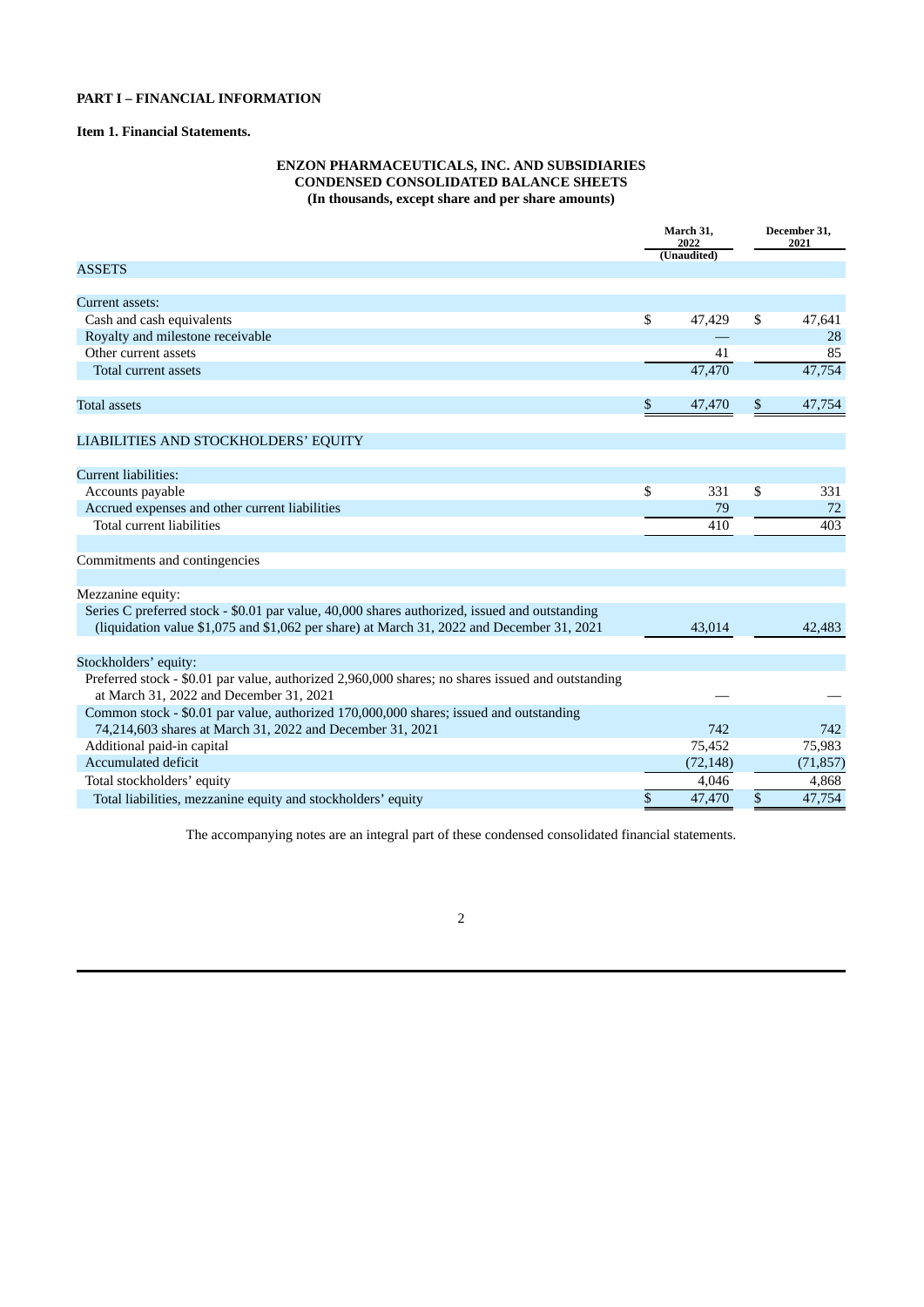## **ENZON PHARMACEUTICALS, INC. AND SUBSIDIARIES CONDENSED CONSOLIDATED STATEMENTS OF OPERATIONS (In thousands, except per share amounts) (Unaudited)**

|                                                   |              | Three months ended<br>March 31, |        |  |  |
|---------------------------------------------------|--------------|---------------------------------|--------|--|--|
|                                                   | 2022         |                                 | 2021   |  |  |
| <b>Revenues:</b>                                  |              |                                 |        |  |  |
| Royalties and milestones, net                     | \$           | \$                              | 381    |  |  |
| Total revenues                                    |              |                                 | 381    |  |  |
| <b>Operating expenses:</b>                        |              |                                 |        |  |  |
| General and administrative                        | 297          |                                 | 370    |  |  |
| Total operating expenses                          | 297          |                                 | 370    |  |  |
| Operating (loss) income                           | (297)        |                                 | 11     |  |  |
| Other income                                      | 2            |                                 | 2      |  |  |
| (Loss) income before income tax benefit (expense) | (295)        |                                 | 13     |  |  |
| Income tax benefit (expense)                      | 4            |                                 | (2)    |  |  |
| Net (loss) income                                 | (291)        |                                 | 11     |  |  |
| Dividends on Series C preferred stock             | (531)        |                                 | (506)  |  |  |
| Net loss available to common shareholders         | (822)        |                                 | (495)  |  |  |
| Loss per common share                             |              |                                 |        |  |  |
| <b>Basic and diluted</b>                          | \$<br>(0.01) | \$                              | (0.01) |  |  |
| Weighted average number of common shares          |              |                                 |        |  |  |
| Basic and diluted                                 | 74,215       |                                 | 74,215 |  |  |

The accompanying notes are an integral part of these unaudited condensed consolidated financial statements.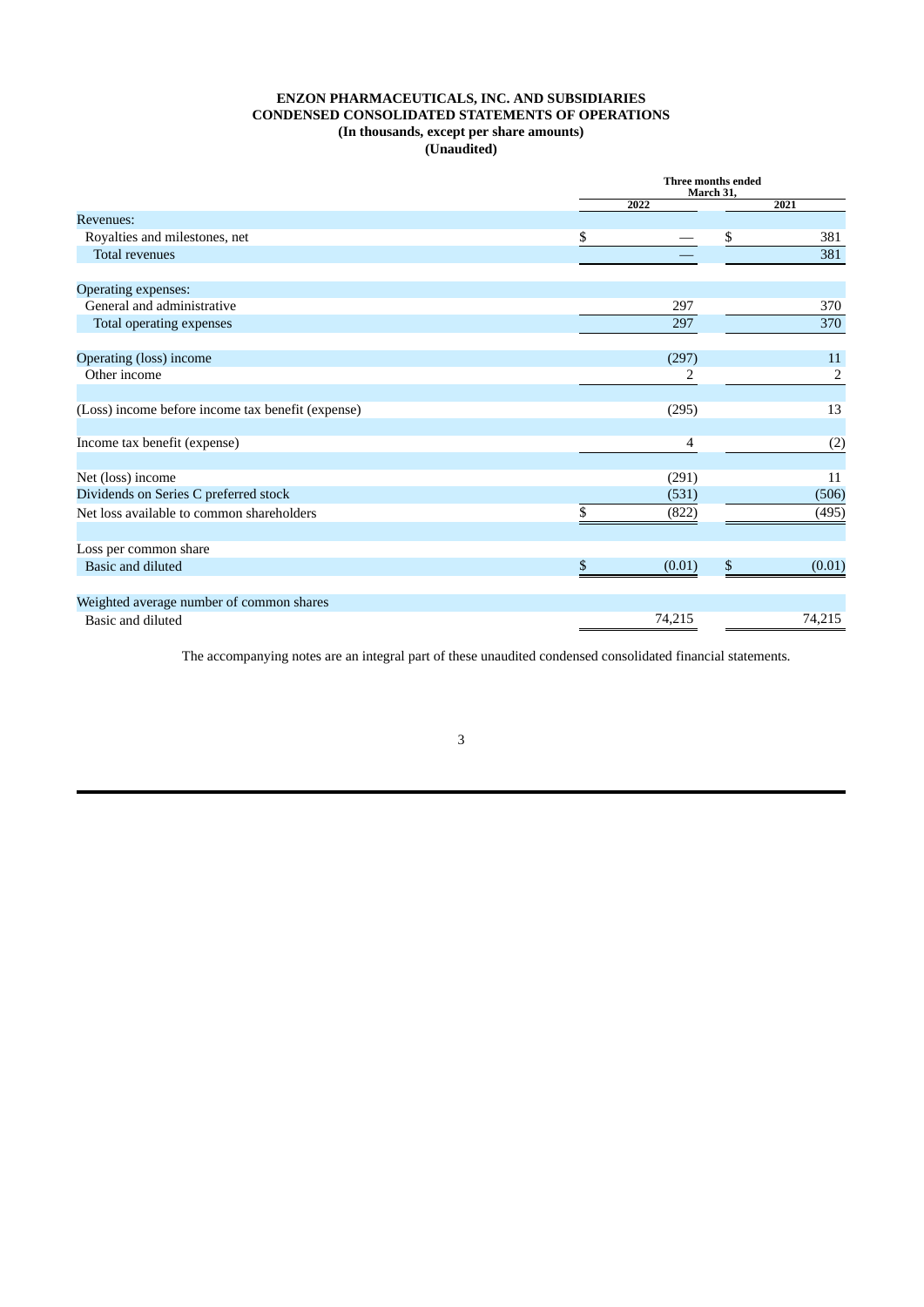## **ENZON PHARMACEUTICALS, INC. AND SUBSIDIARIES CONDENSED CONSOLIDATED STATEMENTS OF MEZZANINE EQUITY AND STOCKHOLDERS' EQUITY (In thousands) (Unaudited)**

|                                       | <b>Mezzanine Equity – Series C</b><br><b>Preferred Stock</b><br>Number of<br><b>Shares</b> | Par<br>Value | Common Stock<br>Number of<br><b>Shares</b> | Par<br>Value | <b>Additional</b><br>Paid-in<br><b>Capital</b> | Accumulated<br>Deficit |   | <b>Total</b><br>Stockholders'<br>Equity |
|---------------------------------------|--------------------------------------------------------------------------------------------|--------------|--------------------------------------------|--------------|------------------------------------------------|------------------------|---|-----------------------------------------|
| Balance, December 31, 2020            | 40                                                                                         | 40,460       | 74,215                                     | 742          | 78,006                                         | (71, 388)              |   | 7,360                                   |
| Net income                            |                                                                                            |              |                                            |              |                                                | 11                     |   | 11                                      |
| Preferred stock dividend accumulation |                                                                                            | 506          |                                            |              | (506)                                          |                        |   | (506)                                   |
| Balance, March 31, 2021               | 40                                                                                         | 40,966       | 74,215                                     | 742          | \$ 77,500                                      | (71, 377)              | S | 6,865                                   |
|                                       | <b>Mezzanine Equity – Series C</b><br><b>Preferred Stock</b>                               |              | <b>Common Stock</b>                        |              | <b>Additional</b>                              |                        |   | <b>Total</b>                            |
|                                       | Number of<br><b>Shares</b>                                                                 | Par<br>Value | <b>Number of</b><br><b>Shares</b>          | Par<br>Value | Paid-in<br>Capital                             | Accumulated<br>Deficit |   | Stockholders'<br>Equity                 |
| Balance, December 31, 2021            | 40                                                                                         | 42,483       | 74.215                                     | 742          | 75,983                                         | (71, 857)              |   | 4.868                                   |
| Net loss                              |                                                                                            |              |                                            |              |                                                | (291)                  |   | (291)                                   |
| Preferred stock dividend accumulation |                                                                                            | 531          |                                            |              | (531)                                          |                        |   | (531)                                   |
| Balance, March 31, 2022               | 40                                                                                         | 43,014       | 74,215                                     | 742          | \$75,452                                       | (72, 148)              |   | 4,046                                   |

The accompanying notes are an integral part of these unaudited condensed consolidated financial statements.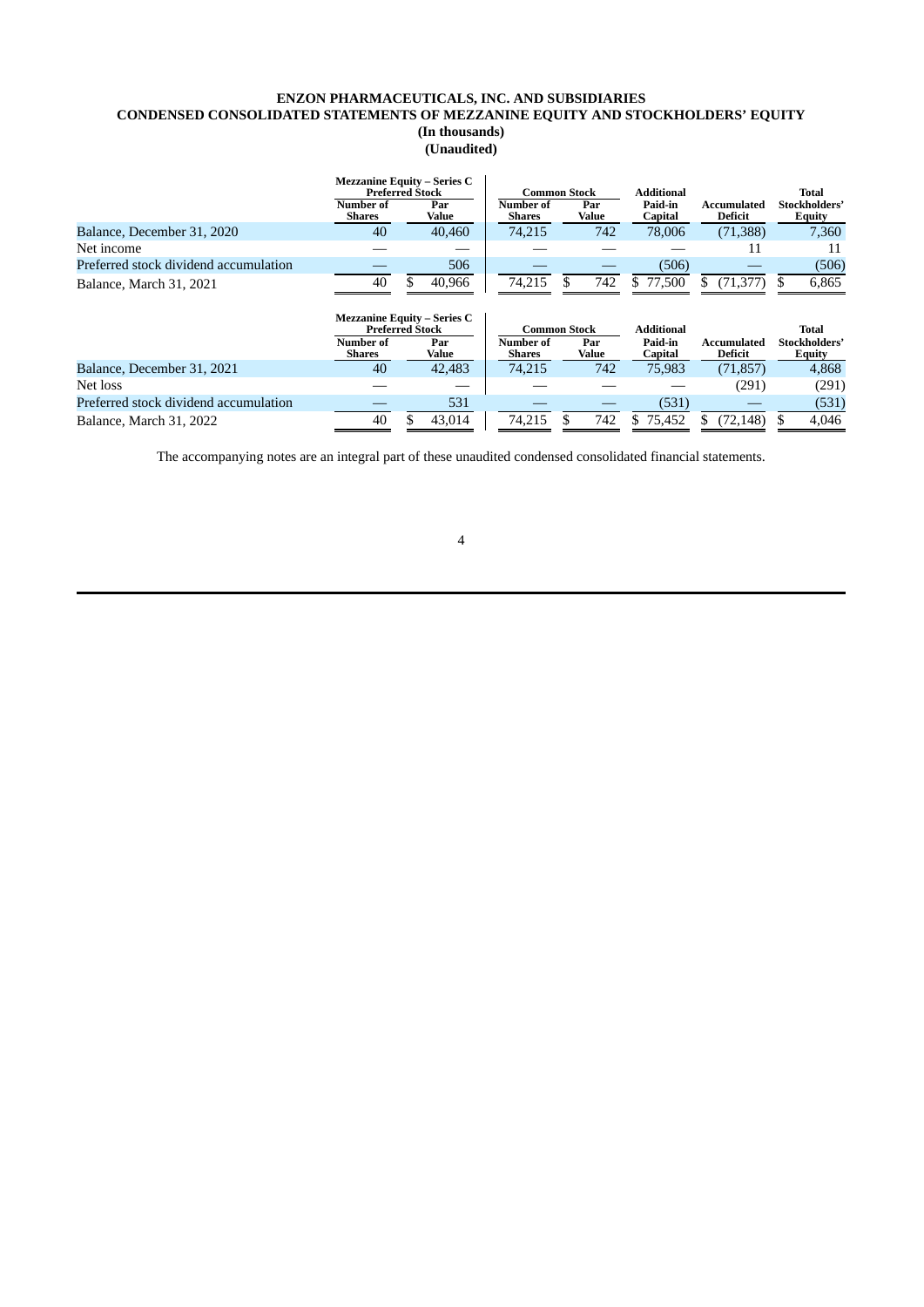## **ENZON PHARMACEUTICALS, INC. AND SUBSIDIARIES CONDENSED CONSOLIDATED STATEMENTS OF CASH FLOWS (In thousands) (Unaudited)**

|                                                                                                    | Three months ended<br>March 31, |   |        |
|----------------------------------------------------------------------------------------------------|---------------------------------|---|--------|
|                                                                                                    | 2022                            |   | 2021   |
| Cash flows from operating activities:                                                              |                                 |   |        |
| Net (loss) income                                                                                  | \$<br>(291)                     | S | 11     |
| Adjustments to reconcile net (loss) income to net cash (used in) provided by operating activities: |                                 |   |        |
| Changes in operating assets and liabilities                                                        | 79                              |   | 34     |
| Net cash (used in) provided by operating activities                                                | (212)                           |   | 45     |
|                                                                                                    |                                 |   |        |
|                                                                                                    |                                 |   |        |
| Net (decrease) increase in cash                                                                    | (212)                           |   | 45     |
|                                                                                                    |                                 |   |        |
| Cash beginning of period                                                                           | 47,641                          |   | 48,142 |
|                                                                                                    |                                 |   |        |
| Cash end of period                                                                                 | 47,429                          |   | 48,187 |

The accompanying notes are an integral part of these unaudited condensed consolidated financial statements.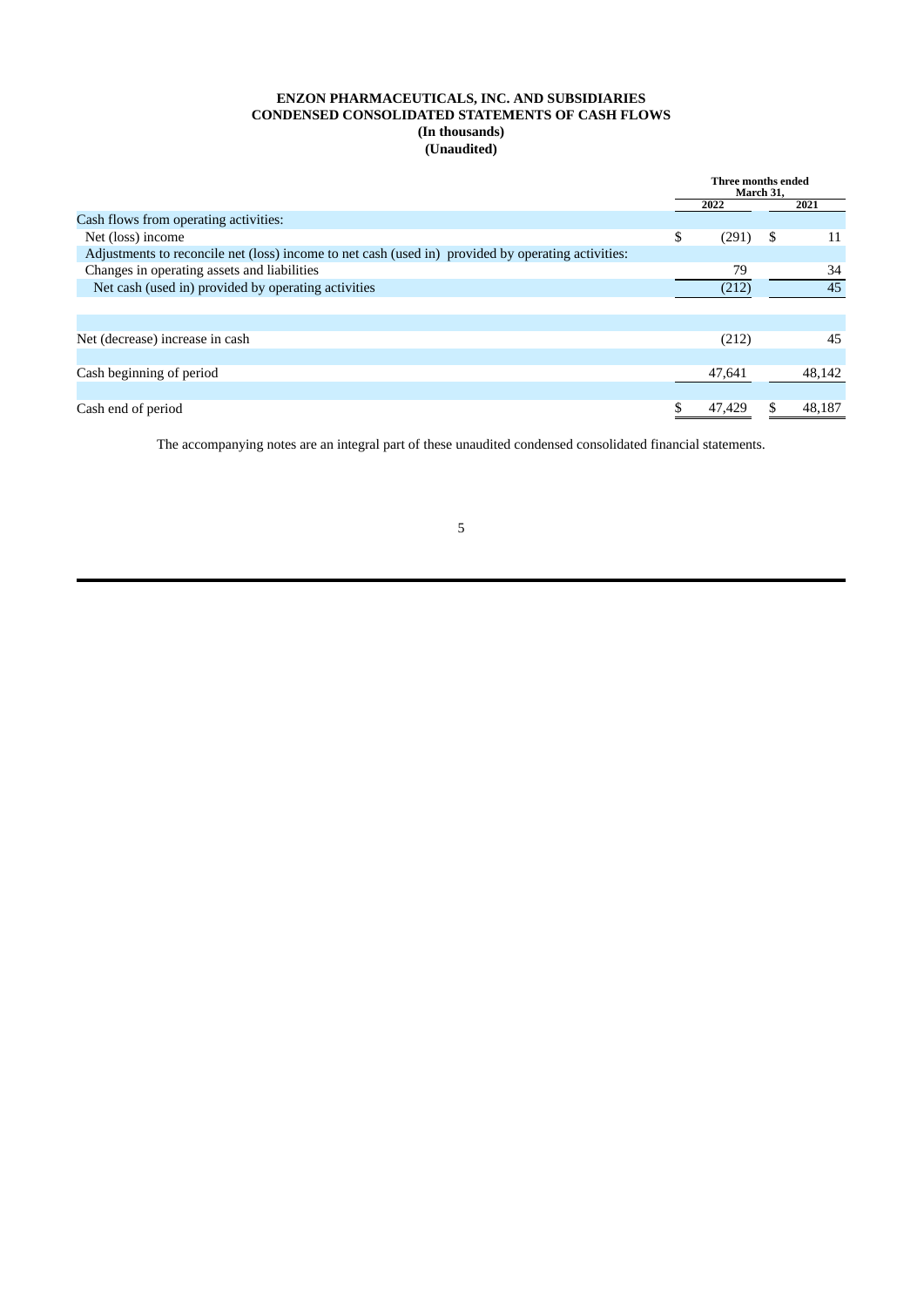### **(1) Description of Business**

Enzon Pharmaceuticals, Inc. (together with its subsidiaries, the "Company," "Enzon," "we" or "us") is positioned as a public company acquisition vehicle, where it can become an acquisition platform and more fully utilize its net operating loss carryforwards ("NOLs") and enhance stockholder value.

In September 2020, the Company initiated a rights offering for its common and preferred stock (see below and Note 12 to our Condensed Consolidated Financial Statements), which closed in October 2020, and it realized \$43.6 million in gross proceeds. This has enabled the Company to embark on its plan to realize the value of its more than \$100 million NOLs by acquiring potentially profitable businesses or assets. To protect the NOLs, in August 2020, the Company's Board of Directors adopted a Section 382 rights plan (see Note 11 to our Condensed Consolidated Financial Statements).

The Company's Board of Directors (the "Board") and its management are actively involved in pursuing, sourcing, reviewing and evaluating various potential acquisition transactions consistent with its long-term strategy. The Company's management and Board have made a number of contacts and engaged in discussions with principals of individual companies and financial advisors on behalf of various individual companies, while continuing to evaluate potential transactions. To date, no actionable transactions have been initiated.

Historically, the Company had received royalty revenues from licensing arrangements with other companies primarily related to sales of certain drug products that utilized Enzon's proprietary technology. In recent years, the Company has had no clinical operations and limited corporate operations. Enzon has a marketing agreement relating to the drug Vicineum, which, if approved, will, potentially, generate milestone and royalty payments to it in the future. Enzon cannot assure you that it will earn material future royalties or milestones.

The Company has a marketing agreement with Micromet AG, now part of Amgen, Inc. (the "Micromet Agreement"), pursuant to which the Company may be entitled to a share of certain milestone and royalty payments if Vicineum, a drug being developed by Sesen Bio, Inc. ("Sesen"), is approved for the treatment of non-muscle invasive bladder cancer. In a press release dated February 16, 2021, Sesen announced that the U.S. Food and Drug Administration (the "FDA") has accepted for filing Sesen's Biologic License Application ("BLA") for Vicineum. The FDA further granted Priority Review, with a target Prescription Drug User Fee Act ("PDUFA") date for a decision on the BLA of August 18, 2021. Accordingly, the Company earned a milestone of \$409,430 in the first quarter of 2021. The amount of \$344,638 was received during that quarter and the balance of \$64,792 was recorded as a receivable as of March 31, 2021. However, on August 13, 2021, Sesen announced that it had received a Complete Response Letter ("CRL") from the FDA and that the FDA had determined that it cannot approve the BLA for Vicineum in its present form and had provided recommendations specific to additional clinical/statistical data and analyses in addition to Chemistry, Manufacturing and Controls ("CMA") issues pertaining to a recent preapproval inspection and product quality. In a press release that Sesen issued on December 9, 2021, it noted that on December 8, 2021 it had a Clinical Type A meeting with the FDA and received greater clarity regarding the requirements for resubmission of the BLA and trial design, which may include a randomized clinical trial assessing the safety and efficacy of Vicineum compared to investigators' choice of intravesical chemotherapy. In a filing with the U. S. Securities and Exchange Commission ("SEC"), Sesen noted that on March 28, 2022, Sesen participated in a Type C Meeting with the FDA. During the meeting, the FDA agreed to a majority of the Sesen's proposed protocol and statistical analysis plan design elements for an additional Phase 3 clinical trial that Sesen's plans to conduct for potential resubmission of a BLA for Vicineum. Sesen noted that it plans to further engage the FDA in the coming months to align on the remaining outstanding items related to the additional Phase 3 clinical trial.

In a filing with the SEC in March 2021, Sesen noted that it had received notice from the European Medicines Agency ("EMA") that its Marketing Authorization Application ("MMA") for Vicineum was found to be valid and the review procedure had officially started. Accordingly, the Company earned and received an additional milestone of \$292,284 in the second quarter of 2021. Subsequently, on August 25, 2021, Sesen announced that it had withdrawn its application to market Vicineum in Europe.

Due to the challenges associated with developing and obtaining approval for drug products, and the lack of involvement by the Company in the development and approval process, there is substantial uncertainty as to whether the Company will receive additional milestone or any royalty payments under the Micromet Agreement. The Company will not recognize revenue until all revenue recognition requirements are met.

In August 2020, the Board adopted a Section 382 rights plan and declared a dividend distribution of one right for each outstanding share of the Company's common stock to stockholders of record at the close of business on August 24, 2020. (See Note 11 to the Consolidated Financial Statements.)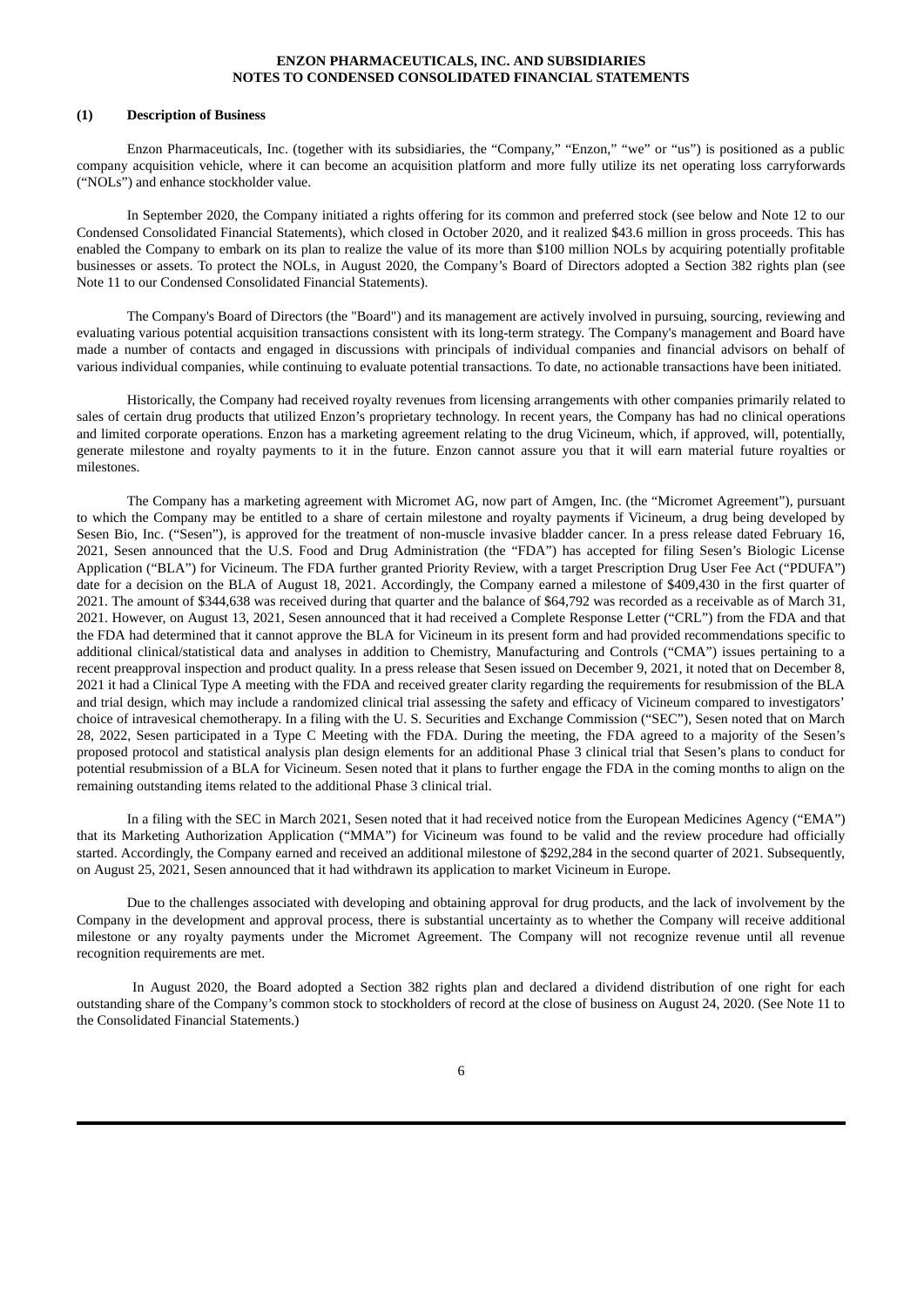### **(1) Description of Business (continued)**

In September 2020, the Board approved a Rights Offering (the "Rights Offering"), by which the Company distributed, at no charge to all holders of its common stock on September 23, 2020 (the "Record Date"), transferable subscription rights to purchase units ("Units") at a subscription price per Unit of \$1,090. In the Rights Offering, each stockholder on the Record Date received one subscription right for every share of common stock owned on the Record Date. For every 1,105 subscription rights held, a stockholder was entitled to purchase one Unit at the subscription price. Each Unit consisted of one share of newly designated Series C Preferred Stock, par value \$0.01 per share, and 750 shares of the Company's common stock. The subscription period for the Rights Offering ended on October 9, 2020.

As a result of the sale of all 40,000 Units available for purchase in the Rights Offering, the Company received approximately \$43.6 million of gross proceeds and had 40,000 shares of Series C Preferred Stock outstanding and an aggregate of 74,214,603 shares of common stock outstanding following the Rights Offering. (See Note 13 to the Consolidated Financial Statements.)

On an annual basis, the Board may, at its sole discretion, cause a dividend with respect to the Series C Preferred Stock to be paid in cash to the holders in an amount equal to 3% of the liquidation preference as in effect at such time (initially \$1,000 per share). If the dividend is not so paid in cash, the liquidation preference is adjusted and increased annually by an amount equal to 5% of the liquidation preference per share as in effect at such time, that is not paid in cash to the holders on such date. The Board did not declare a dividend as of December 31, 2021 or 2020 and, at March 31, 2022 and December 31, 2021, the liquidation value of the Series C Preferred Stock was \$1,075 and \$1,062 per share, respectively. (See Note 14 to the Condensed Consolidated Financial Statements.)

The Company maintains its principal executive offices at 20 Commerce Drive, Suite 135, Cranford, New Jersey 07016 through a service agreement with Regus Management Group, LLC.

### **(2) Basis of Presentation**

#### *Interim Financial Statements*

The accompanying unaudited condensed consolidated financial statements have been prepared from the books and records of the Company in accordance with United States generally accepted accounting principles (U.S. GAAP) for interim financial information and Rule 10-01 of Regulation S-X promulgated by the SEC. Accordingly, these financial statements do not include all of the information and footnotes required for complete annual financial statements. Interim results are not necessarily indicative of the results that may be expected for the full year. Interim condensed consolidated financial statements should be read in conjunction with the consolidated financial statements and the notes thereto included in the Company's Annual Report on Form 10-K for the year ended December 31, 2021.

#### *Principles of Consolidation*

The condensed consolidated financial statements include the accounts of the Company and its wholly owned subsidiaries. All intercompany balances and transactions have been eliminated as part of the consolidation.

#### *Use of Estimates*

The preparation of consolidated financial statements in conformity with accounting principles generally accepted in the United States of America requires management to make estimates and assumptions that affect reported amounts of assets and liabilities, disclosures of contingent assets and liabilities at the date of the financial statements, and the reported amounts of revenues and expenses during the reporting period. These estimates include legal and contractual contingencies and income taxes. Although management bases its estimates on historical experience, relevant current information and various other assumptions that are believed to be reasonable under the circumstances, actual results could differ from these estimates.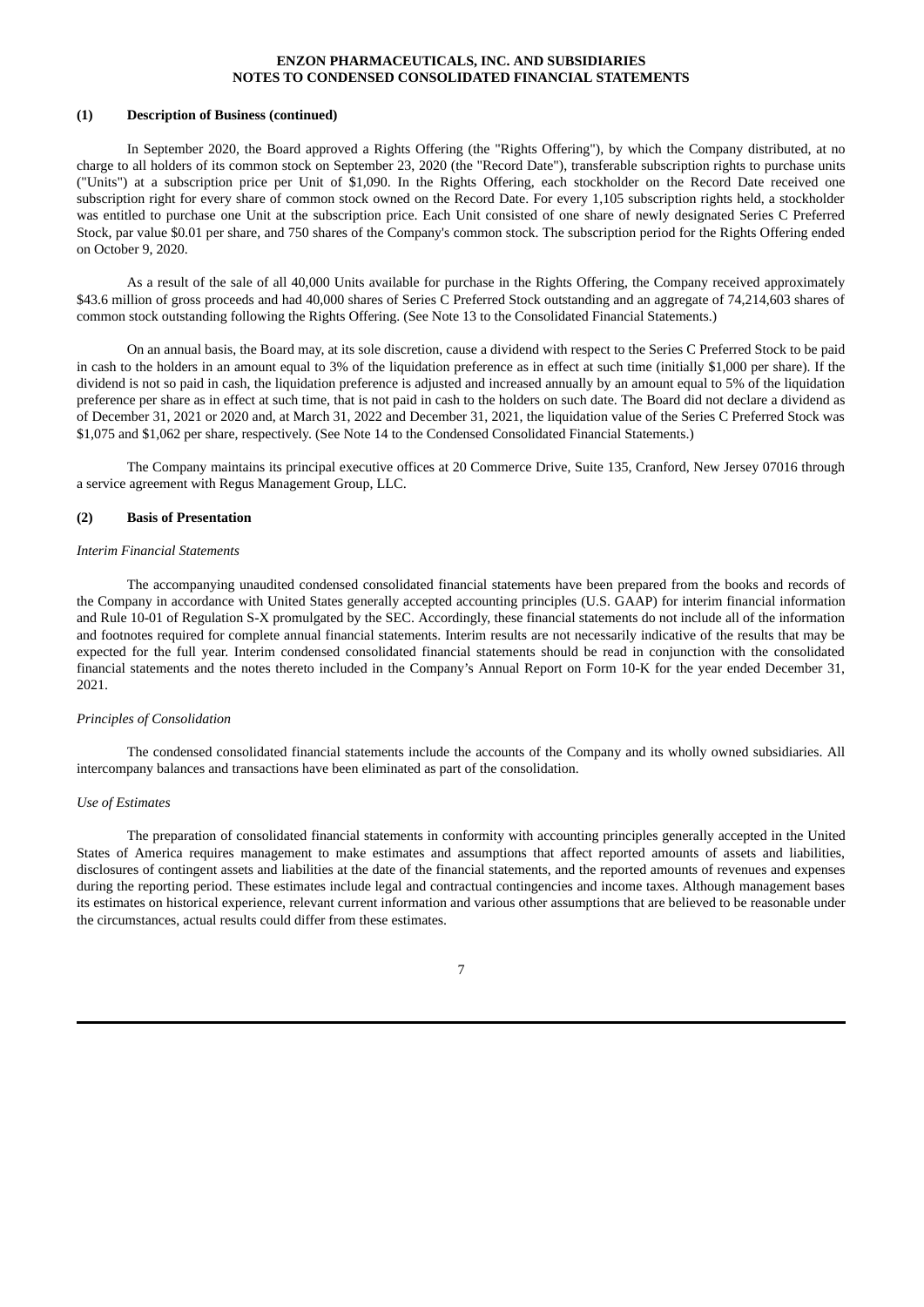#### **(2) Basis of Presentation (continued)**

### *Revenue Recognition*

Royalty revenues from the Company's agreements with third parties are recognized when the Company can reasonably determine the amounts earned. In most cases, this will be upon notification from the third-party licensee, which is typically during the quarter following the quarter in which the sales occurred. The Company does not participate in the selling or marketing of products for which it receives royalties. No provision for uncollectible accounts is established upon recognition of revenues.

Contingent payments due under the asset purchase agreement for the sale of the Company's former specialty pharmaceutical business are recognized as revenue when the milestone has been achieved and collection is assured, such payments are non-refundable and no further effort is required on the part of the Company or the other party to complete the earning process.

### *Income Taxes*

Income taxes are accounted for under the asset and liability method. Deferred tax assets and liabilities are recognized for the estimated future tax consequences attributable to differences between the financial statement carrying amounts of existing assets and liabilities and their respective tax bases and operating loss and tax credit carryforwards. Deferred tax assets and liabilities are measured using enacted tax rates expected to apply to taxable income in the years in which those temporary differences are expected to be realized. The effect of a change in tax rates or laws on deferred tax assets and liabilities is recognized in operations in the period that includes the enactment date of the rate change. A valuation allowance is established to reduce the deferred tax assets to the amounts that are more likely than not to be realized from operations.

Tax benefits of uncertain tax positions are recognized only if it is more likely than not that the Company will be able to sustain a position taken on an income tax return. The Company has no liability for uncertain tax positions. Interest and penalties, if any, related to unrecognized tax benefits, would be recognized as income tax expense.

### **(3) Recent Accounting Pronouncements**

Recent Accounting Standards Updates ("ASUs") issued by the Financial Accounting Standards Board ("FASB") and guidance issued by the SEC did not, or are not believed by management to, have a material effect on the Company's present or future Condensed Consolidated Financial Statements.

#### **(4) Financial Instruments and Fair Value**

The carrying values of cash and cash equivalents, royalty receivable, other current assets, accounts payable, accrued expenses and other current liabilities in the Company's consolidated balance sheets approximated their fair values at March 31, 2022 and December 31, 2021 due to their short-term nature. As of each of March 31, 2022 and December 31, 2021, the Company held cash equivalents aggregating approximately \$43.6 million.

## **(5) Supplemental Cash Flow Information**

The Company made no income tax payments during each of the three -month periods ended March 31, 2022 and 2021. There were no interest payments made during either of the three -month periods ended March 31, 2022 or 2021.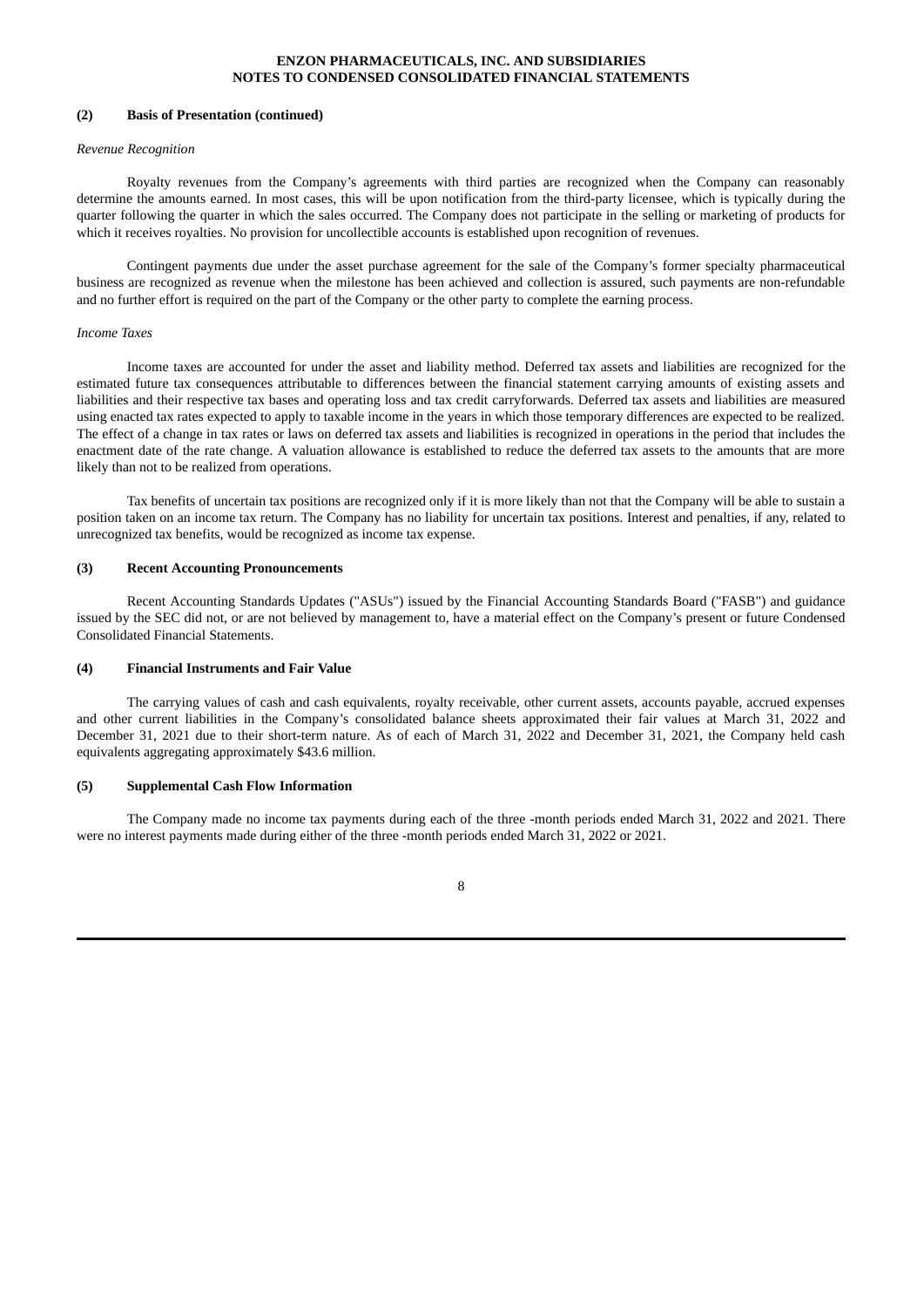### **(6) Income (Loss) Per Common Share**

Basic income (loss) per common share is computed by dividing the net income (loss), less any dividends, accretion or reduction or redemption on our Series C Preferred Stock, by the weighted average number of shares of common stock outstanding during the period. Restricted stock awards and restricted stock units (collectively, "nonvested shares") are not considered to be outstanding shares until the service or performance vesting period has been completed.

For purposes of calculating diluted earnings per common share, the denominator normally includes both the weighted-average number of shares of common stock outstanding and the number of common stock equivalents if the inclusion of such common stock equivalents is dilutive. Because a loss was incurred in each of the quarters ended March 31, 2022 and 2021, common stock equivalents would be anti-dilutive and, accordingly, were excluded from the calculation of diluted loss per share in each of the periods. Dilutive common stock equivalents potentially include stock options and nonvested shares using the treasury stock method and shares issuable under the employee stock purchase plan. During each of the three-month periods ended March 31, 2022 and 2021, there were no common stock equivalents. Loss per common share information is as follows (in thousands, except per share amounts) for the three months ended March 31, 2022 and 2021:

|                                                     | Three months ended<br>March 31. |        |    |        |
|-----------------------------------------------------|---------------------------------|--------|----|--------|
|                                                     |                                 | 2022   |    | 2021   |
| Income (Loss) Per Common Share – Basic and Diluted: |                                 |        |    |        |
| Net (loss) income                                   | \$                              | (291)  | \$ | 11     |
| Dividends on Series C preferred stock               |                                 | (531)  |    | (506)  |
| Net loss available to common shareholders           |                                 | (822)  |    | (495)  |
|                                                     |                                 |        |    |        |
| Weighted-average common shares outstanding          |                                 | 74.215 |    | 74,215 |
|                                                     |                                 |        |    |        |
| Basic and diluted loss per share                    | S.                              | (0.01) | \$ | (0.01) |

At March 31, 2021 options to purchase 25,000 shares of common stock were outstanding that have been excluded from the calculation of diluted weighted-average number of shares outstanding, as they would be anti-dilutive, since the respective options' strike price was greater than the market price of the respective shares. There were no outstanding options at March 31, 2022.

### **(7) Stock Based Compensation**

*Stock Options and Restricted Stock Units (RSUs or Nonvested Shares)*

During each of the quarters ended March 31, 2022 and 2021, no options or RSUs were granted and the Company incurred no stock-based compensation expense.

Activity related to stock options and nonvested shares during the three months ended March 31, 2022 and related balances outstanding as of that date are reflected below :

|                                                       | <b>Stock Options</b> |
|-------------------------------------------------------|----------------------|
| Outstanding at January 1, 2022                        | 25,000               |
| Granted                                               |                      |
| Exercised and vested                                  |                      |
| Expired and forfeited                                 | (25,000)             |
| Outstanding at March 31, 2022                         |                      |
|                                                       |                      |
| Options vested and expected to vest at March 31, 2022 |                      |
|                                                       |                      |
| Options exercisable at March 31, 2022                 |                      |
|                                                       |                      |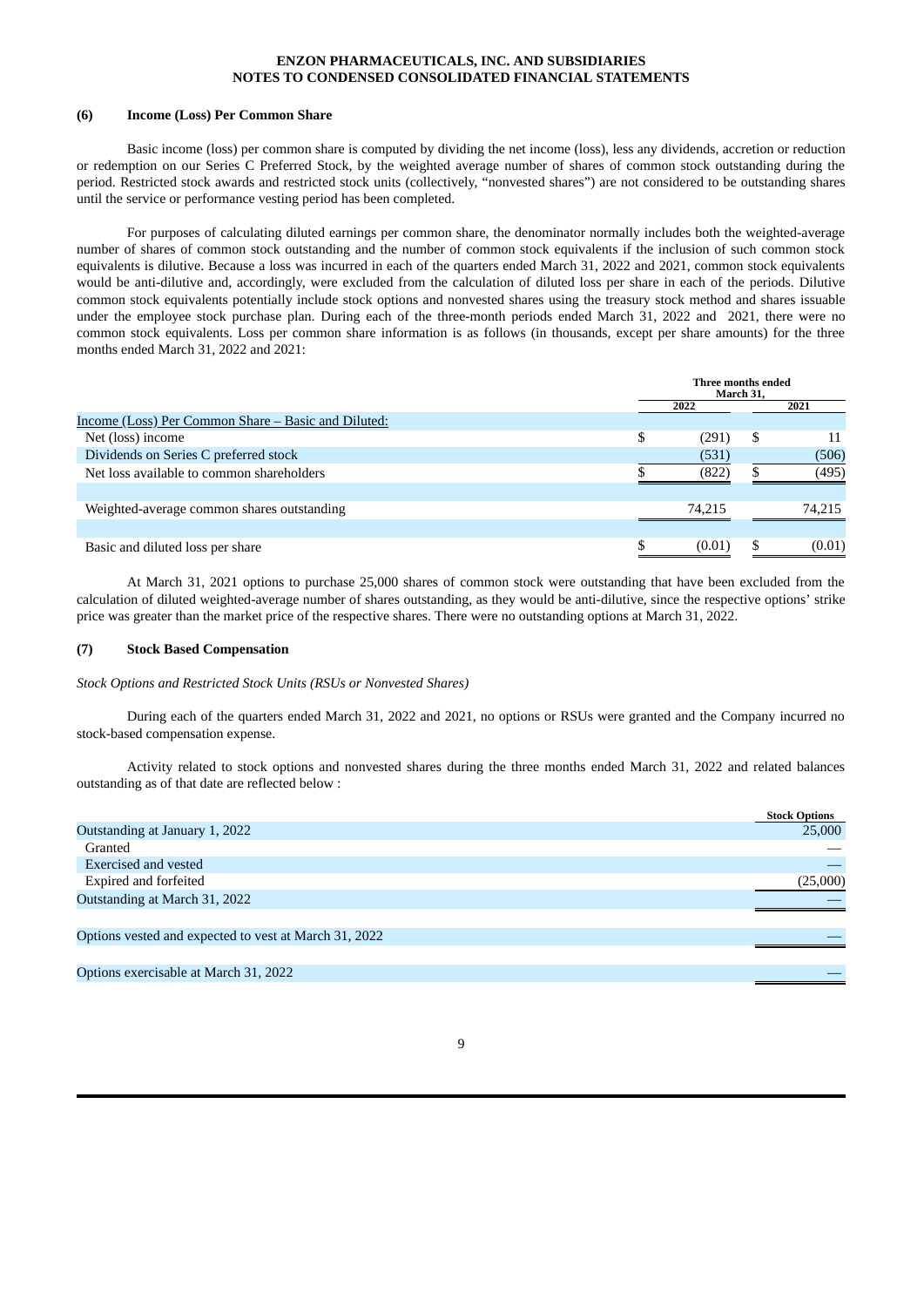### **(8) Income Taxes**

During the three-month periods ended March 31, 2022 and 2021, the Company recorded approximately (\$4,500) and \$2,000, respectively, of income tax (benefit) expense for New Jersey state income tax and a true-up adjustment for the over accrual of New Jersey tax in prior years.

ASC 740 requires the reduction of deferred tax assets by a valuation allowance if, based on the weight of available evidence, it is more likely than not that some or all of the deferred tax assets will not be realized. For the period ended December 31, 2021, the Company believed that it was more likely than not that future taxable income would not exist to utilize some or all of its deferred tax assets. However, although there can be no certainty of such, if the Company's acquisition strategy is successful and future taxable income is projected, among other things, the valuation allowance will be reevaluated. Accordingly, it recorded a valuation allowance in the amount of its total deferred tax assets for the period ended December 31, 2021. In 2022, the Company projects a taxable loss before utilization of NOLs. Due to the valuation allowance placed on its deferred tax assets, the deferred tax expense resulting from the usage and/or expiration of deferred tax assets was offset by a corresponding deferred tax benefit from a reduction in valuation allowance, and the Company recorded no deferred tax expense as of March 31, 2022. The Company intends to acquire profitable businesses, entities or revenue streams that will generate sufficient income so that it can utilize its approximately \$104 million NOLs. To date, no actionable acquisition candidates have been identified and, while the Company expects that, ultimately, it will be successful in realizing the value of its NOLs, the Company cannot provide assurance that it will be able to do so.

Management of the Company will continue to assess the need for this valuation allowance and will make adjustments when or if appropriate.

At March 31, 2022, the Company had federal NOLs of approximately \$104 million, of which approximately \$100.6 million will expire in the years 2025 through 2036, and New Jersey state NOLs of approximately \$26.5 million that expire in the years 2031 through 2041. Under the Tax Cuts and Jobs Act, net operating losses generated in tax years beginning after December 31, 2017 have an unlimited carryforward period, and the amount of net operating loss allowed to be utilized each year is limited to 80% of taxable income.

At March 31, 2022, the Company has federal research and development ("R&D") credit carryforwards of approximately \$12.8 million that expire in the years 2023 through 2029. These deferred tax assets were subject to a valuation allowance such that the deferred tax expense incurred as a result of the expiration of the R&D credit carryforwards was offset by a corresponding deferred tax benefit for the related reduction in valuation allowance.

The Company's ability to use the NOLs and R&D tax credit carryforwards may be limited, as they are subject to certain limitations due to ownership changes as defined by rules pursuant to Section 382 of the Internal Revenue Code of 1986, as amended. However, management of the Company believes that the Company's NOLs will not be limited by any changes in the Company's ownership as a result of the successful completion of the Rights Offering. (See Note 13 to the Consolidated Financial Statements.) Additionally, in an effort to protect stockholder value by attempting to protect against a possible limitation on the Company's ability to use its NOLs, the Board adopted a Section 382 rights plan. (See Note 11 to the Consolidated Financial Statements.)

The Company has not recorded a liability for unrecognized income tax benefits.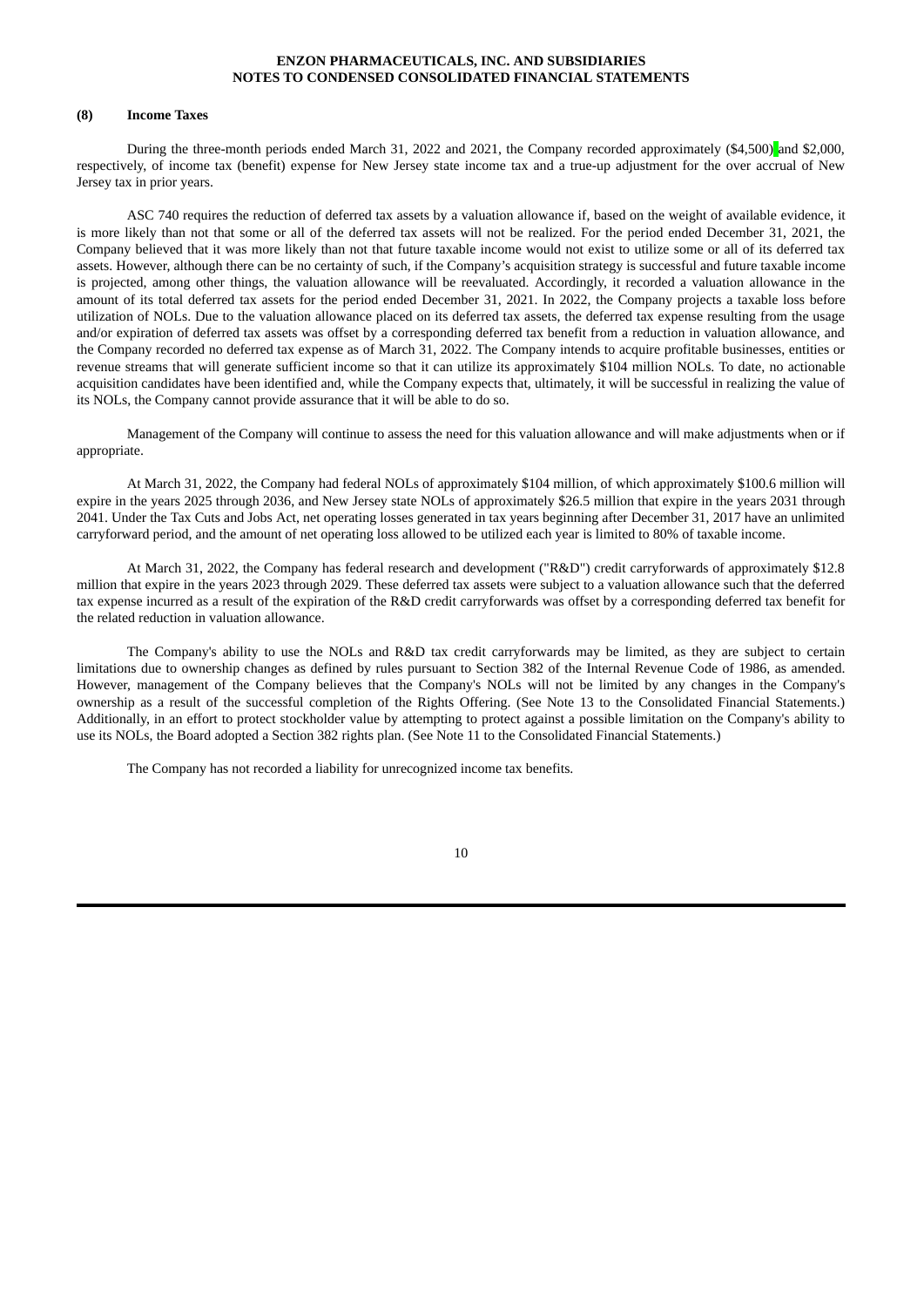### **(9) Commitments and Contingent Liabilities**

In December 2019, an outbreak of a novel strain of coronavirus (COVID-19) was reported in Wuhan, China. Despite recent progress in the administration of vaccines, both the outbreak of recent variants, including Delta and Omicron, and the related containment measures that have been put in place across the globe, have had and are likely to continue to have a serious adverse impact on the global economy and may adversely affect the Company's business operations. The ongoing global health crisis (including resurgences) resulting from the pandemic have disrupted, and continue to disrupt, the normal operations of many businesses, including restrictions such as the temporary closure or scale-back of business operations and/or the imposition of either quarantine or remote work requirements for employees, either by government order or on a voluntary basis. It is impossible to predict the effect and ultimate impact of the COVID-19 pandemic, as the situation is continually evolving. The COVID-19 pandemic may continue to disrupt the global supply chain and may cause disruptions to the Company's operations, financial condition and prospects. At the present time, the Company's business activities have been largely unaffected by COVID-19 restrictions as the Company's workforce is comprised solely of independent contractors who are able to perform their duties remotely. However, these restrictions may impact the third parties who are responsible for obtaining final approval of and manufacturing product candidates for which the Company shares the right to receive licensing fees, milestone payments and royalty revenues. If those third parties are required to curtail their business activities for a significant time, or if global supply chain disruptions impact their ability to procure needed resources, raw materials or components, the Company's right to receive licensing fees, milestone payments or royalties could be materially and adversely affected. Additionally, the development timeline for product candidates being developed by third parties that are pending before the FDA or other regulatory approval could be delayed if the agency is required to shift resources to the review and approval of candidates for treatment of COVID-19. In addition, the effects of the COVID-19 pandemic may negatively impact the Company's search for a target company, as well as the business and/or results of operations of any target business that the Company acquires or in which the Company invests.

The Company has been involved in various claims and legal actions arising in the ordinary course of business. In the opinion of management, the ultimate disposition of these matters will not have a material effect on the Company's consolidated financial position, results of operations, or liquidity.

### **(10) Accounts Payable**

Prior to 2017, the Company's primary source of royalty revenues was derived from sales of PegIntron, which is marketed by Merck & Co., Inc. ("Merck"). At December 31, 2021, we recorded a liability to Merck of approximately \$331,000, based primarily on Merck's assertions regarding recoupments related to prior returns and rebates. Merck has not yet reported royalty revenues earned by us for product sales and/or recoupments for returns and rebates for the quarter ended March 31, 2022. Accordingly, at March 31, 2022, the Company recorded a net payable to Merck of approximately \$331,000 due to such royalty overpayment claims by Merck. The Company believes that it will receive no additional royalties from Merck.

#### **(11) Section 382 Rights Plan**

On August 14, 2020, in an effort to protect stockholder value by attempting to protect against a possible limitation on the Company's ability to use its NOLs, the Company's Board of Directors adopted a Section 382 rights plan and declared a dividend distribution of one right for each outstanding share of the Company's common stock to stockholders of record at the close of business on August 24, 2020. Accordingly, holders of the Company's common stock own one preferred stock purchase right for each share of common stock owned by such holder. The rights are not immediately exercisable and will become exercisable only upon the occurrence of certain events as set forth in the Section 382 rights plan. If the rights become exercisable, each right would initially represent the right to purchase from the Company one one-thousandth of a share of the Company's Series A-1 Junior Participating Preferred Stock, par value \$0.01 per share, for a purchase price of \$1.20 per right. If issued, each fractional share of Series A-1 Junior Participating Preferred Stock would give the stockholder approximately the same dividend, voting and liquidation rights as does one share of the Company's common stock. However, prior to exercise, a right does not give its holder any rights as a stockholder of the Company, including any dividend, voting or liquidation rights. The rights will expire on the earliest of (i) the close of business on June 2, 2024 (unless that date is advanced or extended by the Board), (ii) the time at which the rights are redeemed or exchanged under the Section 382 rights plan, (iii) the close of business on the day of repeal of Section 382 of the Internal Revenue Code or any successor statute or (iv) the close of business on the first day of a taxable year of the Company to which the Company's Board of Directors determines that no NOLs may be carried forward. The Company received stockholder ratification of the Section 382 rights plan at the Company's 2021 annual meeting on June 2, 2021.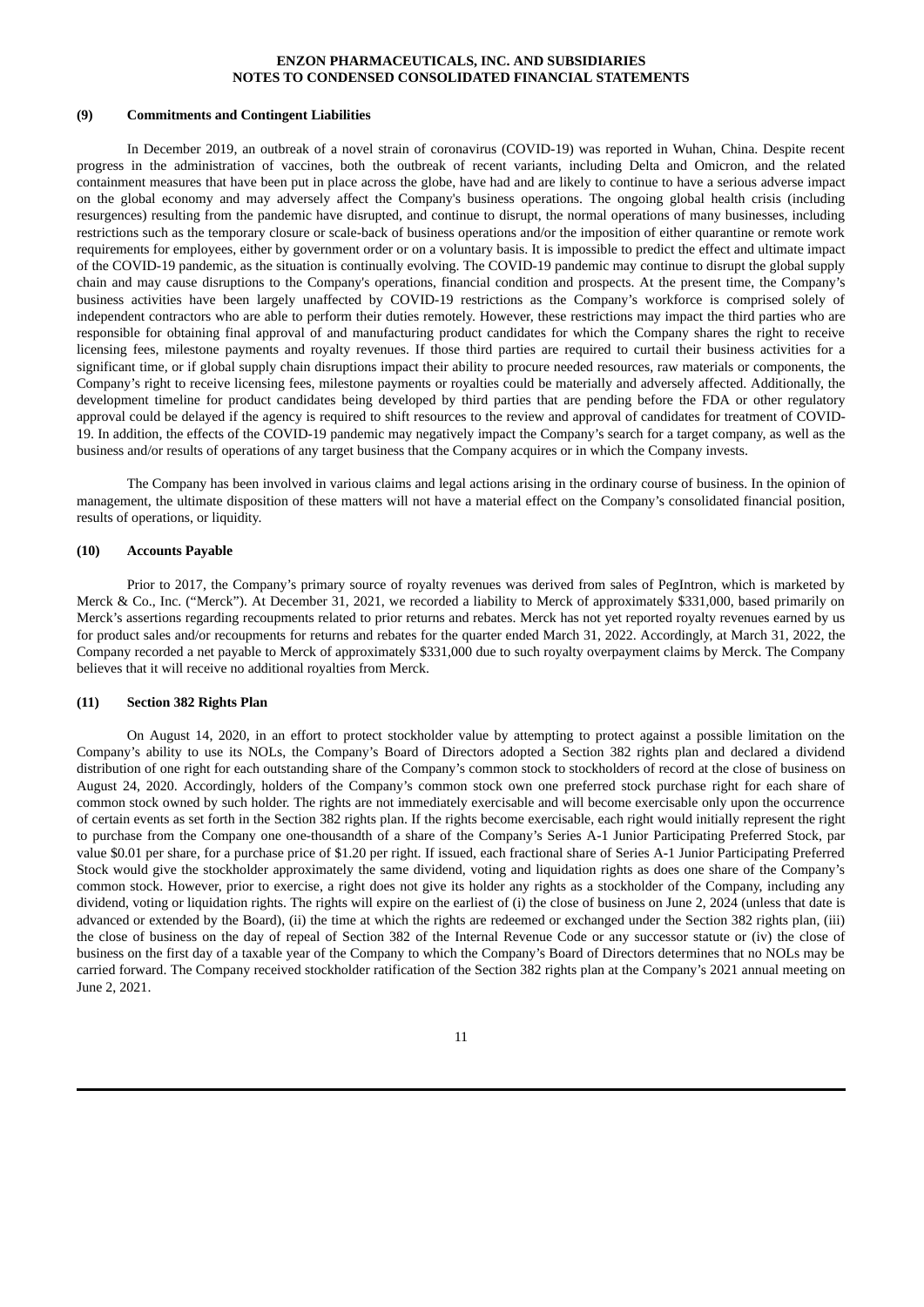### **(12) Rights Offering**

In September 2020, the Company's Board of Directors approved the Rights Offering , by which the Company distributed, at no charge to all holders of its common stock on the Record Date, transferable subscription rights to purchase Units at a subscription price per Unit of \$1,090. In the Rights Offering, each stockholder on the Record Date received one subscription right for every share of common stock owned on the Record Date. For every 1,105 subscription rights held, a stockholder was entitled to purchase one Unit at the subscription price. Each Unit consisted of one share of newly designated Series C Preferred Stock, par value \$0.01 per share, and 750 shares of the Company's common stock. The subscription period for the Rights Offering ended on October 9, 2020.

As a result of the sale of all 40,000 Units available for purchase in the Rights Offering, the Company received approximately \$43.6 million of gross proceeds and had 40,000 shares of Series C Preferred Stock outstanding and an aggregate of 74,214,603 shares of common stock outstanding following the Rights Offering.

Pursuant to the Rights Offering, Icahn Capital LP, together with its affiliates, subscribed for 5,971 Units (its pro-rata share of the Rights Offering) representing the purchase of 4,478,250 shares of the Company's common stock and 5,971 shares of Series C Preferred Stock. Icahn Capital LP also purchased all Units that remained unsubscribed for at the expiration of the Rights Offering to the extent that other holders elected not to exercise all of their respective subscription rights, which totaled 33,306 Units representing the purchase of 24,979,500 shares of common stock and 33,306 shares of Series C Preferred Stock. Following the completion of the Rights Offering, Icahn Capital LP, together with its affiliates, owned approximately 48% of the Company's outstanding common stock and approximately 98% of the Company's outstanding Series C Preferred Stock.

## **(13) Series C Preferred Stock**

In October 2020, the Company issued 40,000 shares of Series C Preferred Stock for an aggregate purchase price of \$40.0 million.

On December 31<sup>st</sup> of each year, the Company's Board of Directors may, at its sole discretion, cause a dividend with respect to the Series C Preferred Stock to be paid in cash to the holders in an amount equal to 3% of the liquidation preference as in effect at such time (initially \$1,000 per share). If the dividend is not so paid in cash, the liquidation preference will be adjusted and increased annually by an amount equal to 5% of the liquidation preference per share as in effect at such time, that is not paid in cash to the holders on such date. The Company's Board of Directors did not declare a dividend as of December 31, 2020 or subsequently. Accordingly, dividends on the Series C Preferred Stock were accrued at 5% at December 31, 2020 and 2021, aggregating approximately \$2,023,000. Accordingly, as of December 31, 2021, the cumulative liquidation value of the Series C Preferred Stock was approximately \$42,483,000 (\$1,062 per share).

As of March 31, 2021, pursuant to the terms of the Series C Preferred Stock, the Company's Board of Directors had not declared a cash dividend on the Series C Preferred Stock as dividends on such stock are only declared and paid once a year on or about December 31<sup>st</sup> of each year. As of March 31, 2022, the Board had not yet determined whether to declare a cash dividend at the end of 2022. Since a determination has not been made, the Company has recorded a 5% increase (computed on a pro rata basis) to the liquidation preference of approximately \$13 per share of Series C Preferred Stock, aggregating approximately \$531,000, for a cumulative liquidation value of approximately \$43,014,000 (\$1,075 per share) as of March 31, 2022. Unless and until an amount in cash is paid to the holders of the Series C Preferred Stock in an amount equal to the difference between the initial liquidation value (\$1,000 per share) and the then-current liquidation value, no dividends may be paid to holders of the Company's common stock.

The Company may not repurchase or redeem the Series C Preferred Stock prior to November 1, 2022. Since the redemption of the Series C Preferred Stock is contingently or optionally redeemable, the Series C Preferred Stock has been classified in mezzanine equity on the Consolidated Balance Sheets.

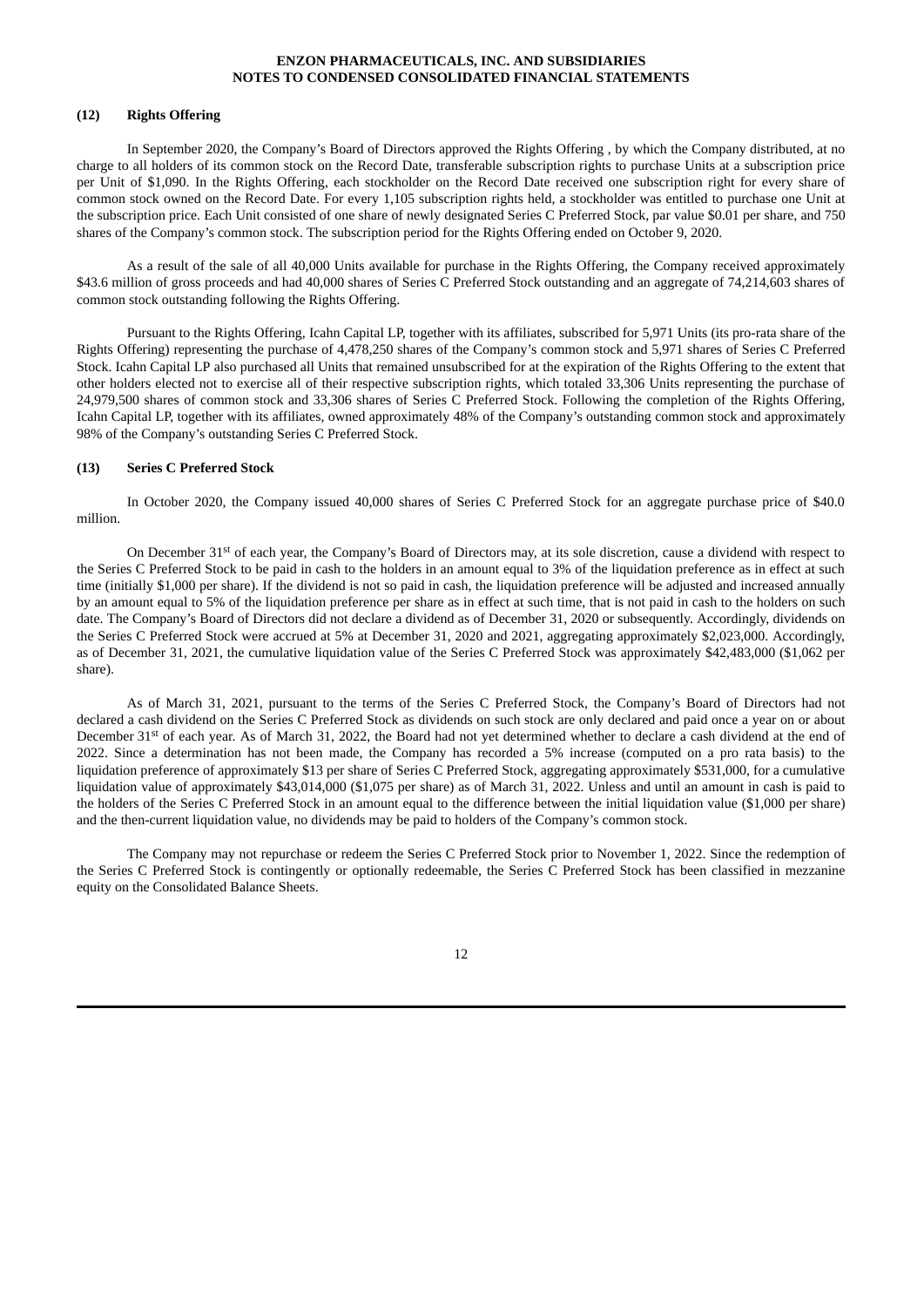## **(14) Subsequent Event**

On April 25, 2022, the Company entered into an Indemnification Agreement with each of Richard L. Feinstein, its Chief Executive/Chief Financial Officer and Randolph Read, a director, (collectively, the "Indemnitees"). The Indemnification Agreements clarify and supplement indemnification provisions already contained in the Company's Bylaws and generally provide that the Company shall indemnify the Indemnitees to the fullest extent permitted by applicable law, subject to certain limitations and exceptions, against expenses, judgments, fines and other amounts actually and reasonably incurred in connection with their service as a director or officer and also provide for rights to advancement of expenses and contribution.

| ш | I      |
|---|--------|
|   | ×<br>٠ |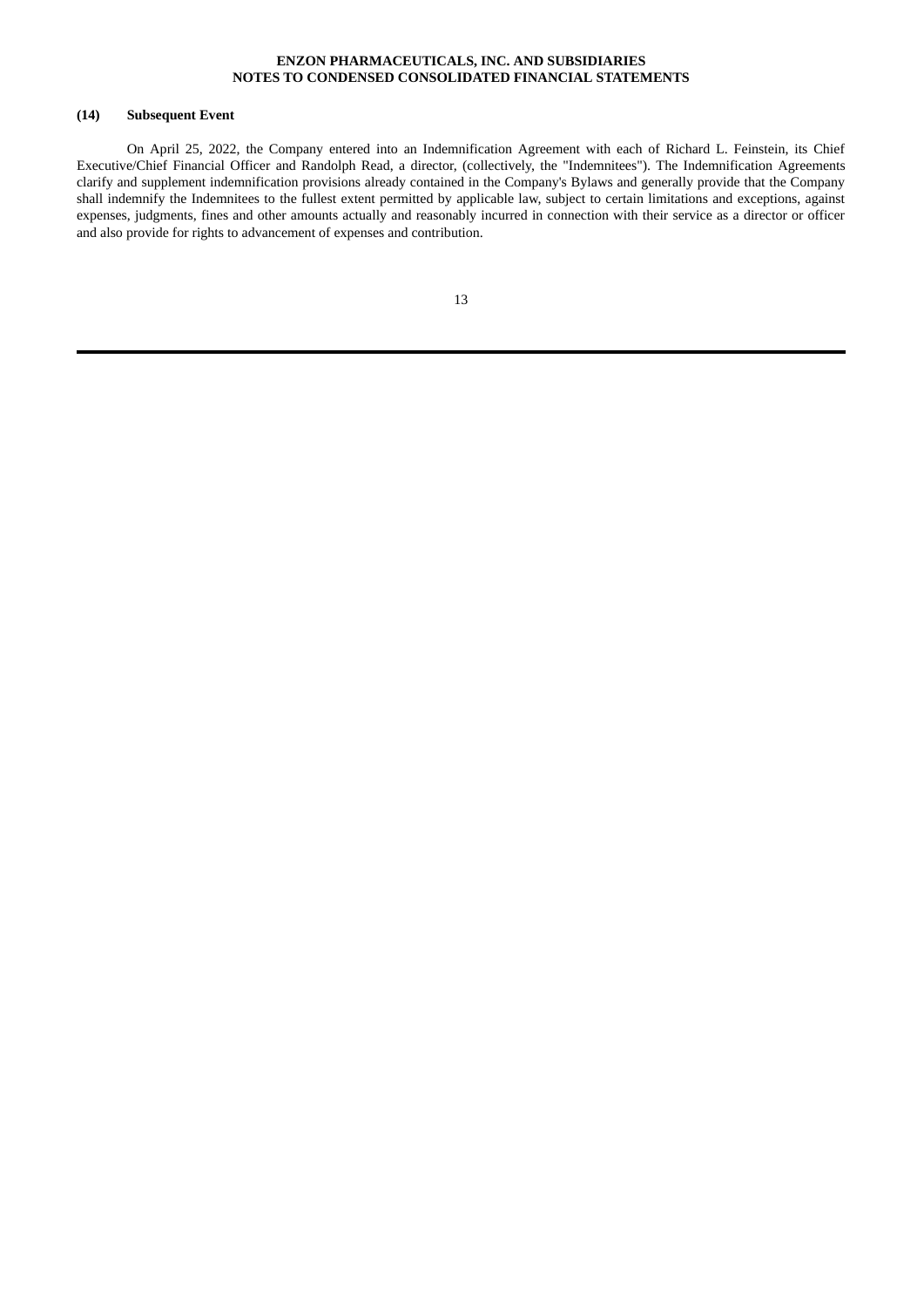### **Item 2. Management's Discussion and Analysis of Financial Condition and Results of Operations.**

Unless the context requires otherwise, references in this Quarterly Report on Form 10-Q to "Enzon," the "Company," "we," "us," or "our" and similar terms mean Enzon Pharmaceuticals, Inc. and its subsidiaries. The following discussion of our financial condition and results of operations should be read together with our consolidated financial statements and notes to those statements included elsewhere in this Quarterly Report on Form 10-Q and our 2021 Annual Report on Form 10-K.

#### **Forward-Looking Information and Factors That May Affect Future Results**

The following discussion contains forward-looking statements within the "safe harbor" provisions of the Private Securities Litigation Reform Act of 1995. All statements contained in the following discussion, other than statements that are purely historical, are forward-looking statements. Forward-looking statements can be identified by the use of forward-looking terminology such as "believes," "expects," "may," "will," "should," "potential," "anticipates," "plans," or "intends" or the negative thereof, or other variations thereof, or comparable terminology, or by discussions of strategy. Forward-looking statements are based upon management's present expectations, objectives, anticipations, plans, hopes, beliefs, intentions or strategies regarding the future and are subject to known and unknown risks and uncertainties that could cause actual results, events or developments to be materially different from those indicated in such forwardlooking statements, including the risks and uncertainties set forth in Item 1A. Risk Factors in our 2021 Annual Report on Form 10-K. These risks and uncertainties should be considered carefully and readers are cautioned not to place undue reliance on such forwardlooking statements. As such, no assurance can be given that the future results covered by the forward-looking statements will be achieved.

The percentage changes throughout the following discussion are based on amounts stated in thousands of dollars and not the rounded millions of dollars reflected in this section.

#### **Overview**

Enzon Pharmaceuticals, Inc. (together with its subsidiaries, the "Company," "Enzon," "we" or "us") is positioned as a public company acquisition vehicle, where it can become an acquisition platform and more fully utilize its net operating loss carryforwards ("NOLs") and enhance stockholder value.

In September 2020, we initiated the Rights Offering for our common and preferred stock (see below and Note 12 to our Condensed Consolidated Financial Statements), which closed in October 2020, and we realized \$43.6 million in gross proceeds. This has enabled us to embark on our plan to realize the value of our more than \$100 million NOLs by acquiring potentially profitable businesses or assets. To protect the NOLs, in August 2020, our Board of Directors adopted a Section 382 rights plan (see Note 11 to our Condensed Consolidated Financial Statements).

Historically, we had received royalty revenues from licensing arrangements with other companies primarily related to sales of certain drug products that utilized Enzon's proprietary technology. In recent years, we have had no clinical operations and limited corporate operations. We cannot assure you that we will earn material future royalties or milestones.

We have a marketing agreement with Micromet AG, now part of Amgen, Inc. (the "Micromet Agreement"), pursuant to which we may be entitled to certain milestone and royalty payments if Vicineum, a drug being developed by Sesen, Inc ., is approved for the treatment of non-muscle invasive bladder cancer. In a press release dated February 16, 2021, Sesen announced that the U.S. Food and Drug Administration (the "FDA") had accepted for filing Sesen's Biologic License Application ("BLA") for Vicineum. The FDA further granted Priority Review, with a target Prescription Drug User Fee Act ("PDUFA") date for a decision on the BLA of August 18, 2021 Accordingly, we earned a milestone of \$409,430 in the first quarter of 2021, all of which was received by June 30, 2021. However, on August 13, 2021, Sesen announced that it had received a Complete Response Letter ("CRL") from the FDA and that the FDA had determined that it cannot approve the BLA for Vicineum in its present form and had provided recommendations specific to additional clinical/statistical data and analyses in addition to Chemistry, Manufacturing and Controls ("CMA") issues pertaining to a recent preapproval inspection and product quality. In a press release that Sesen issued on December 9, 2021, it noted that on December 8, 2021 it had a Clinical Type A meeting with the FDA and received greater clarity regarding the requirements for resubmission of the BLA and trial design, which may include a randomized clinical trial assessing the safety and efficacy of Vicineum compared to investigators' choice of intravesical chemotherapy. In a filing with the U. S. Securities and Exchange Commission ("SEC") on March 30, 2022, Sesen noted that on March 28, 2022, Sesen participated in a Type C Meeting with the FDA. During the meeting, the FDA agreed to a majority of the Sesen's proposed protocol and statistical analysis plan design elements for an additional Phase 3 clinical trial that the Sesen's plans to conduct for potential resubmission of a BLA for Vicineum. Sesen noted that it plans to further engage the FDA in the coming months to align on the remaining outstanding items related to the additional Phase 3 clinical trial.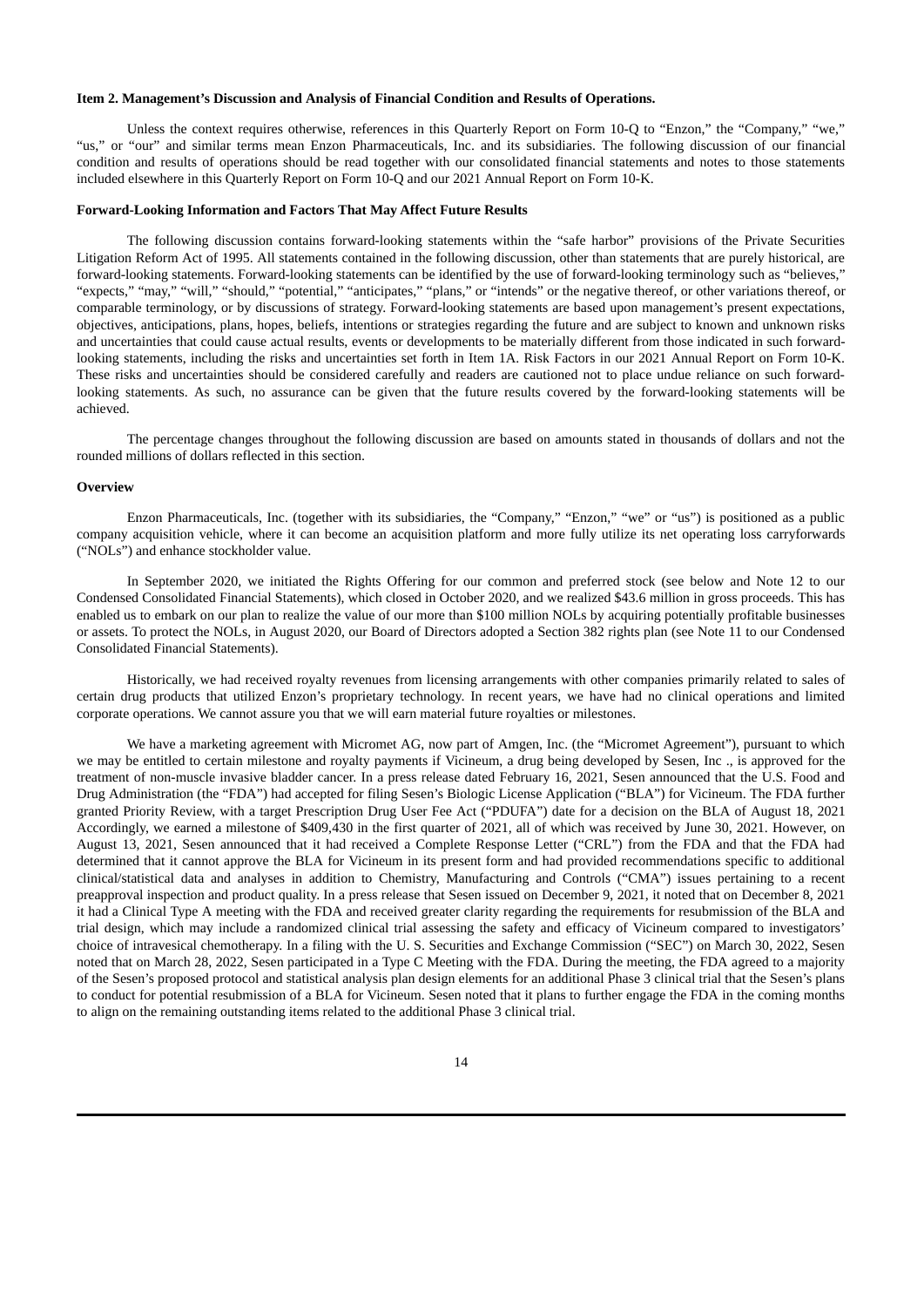In a filing with the SEC in March 2021, Sesen noted that it had received notice from the European Medicines Agency ("EMA") that its Marketing Authorization Application ("MMA") for Vicineum was found to be valid and the review procedure had officially started. Accordingly, we earned and received an additional milestone of \$292,284 in the second quarter of 2021. Subsequently, on August 25, 2021, Sesen announced that it had withdrawn its application to market Vicineum in Europe.

Due to the challenges associated with developing and obtaining approval for drug products, and the lack of our involvement in the development and approval process, there is substantial uncertainty as to whether we will receive any milestone or royalty payments under the Micromet Agreement. We will not recognize revenue until all revenue recognition requirements are met.

### **Acquisition Activities**

Our Board of Directors and our management are actively involved in pursuing, sourcing, reviewing and evaluating various potential acquisition transactions consistent with our long-term strategy. Our management and Board of Directors have made a number of contacts and engaged in discussions with principals of individual companies and financial advisors on behalf of various individual companies, while continuing to evaluate potential transactions. To date, we have not developed any actionable transactions. We will continue to update our stockholders as material developments arise.

Throughout this Management's Discussion and Analysis, the primary focus is on our results of operations, cash flows and financial condition. The percentage changes throughout the following discussion are based on amounts stated in thousands of dollars.

### **Results of Operations**

### **Revenues:**

*Milestones and Royalties* (in thousands of dollars):

|                               |      | <b>Three Months Ended</b><br>March 31. |      |
|-------------------------------|------|----------------------------------------|------|
|                               | 2022 | Percent<br>Change                      | 2021 |
| Milestone and royalty revenue |      | $(100)\%$ \$                           | 381  |

In the three months ended March 31, 2021, we earned approximately \$409,000 in milestone revenue from Sesen. There was no comparable amount earned in the three months ended March 31, 2022.

In the three months ended March 31, 2021, we were notified by Merck of an approximate \$28,000 repayment they believe they are owed of previously-paid royalties on PegIntron. Sales of PegIntron-related products will continue their declining trend and we expect to receive little or no future royalties from Merck. Our right to receive royalties on U.S. and European sales of PegIntron expired in 2016 and 2018, respectively, expired in Malaysia in 2020 and in Japan in December 2021. Such rights will expire in Chile in April 2024.

Merck has not yet reported royalty revenues earned by us for product sales and/or recoupments for returns and rebates for the quarter ended March 31, 2022.

#### **Operating Expenses:**

*General and Administrative* (in thousands of dollars):

|                            |   | Three Months Ended March 31, |         |      |  |
|----------------------------|---|------------------------------|---------|------|--|
|                            |   |                              | Percent |      |  |
|                            |   | 2022                         | Change  | 2021 |  |
| General and administrative | Ψ | 207<br>. پ                   | (20)%   | 370  |  |

General and administrative expenses decreased by approximately \$73,000, or 20%, to approximately \$297,000 for the first quarter of 2022 from approximately \$370,000 for the first quarter of 2021. This decrease in expense is substantially attributable to the decrease in consulting fees and legal fees.

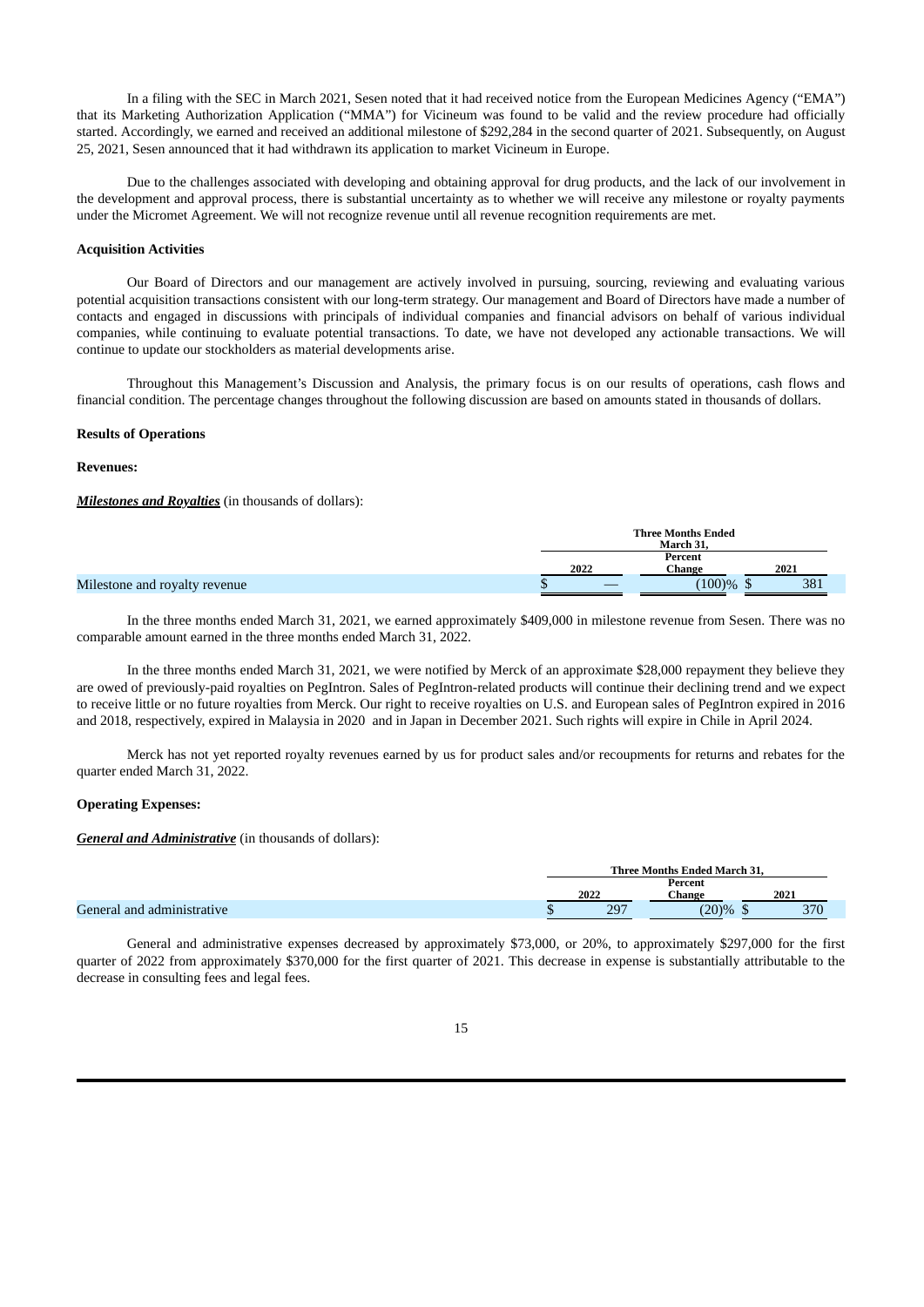#### *Tax Expense***:**

We incurred a tax (benefit) expense of approximately (\$4,500) in the first quarter of 2022 and \$2,000 in the first quarter of 2021 for the New Jersey state minimum taxes and a true-up adjustment for the over accrual of the New Jersey tax in prior years.

#### **Liquidity and Capital Resources**

Our current source of liquidity is our existing cash on hand, which includes the approximately \$43.6 million of gross proceeds from our Rights Offering. (See Note 12 to the Condensed Consolidated Financial Statements.) While we no longer have any research and development activities, we continue to retain rights to receive royalties and milestone payments from existing licensing arrangements with other companies. We may become entitled to additional milestone payments as a result of regulatory filings in the United States and Europe in connection with Vicineum. We may share in royalty payments upon the approval and sale of Vicineum, We believe that our existing cash on hand will be sufficient to fund our operations, at least, through May 2023. Our future royalty revenues may be *de minimis* over the next several years unless and until we receive a share of milestone and royalty payments resulting from the approval and sale of Vicineum, and we cannot assure you that we will receive any royalty, milestone or other payments or revenues.

While we are positioned as a public company acquisition vehicle, where we can become an acquisition platform and more fully utilize our NOLs and enhance stockholder value, we cannot assure you that we will succeed in making acquisitions that are profitable and that will enable us to utilize our NOLs.

Cash provided by operating activities represents a net loss, as adjusted for certain non-cash items including the effect of changes in operating assets and liabilities. Cash used in operating activities during the three months ended March 31, 2022 was approximately \$212,000, as compared to cash provided by operating activities of approximately \$45,000 during the comparable period in 2021. The decrease of approximately \$257,000 was primarily attributable to the net loss of approximately \$291,000 during the first quarter of 2022.

The net effect of the foregoing was a decrease of cash of approximately \$212,000, from \$47.6 million at December 31, 2021 to \$47.4 million at March 31, 2022.

#### **Off-Balance Sheet Arrangements**

As part of our ongoing business, we do not participate in transactions that generate relationships with unconsolidated entities or financial partnerships, such as entities often referred to as structured finance or special purpose entities (SPEs), which would have been established for the purpose of facilitating off-balance sheet arrangements or other contractually limited purposes. As of March 31, 2022, we were not involved in any SPE transactions.

#### **Critical Accounting Policies and Estimates**

A critical accounting policy is one that is both important to the portrayal of a company's financial condition and results of operations and requires management's most difficult, subjective or complex judgments, often as a result of the need to make estimates about the effect of matters that are inherently uncertain.

Our consolidated financial statements are presented in accordance with accounting principles that are generally accepted in the U.S. ("U.S. GAAP"). All applicable U.S. GAAP accounting standards effective as of March 31, 2022 have been taken into consideration in preparing the consolidated financial statements. The preparation of the consolidated financial statements requires estimates and assumptions that affect the reported amounts of assets, liabilities, revenues, expenses and related disclosures. Some of those estimates are subjective and complex, and, consequently, actual results could differ from those estimates. The following accounting policies and estimates have been highlighted as significant because changes to certain judgments and assumptions inherent in these policies could affect our consolidated financial statements.

We base our estimates, to the extent possible, on historical experience. Historical information is modified as appropriate based on current business factors and various assumptions that we believe are necessary to form a basis for making judgments about the carrying value of assets and liabilities. We evaluate our estimates on an ongoing basis and make changes when necessary. Actual results could differ from our estimates.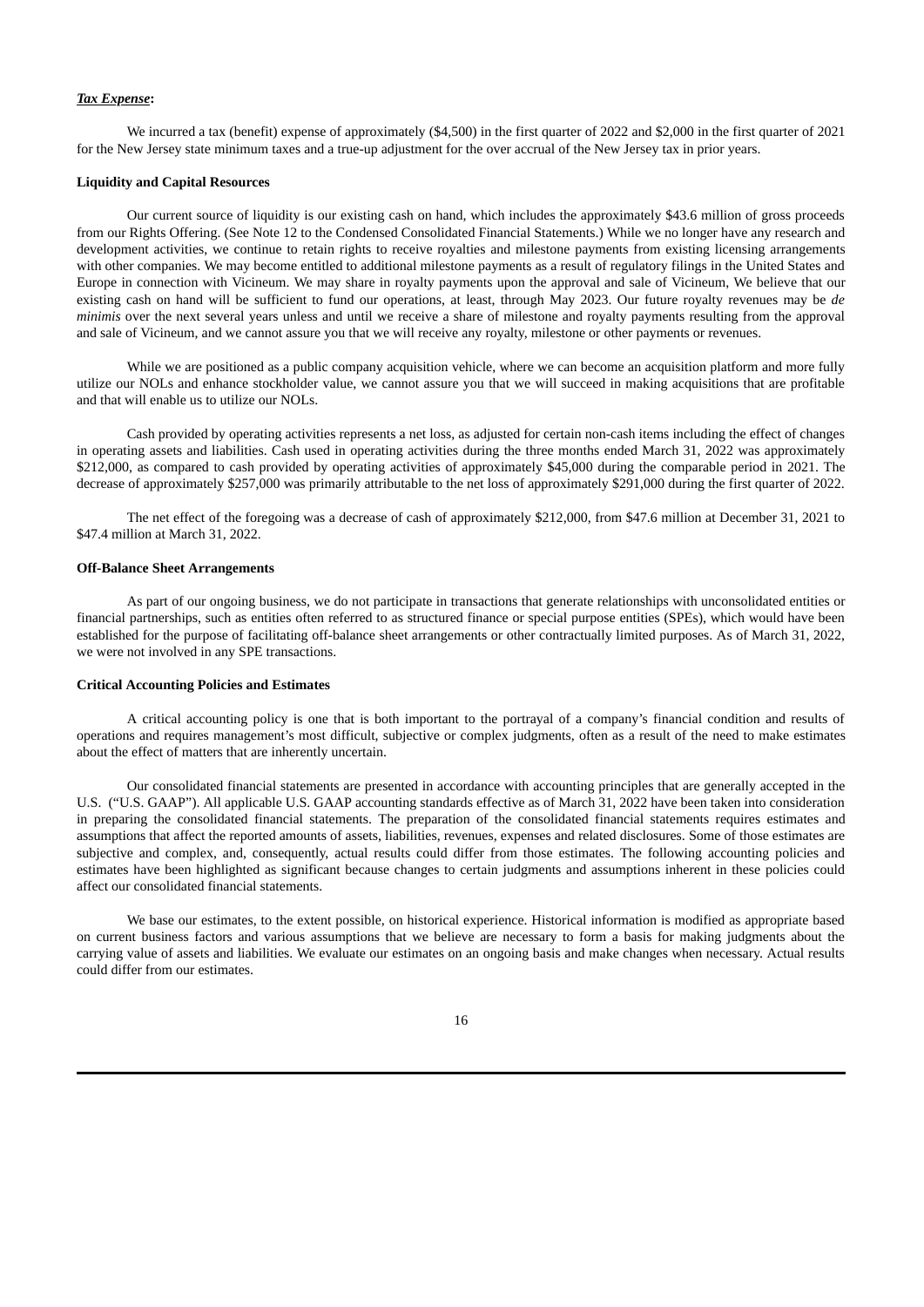#### *Revenues*

Royalties under our license agreements with third-parties and pursuant to the sale of our former specialty pharmaceutical business are recognized when reasonably determinable and earned through the sale of the product by the third-party and collection is reasonably assured. Notification from the third-party licensee of the royalties earned under the license agreement is the basis for royalty revenue recognition. This information generally is received from the licensees in the quarter subsequent to the period in which the sales occur.

Contingent payments due under the asset purchase agreement for the sale of our former specialty pharmaceutical business are recognized as revenue when the milestone has been achieved, collection is assured, such payments are non-refundable and no further effort is required on the part of the Company or the other party to complete the earning process.

#### *Income Taxes*

Under the asset and liability method of accounting for income taxes, deferred tax assets and liabilities are recognized for the estimated future tax consequences attributable to differences between the financial statement carrying amounts of existing assets and liabilities and their respective tax bases and operating loss and tax credit carryforwards. Deferred tax assets and liabilities are measured using enacted tax rates expected to apply to taxable income in the years in which those temporary differences are expected to be recovered or settled. A valuation allowance on net deferred tax assets is provided for when it is more likely than not that some portion or all of the deferred tax assets will not be realized. As of March 31, 2021, we believe, based on our projections, that at this time it is more likely than not that our net deferred tax assets, including our net operating losses from operating activities, will not be realized. We are positioned as a public company acquisition vehicle, where we can become an acquisition platform and more fully utilize our NOLs. We intend to acquire profitable businesses, entities or revenue streams that will generate sufficient income so that we can utilize our approximately \$103 million NOLs. At this time, however, we cannot assure you that we will be successful in doing so. Accordingly, our management will continue to assess the need for this valuation allowance and will make adjustments when appropriate. Additionally, our management believes that our NOLs will not be limited by any changes in our ownership as a result of the successful completion of the Rights Offering (See Note 12 to the Condensed Consolidated Financial Statements).

#### **Forward-Looking Information and Factors That May Affect Future Results**

This Quarterly Report on Form 10-Q contains forward-looking statements within the "safe harbor" provisions of the Private Securities Litigation Reform Act of 1995. All statements contained in the Quarterly Report on Form 10-Q, other than statements that are purely historical, are forward-looking statements. Forward-looking statements can be identified by the use of forward-looking terminology such as the words "believes," "expects," "may," "will," "should," "potential," "anticipates," "plans" or "intends" or the negative thereof, or other variations thereof, or comparable terminology, or by discussions of strategy. Forward-looking statements are based upon management's present expectations, objectives, anticipations, plans, hopes, beliefs, intentions or strategies regarding the future and are subject to known and unknown risks and uncertainties that could cause actual results, events or developments to be materially different from those indicated in such forward-looking statements, including, but not limited to, the following risks and uncertainties:

- We may be unsuccessful in our strategy to fully utilize our NOLs and other tax assets and enhance stockholder value as a public company acquisition vehicle.
- Our sources of revenue are limited and we may incur losses for the foreseeable future.
- In recent years, we derived most of our royalty revenues from continued sales of PegIntron, which have been in sharp decline. In addition, our right to receive royalties on U.S. and European sales of PegIntron expired in 2016 and 2018, respectively, which has negatively impacted our royalty revenues.
- Our rights to receive royalties on sales of PegIntron and sales of other drug products have expired in various jurisdictions and, except for Vicineum, will, by 2024, expire world-wide. We currently do not anticipate any significant royalties from other sources, but we may acquire new sources of royalty revenues.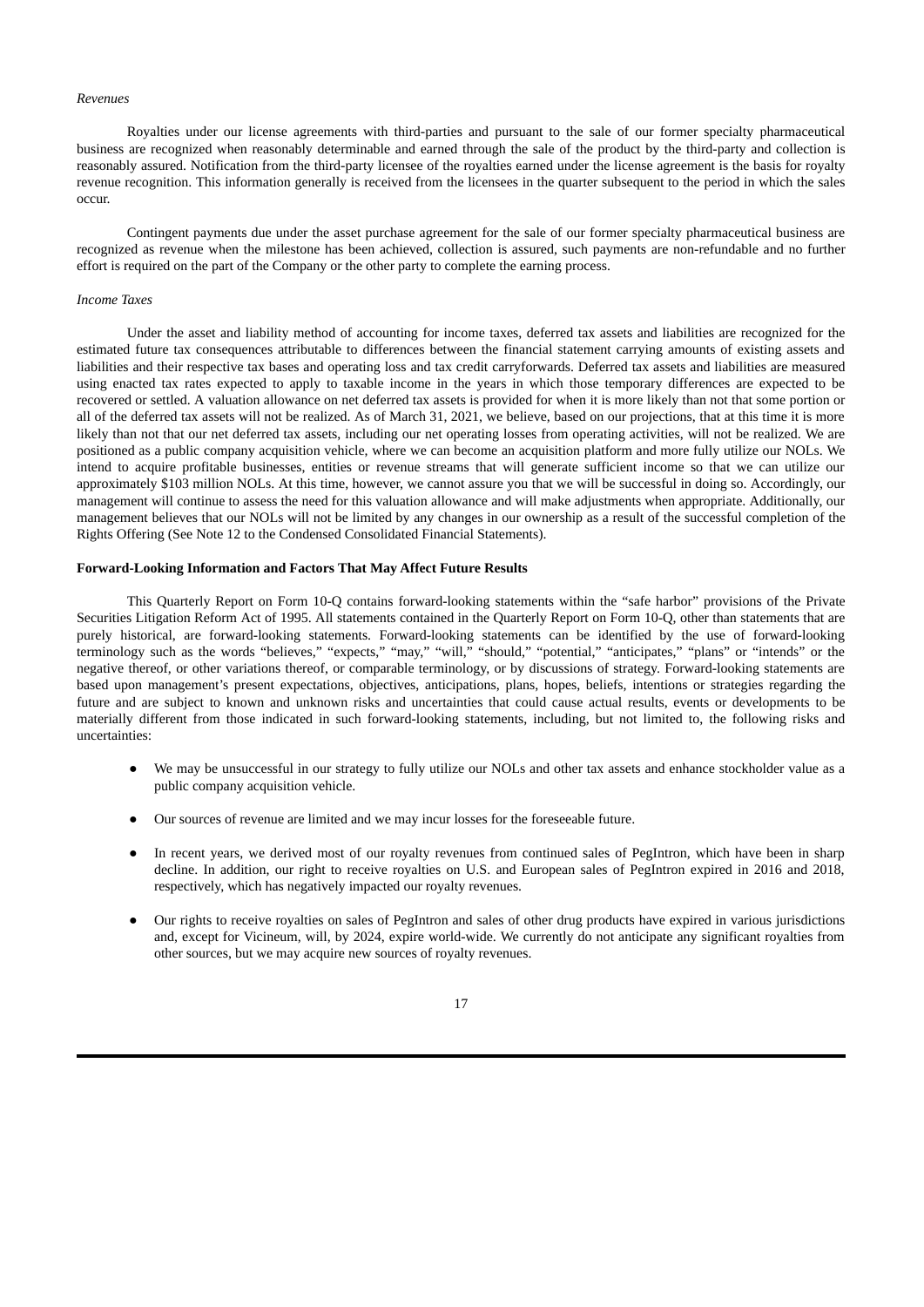- The unprecedented actions taken globally to control the spread of COVID 19 and its related variants, as well as the uncertainty surrounding the success of global vaccination efforts, may materially and adversely affect our future right to receive licensing fees, milestone payments and royalties on product candidates that are being developed by third parties.
- We have reallocated all employment responsibilities and outsourced all corporate functions, which makes us more dependent on third parties to perform these corporate functions.
- We may be subject to a variety of types of product liability or other claims based on allegations that the use of our product candidates by participants in our previously conducted clinical trials has resulted in adverse effects, and our insurance may not cover all product liability or other claims.
- Our revenues largely depend on proprietary rights, which may offer only limited protection against the development of competing products.
- We are party to license agreements whereby we may receive royalties and or milestone payments from products subject to regulatory approval.
- The price of our common stock has been, and may continue to be, volatile.
- Our common stock is quoted on the OTCQX market of the OTC Markets Group, Inc., which has a very limited trading market and, therefore, market liquidity for our common stock is low and our stockholders' ability to sell their shares of our common stock may be limited.
- The declaration of dividends is within the discretion of our Board of Directors, subject to any applicable limitations under Delaware corporate law, as well as the requirements of the Series C Preferred Stock. Our ability to pay dividends in the future depends on, among other things, our fulfillment of the conditions of the Series C Preferred Stock, fluctuating royalty revenues, our ability to acquire other revenue sources and our ability to manage expenses, including costs relating to our ongoing operations**.**
- We have adopted a Section 382 rights plan, which may discourage a corporate takeover.
- Anti-takeover provisions in our charter documents and under Delaware corporate law may make it more difficult to acquire us, even though such acquisitions may be beneficial to our stockholders.
- The terms of our outstanding Series C Preferred Stock and the issuance of additional series of preferred stock may adversely affect rights of our common stockholders.
- The interests of our significant stockholders may conflict with the interests of other stockholders.
- If we experience an "ownership change," as defined in Section 382 of the Internal Revenue Code of 1986, as amended, our ability to fully utilize our NOLs on an annual basis will be substantially limited, and the timing of the usage of the NOLs could be substantially delayed, which could therefore significantly impair the value of those benefits.
- If we experience a "Change of Control," as defined in Certificate of Designation of the Series C Preferred Stock, the holders of the Series C Preferred Stock shall have the right, at such holder's option, to require the Company to redeem at the Liquidation Preference then in effect all or a portion of such holder's shares of Series C Preferred Stock, which would negatively impact our available cash.

A more detailed discussion of these risks and uncertainties and other factors that could affect results is contained in our filings with the .SEC, including in Item 1A. "Risk Factors" of our Annual Report on Form 10-K for the year ended December 31, 2021. These risks and uncertainties and other factors should be considered carefully and readers are cautioned not to place undue reliance on such forward-looking statements. As such, no assurance can be given that the future results covered by the forward-looking statements will be achieved. All information in this Quarterly Report on Form 10-Q is as of the date of this report, unless otherwise indicated, and we undertake no duty to update this information.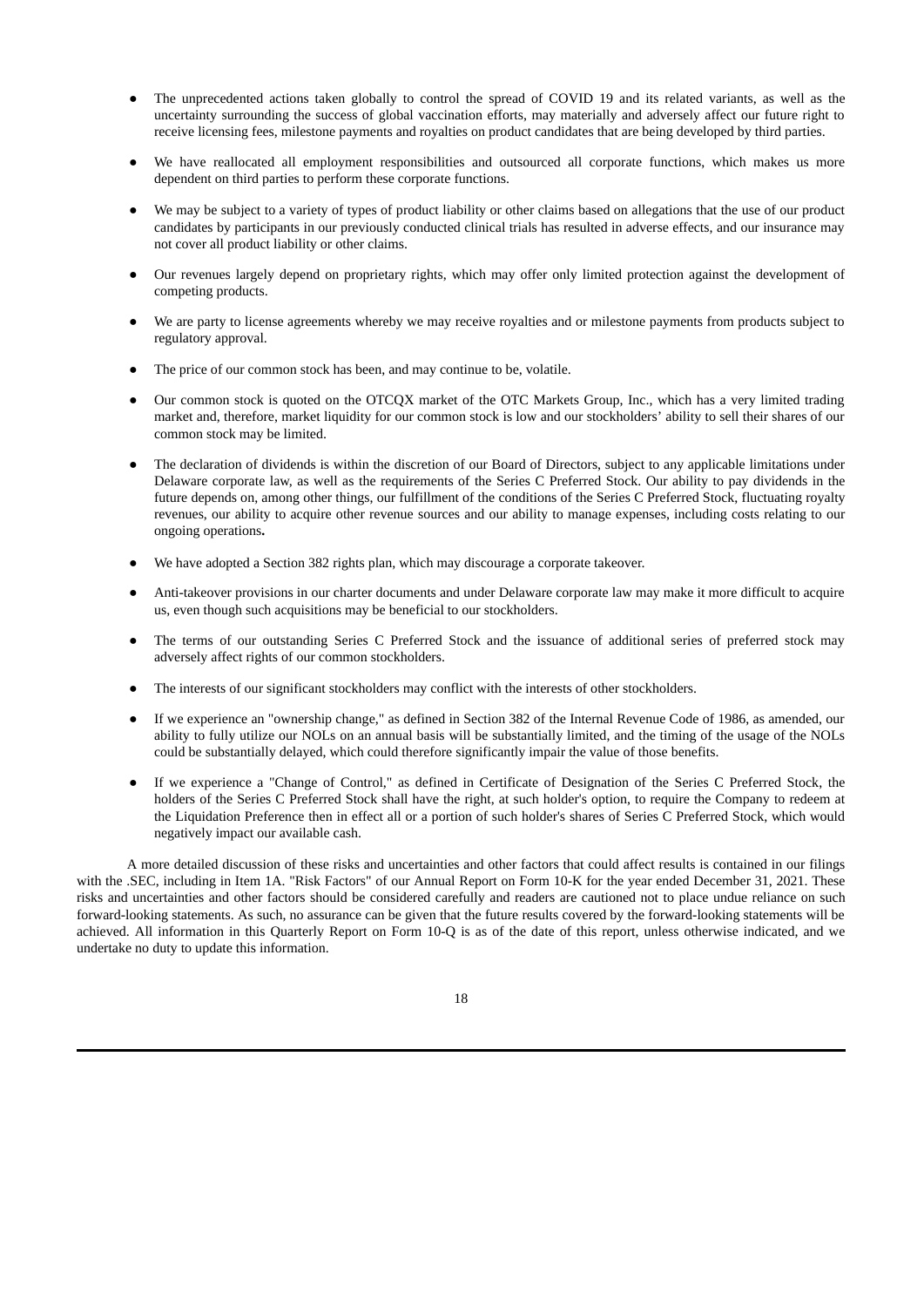### **Item 3. Quantitative and Qualitative Disclosures About Market Risk.**

As a smaller reporting company, we are not required to provide information required by this item.

#### **Item 4. Controls and Procedures.**

#### **Evaluation of Disclosure Controls and Procedures**

Our management, consisting of Richard L. Feinstein who serves as our Chief Executive Officer and Chief Financial Officer, has evaluated the effectiveness of our disclosure controls and procedures (as defined in Rules 13a-15(e) and 15d-15(e) under the Securities Exchange Act of 1934, as amended (the "Exchange Act"), as of March 31, 2022. Disclosure controls and procedures are designed to ensure that information required to be disclosed in reports filed or submitted under the Exchange Act is recorded, processed, summarized and reported within the time periods specified in SEC rules and forms and that such information is accumulated and communicated to management, including the Chief Executive Officer and Chief Financial Officer, to allow timely decisions regarding required disclosures. Based on that evaluation, our Chief Executive Officer and Chief Financial Officer concluded that, as of March 31, 2022, the Company's disclosure controls and procedures were effective.

#### **Changes in Internal Control Over Financial Reporting**

There were no changes in our internal control over financial reporting as such term is defined in Rules 13a-15(f) and 15d-15(f) under the Exchange Act, during the quarter ended March 31, 2022 that have materially affected, or are reasonably likely to materially affect our internal control over financial reporting.

## **Part II – OTHER INFORMATION**

### **Item 1A. Risk Factors.**

There are no material changes from the risk factors previously disclosed in our Annual Report on Form 10-K for the fiscal year ended December 31, 2021 filed with the SEC on February 25, 2022.

#### **Item 5. Other Information**

On April 25, 2022, the Company entered into an Indemnification Agreement with each of Richard L. Feinstein, its Chief Executive/Chief Financial Officer and Randolph Read, a director, (collectively, the "Indemnitees"). The Indemnification Agreements clarify and supplement indemnification provisions already contained in the Company's Bylaws and generally provide that the Company shall indemnify the Indemnitees to the fullest extent permitted by applicable law, subject to certain limitations and exceptions, against expenses, judgments, fines and other amounts actually and reasonably incurred in connection with their service as a director or officer and also provide for rights to advancement of expenses and contribution.

The description of the Indemnification Agreements set forth in this Item 5 is not complete and is qualified in its entirety by reference to the full text of the form of Indemnification Agreement between the Company and each of the Indemnitees which is filed as Exhibit 10.2 to this Quarterly Report on Form 10-Q and is incorporated herein by reference.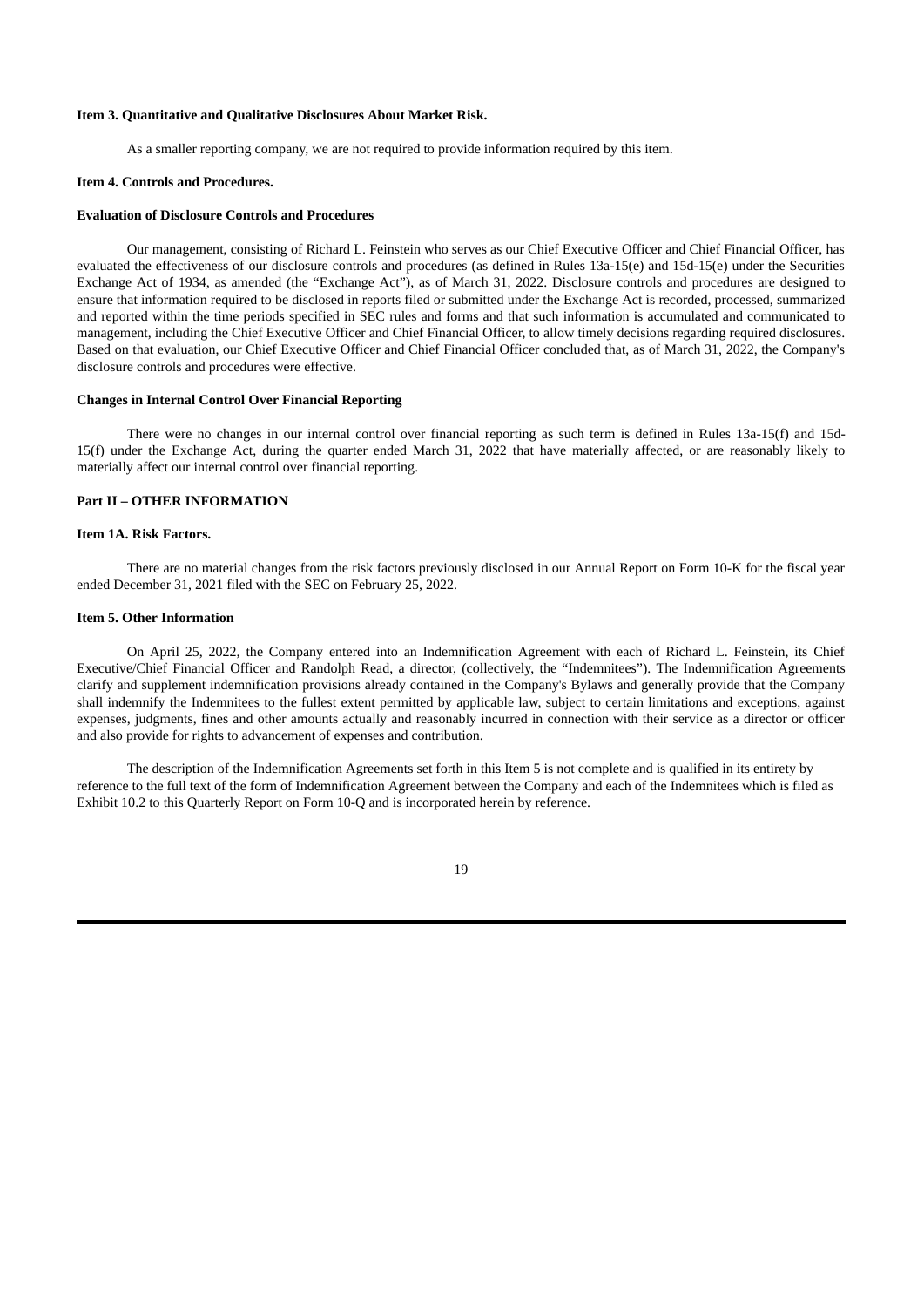## **Item 6. Exhibits**

(a) Exhibits required by Item 601 of Regulation S-K.

| <b>Exhibit</b> |                                                                                                             | Reference |
|----------------|-------------------------------------------------------------------------------------------------------------|-----------|
| <b>Number</b>  | <b>Description</b>                                                                                          | No.       |
| 3.1            | First Amendment to the Second Amended and Restated By-Laws, effective February 24, 2022                     | (1)       |
| 10.1           | Independent Contractor Agreement, effective as of February 24, 2022, between Enzon Pharmaceuticals, Inc.    |           |
|                | and Richard L. Feinstein *                                                                                  | (1)       |
| 10.2           | Form of Indemnification Agreement *                                                                         | ÷         |
| 31.1           | Certification of Principal Executive Officer and Principal Financial Officer pursuant to Section 302 of the |           |
|                | Sarbanes-Oxley Act of 2002 **                                                                               | $\ddot{}$ |
| 32.1           | Certification of Principal Executive Officer and Principal Financial Officer pursuant to Section 906 of the |           |
|                | Sarbanes-Oxley Act of 2002 **                                                                               |           |
| 101            | The following materials from Enzon Pharmaceuticals, Inc.'s Quarterly Report on Form 10-Q for the quarter    | $^{+}$    |
|                | ended March 31, 2022, formatted in XBRL (Extensible Business Reporting Language): (i) Condensed             |           |
|                | Consolidated Balance Sheets, (ii) Condensed Consolidated Statements of Operations, (iii) Condensed          |           |
|                | Consolidated Statements of Mezzanine Equity and Stockholders' Equity, (iv) Condensed Consolidated           |           |
|                | Statements of Cash Flows, and (v) Notes to Condensed Consolidated Financial Statements.                     |           |
|                |                                                                                                             |           |

+ Filed herewith.

\* Management contracts or compensatory plans and arrangements required to be filed pursuant to Item 601(b)(10)(ii)(A) or (iii) of Regulation S-K.

\*\* This certification is not deemed filed by the Commission and is not to be incorporated by reference in any filing the Company makes under the Securities Act of 1933 or the Securities Exchange Act of 1934, irrespective of any general incorporation language in any filings.

Referenced exhibit was previously filed with the SEC as an exhibit to the Company's filing indicated below and is incorporated herein by reference to that filing

(1) Annual Report on Form 10-K for the year ended December 31, 2021 filed February 25, 2022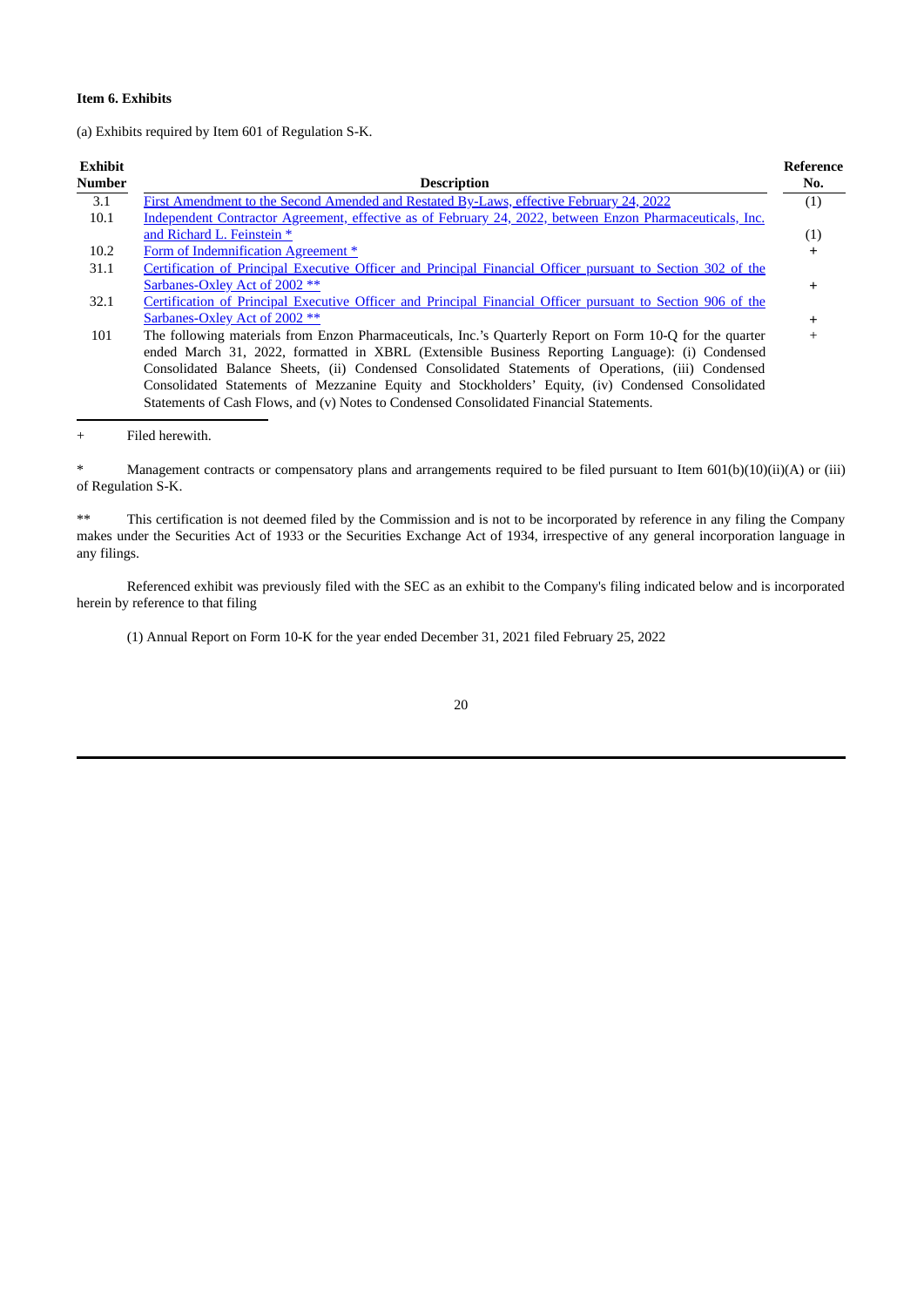## **SIGNATURES**

Pursuant to the requirements of the Securities Exchange Act of 1934, the registrant has duly caused this report to be signed on its behalf by the undersigned thereunto duly authorized.

## **ENZON PHARMACEUTICALS, INC.** (Registrant)

Dated: April 26, 2022 /s/ Richard L. Feinstein Richard L. Feinstein Chief Executive Officer, Chief Financial Officer and Secretary (Principal Executive Officer , Principal Financial Officer and Principal Accounting Officer)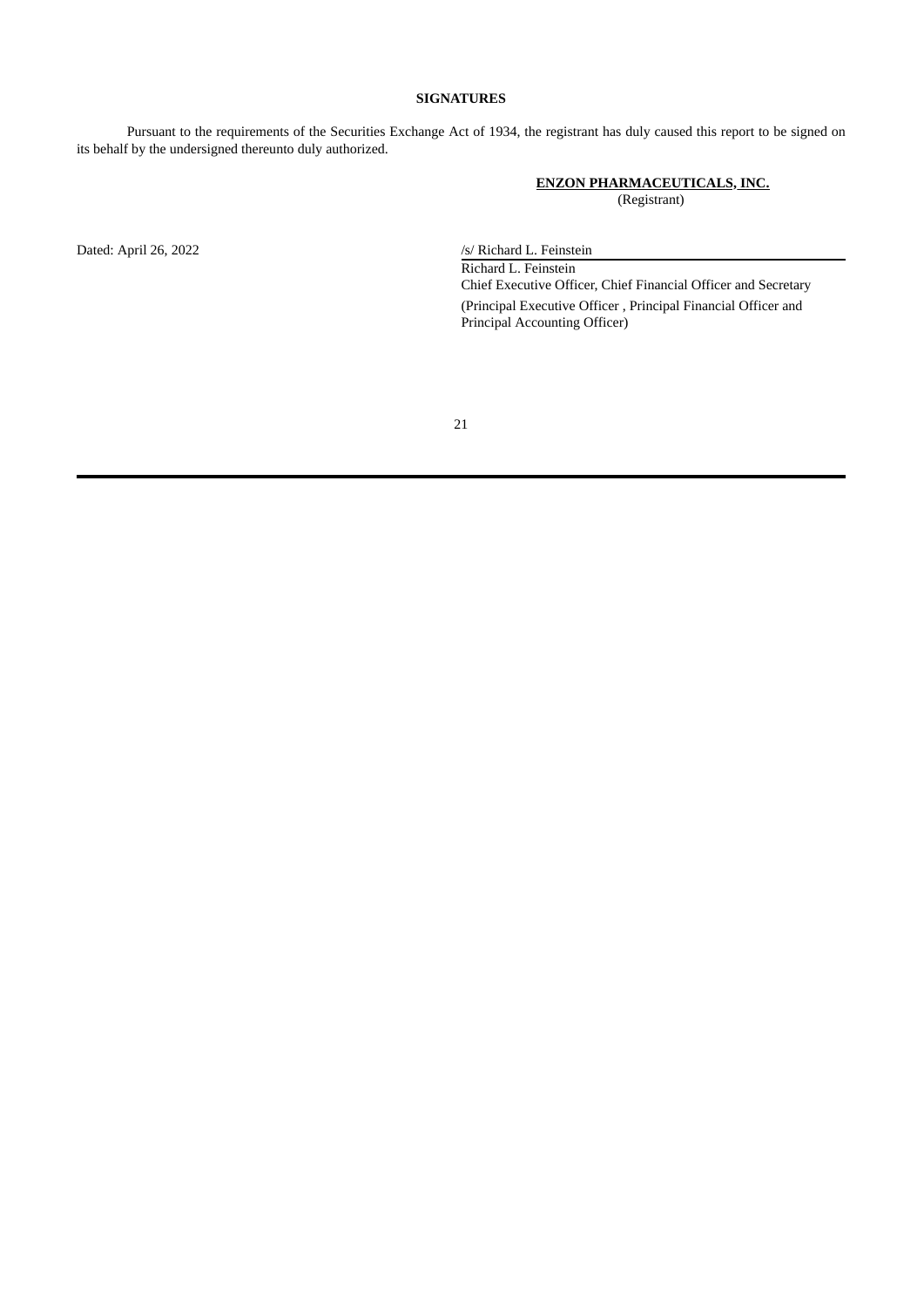# **INDEMNIFICATION AGREEMENT**

<span id="page-21-0"></span>THIS INDEMNIFICATION AGREEMENT (this "Agreement") is entered into effective as of April \_\_\_, 2022 by and between Enzon Pharmaceuticals, Inc., a Delaware corporation (the "Company"), and ("Indemnitee") effective immediately. Capitalized terms used in this Agreement that are not otherwise defined in this Agreement have the meanings ascribed to such terms in the Company's By-laws.

# **RECITALS**

WHEREAS, the Indemnitee has certain rights to indemnification and advancement of expenses pursuant to the Company's Amended and Restated Certificate of Incorporation (including, but not limited to, Section 10 therein or otherwise), the Company's By-laws (including, but not limited to Article VIII Indemnification or otherwise), and under Delaware General Corporation Law ("DGCL"), including, but not limited Title 8, Corporations Section 145 or otherwise) (collectively the "Corporate Indemnification Protections");

WHEREAS, the parties hereto further wish to provide that the indemnification and advancement available under such Corporate Indemnification Protections would continue after an individual ceased to be a director, officer, employee or agent of the Company with respect to proceedings arising by reason of the individual's service to the Company; and

WHEREAS, to update and clarify the protections afforded to Indemnitee, the parties now wish to enter into this Agreement, which is a supplement to and in furtherance of the indemnification provided in the Corporate Indemnification Protections, and shall not be deemed a substitute therefor, nor diminish or abrogate any rights of Indemnitee thereunder.

NOW, THEREFORE, in consideration of the premises and the covenants contained herein, the Company and Indemnitee do hereby covenant and agree as follows:

Section 1. Services to the Company. Indemnitee agrees, or has agreed, to serve as a director or officer of the Company. This Agreement shall not impose any independent obligation on Indemnitee or the Company to continue Indemnitee's service to the Company. This Agreement shall not be deemed an employment contract between the Company (or any other entity) and Indemnitee. The foregoing notwithstanding, this Agreement shall continue in force after Indemnitee has ceased to serve as a director or officer of the Company.

Section 2. Definitions.

As used in this Agreement:

(a) "Company Indemnitees" means the Indemnitee and each other person who, by reason of his or her Corporate Status, has entered into an indemnification agreement with the Company that is substantially consistent with this Agreement.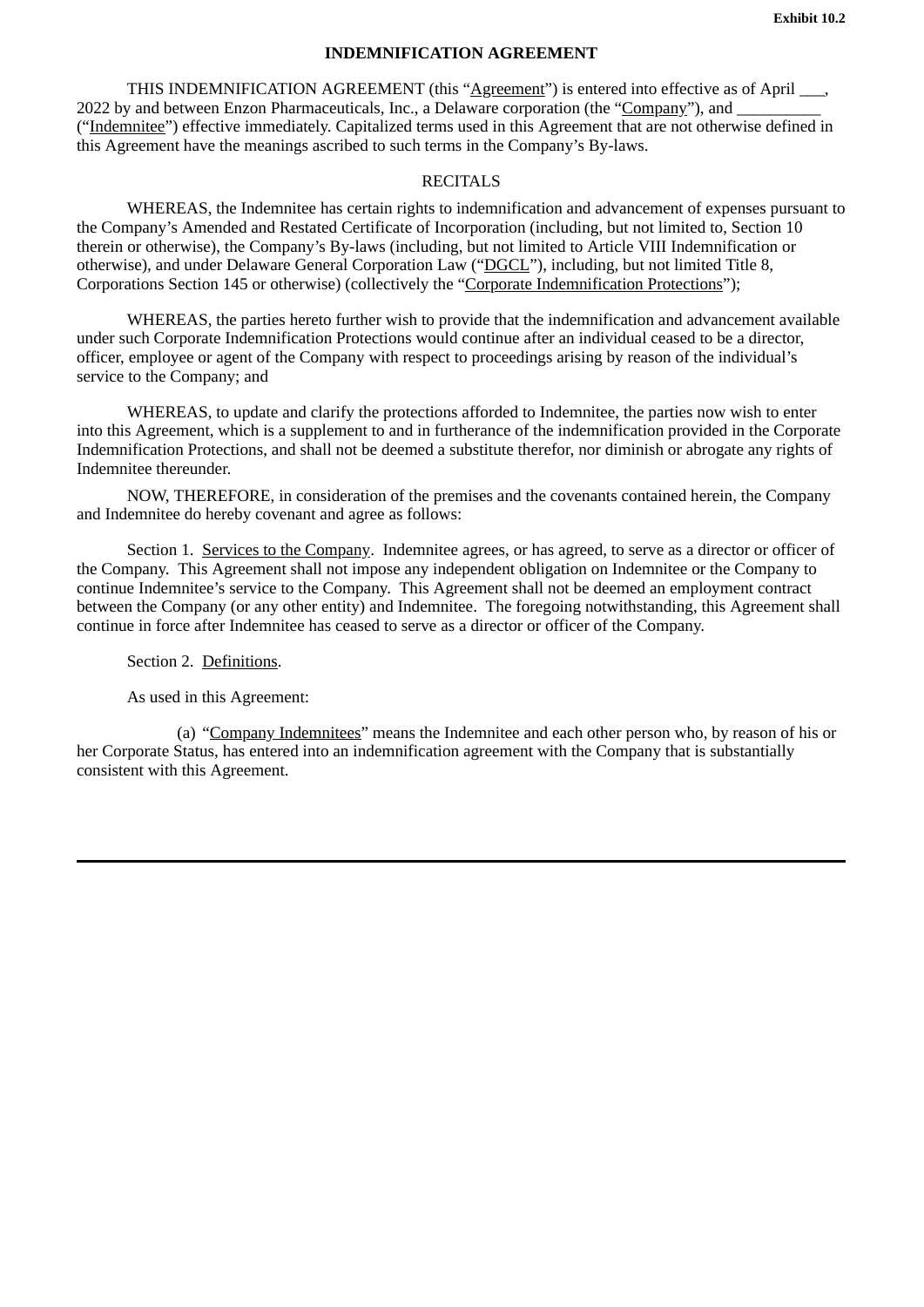(b) "Corporate Status" means the status of a person as a present or former director, officer, employee or agent of the Company or as a director, trustee, officer, partner, manager, managing member, fiduciary, employee or agent of any other foreign or domestic corporation, partnership, limited liability company, joint venture, trust, employee benefit plan or other enterprise that such person is or was serving in such capacity at the request of the Company. As a clarification and without limiting the circumstances in which Indemnitee may be serving at the request of the Company, service by Indemnitee shall be deemed to be at the request of the Company if Indemnitee serves or served as a director, trustee, officer, partner, manager, managing member, fiduciary, employee or agent of any corporation, partnership, limited liability company, joint venture, trust, employee benefit plan or other enterprise (i) of which a majority of the voting power or equity interest is or was owned directly or indirectly by the Company at the time of Indemnitee's service or (ii) the management of which is or was controlled directly or indirectly by the Company at the time of Indemnitee's service.

(c) "Enforcement Expenses" shall mean all reasonable attorneys' fees, retainers, court costs, transcript costs, fees of experts, witness fees, travel expenses, duplicating costs, printing and binding costs, telephone charges, postage, delivery service fees and all other disbursements or expenses of the types customarily incurred in connection with an action to enforce indemnification or advancement rights, or an appeal from such action, including, without limitation, the premium, security for and other costs relating to any cost bond, supersedeas bond or other appeal bond or its equivalent.

(d) "Expenses" shall mean all reasonable attorneys' fees, retainers, court costs, transcript costs, fees of experts, witness fees, travel expenses, duplicating costs, printing and binding costs, telephone charges, postage, delivery service fees and all other disbursements or expenses of the types customarily incurred in connection with prosecuting, defending, preparing to prosecute or defend, investigating, being or preparing to be a witness in, or otherwise participating in, a Proceeding or an appeal resulting from a Proceeding, including, without limitation, the premium, security for and other costs relating to any cost bond, supersedeas bond or other appeal bond or its equivalent. Expenses, however, shall not include amounts paid in settlement by Indemnitee or the amount of judgments or fines against Indemnitee.

(e) "Indemnification Cap" means a maximum aggregate liability of the Company to all Company Indemnitees collectively equal to the lower of (x) \$5,000,000 and (y) the Remaining Coverage.

(f) "Independent Counsel" means a law firm, or a partner (or, if applicable, member) of such a law firm, that is experienced in matters of Delaware corporate law and neither presently is, nor in the past two years has been, retained to represent: (i) the Company or Indemnitee in any matter material to any such party (other than with respect to matters concerning Indemnitee under this Agreement, or of other indemnitees under similar indemnification agreements), or (ii) any other party to the Proceeding giving rise to a claim for indemnification hereunder. Notwithstanding the foregoing, the term "Independent Counsel" shall not include any person who, under the applicable standards of professional conduct then prevailing, would have a conflict of interest in representing either the Company or Indemnitee in an action to determine Indemnitee's rights under this Agreement. The Company agrees to pay the reasonable fees and expenses of the Independent Counsel and to fully indemnify such

- 2 -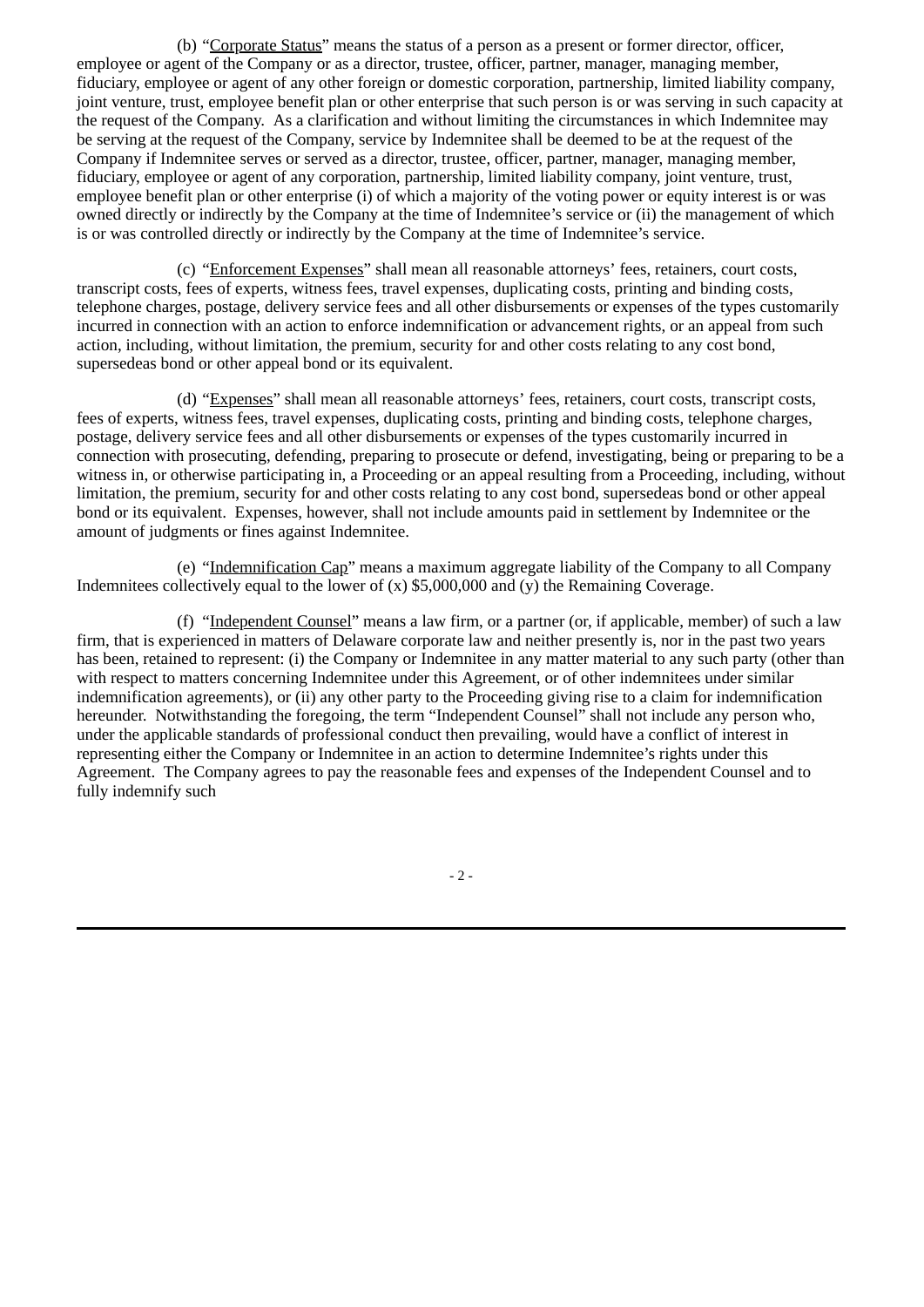counsel against any and all expenses, claims, liabilities and damages arising out of or relating to this Agreement or its engagement pursuant hereto.

(g) "Proceeding" means any threatened, pending or completed action, suit, arbitration, alternate dispute resolution mechanism, investigation, inquiry, administrative hearing or any other actual, threatened or completed proceeding, whether brought in the right of the Company or otherwise and whether of a civil, criminal, administrative, investigative or other nature, in which Indemnitee was, is or will be involved as a party or otherwise by reason of his or her Corporate Status, whether or not serving in such capacity at the time, and in which any liability or expense is incurred for which indemnification, reimbursement or advancement of expenses can be provided under this Agreement; provided, however, that the term "Proceeding" shall not include any judicial proceeding or arbitration, or part thereof, initiated by Indemnitee to enforce Indemnitee's rights under this Agreement as provided for in Section 10 of this Agreement.

(h) "Remaining Coverage" means \$5,000,000 minus the amount already expended in the aggregate by the Company to all Company Indemnitees.

Section 3. Indemnification. Subject to the Indemnification Cap, the Company shall indemnify Indemnitee in accordance with the provisions of this Section 3 if Indemnitee is, or is threatened to be made, a party to or a participant in any Proceeding. Pursuant to this Section 3, but subject to the Indemnification Cap, Indemnitee shall be indemnified against all Expenses, judgments, fines and amounts paid in settlement actually and reasonably incurred by Indemnitee or on his behalf in connection with such Proceeding or any claim, issue or matter therein, if the Indemnitee acted in good faith and in a manner the Indemnitee reasonably believed to be in or not opposed to the best interests of the corporation, and, with respect to any criminal Proceeding, had no reasonable cause to believe the Indemnitee's conduct was unlawful. Notwithstanding the foregoing, in respect of any Proceeding by or in the right of the Company or any stockholder of the Company to procure a judgment in his, her or its favor, no indemnification shall be made (i) in respect of any claim, issue or matter as to which Indemnitee shall have been finally adjudicated to be liable to the Company or any stockholder of the Company in the performance of Indemnitee's duty to the Company and its stockholders, unless and only to the extent that the court in which such Proceeding is or was pending shall determine upon application that, in view of all the circumstances of the case, Indemnitee is fairly and reasonably entitled to indemnity for expenses and then only to the extent that the court shall determine, (ii) of amounts paid in settling or otherwise disposing of a pending Proceeding without court approval or (iii) of expenses incurred in defending a pending Proceeding which is settled or otherwise disposed of without court approval. The Company shall not be liable to Indemnitee under this Agreement for any amounts paid in settlement of any Proceeding effected without the Company's prior written consent, which shall not be unreasonably withheld in the case of any proposed settlement which, when aggregated with any prior such settlement, does not give rise to a liability of the Company exceeding the Indemnification Cap. The Company may withhold its consent to any settlement in its discretion if the liability of the Company thereunder, when aggregated with any prior such settlement, would exceed the Indemnification Cap.

Section 4. Indemnification for Expenses of a Party Who is Wholly or Partly Successful. Notwithstanding any other provisions of this Agreement and except as provided in Section 6, to

- 3 -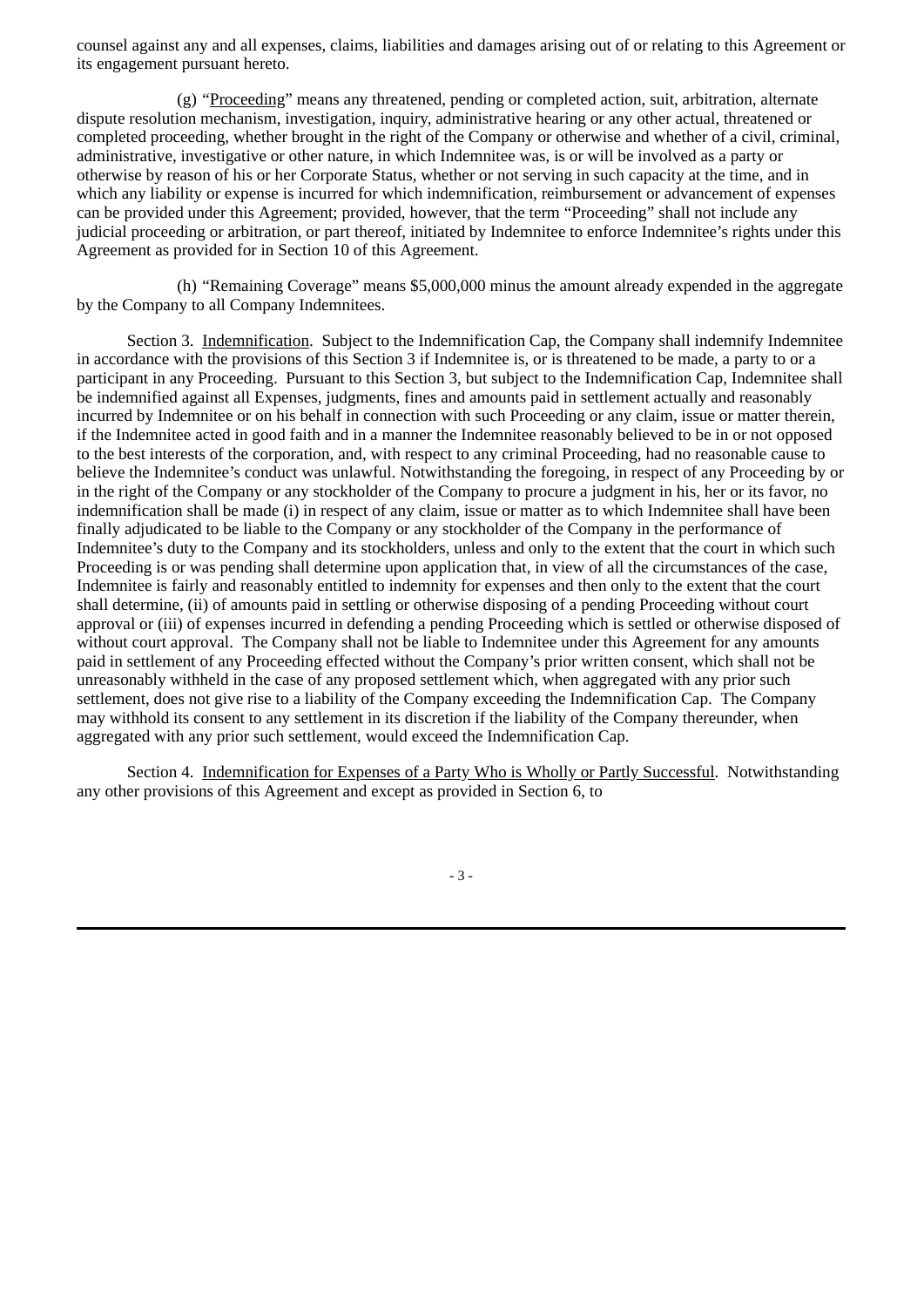the extent that Indemnitee is a party to or a participant in and is successful, on the merits or otherwise, in any Proceeding or in defense of any claim, issue or matter therein, the Company shall indemnify Indemnitee against all Expenses actually and reasonably incurred by him or her in connection therewith. If Indemnitee is not wholly successful in such Proceeding but is successful, on the merits or otherwise, as to one or more but less than all claims, issues or matters in such Proceeding, the Company shall indemnify Indemnitee against all Expenses actually and reasonably incurred by him or her or on his or her behalf in connection with each successfully resolved claim, issue or matter. For purposes of this Section 4 and without limitation, the termination of any claim, issue or matter in such a Proceeding by dismissal, with or without prejudice, shall be deemed to be a successful result as to such claim, issue or matter.

Section 5. Indemnification For Expenses of a Witness. Notwithstanding any other provision of this Agreement, to the extent that Indemnitee is, by reason of his or her Corporate Status, a witness in any Proceeding to which Indemnitee is not a party and is not threatened to be made a party, he shall be indemnified against all Expenses actually and reasonably incurred by him or on his behalf in connection therewith.

Section 6. Exclusions. Notwithstanding any provision in this Agreement to the contrary, the Company shall not be obligated under this Agreement:

(a) to make any indemnity if the Proceeding was one by or in the right of the Company and Indemnitee is finally adjudged to be liable to the Company, except to the extent permitted under Section 3(i);

(b) to make any indemnity if Indemnitee is finally adjudged to be liable on the basis that personal benefit was improperly received in any Proceeding charging improper personal benefit to Indemnitee, whether or not involving action in the Indemnitee's Corporate Status;

(c) to provide indemnification or advance of Expenses hereunder if the Proceeding was brought by Indemnitee, unless: (i) it is a judicial proceeding or arbitration brought to enforce Indemnitee's rights under this Agreement, and then only to the extent in accordance with and as authorized by Section 10 of this Agreement, or (ii) the Corporate Indemnification Protections, a resolution of the stockholders of the Company or of the Board or an agreement approved by the Board to which the Company is a party expressly provide otherwise;

(d) to make any indemnity for amounts otherwise indemnifiable hereunder (or for which advancement is provided hereunder) if and to the extent that Indemnitee has otherwise actually received such amounts under any insurance policy, contract, agreement or otherwise;

(e) to make any indemnity for an accounting of profits made from the purchase and sale (or sale and purchase) by Indemnitee of securities of the Company within the meaning of Section 16(b) of the Securities Exchange Act of 1934, as amended, or similar provisions of state statutory law or common law; or

(f) to make any indemnity or advancement that is prohibited by applicable law.

- 4 -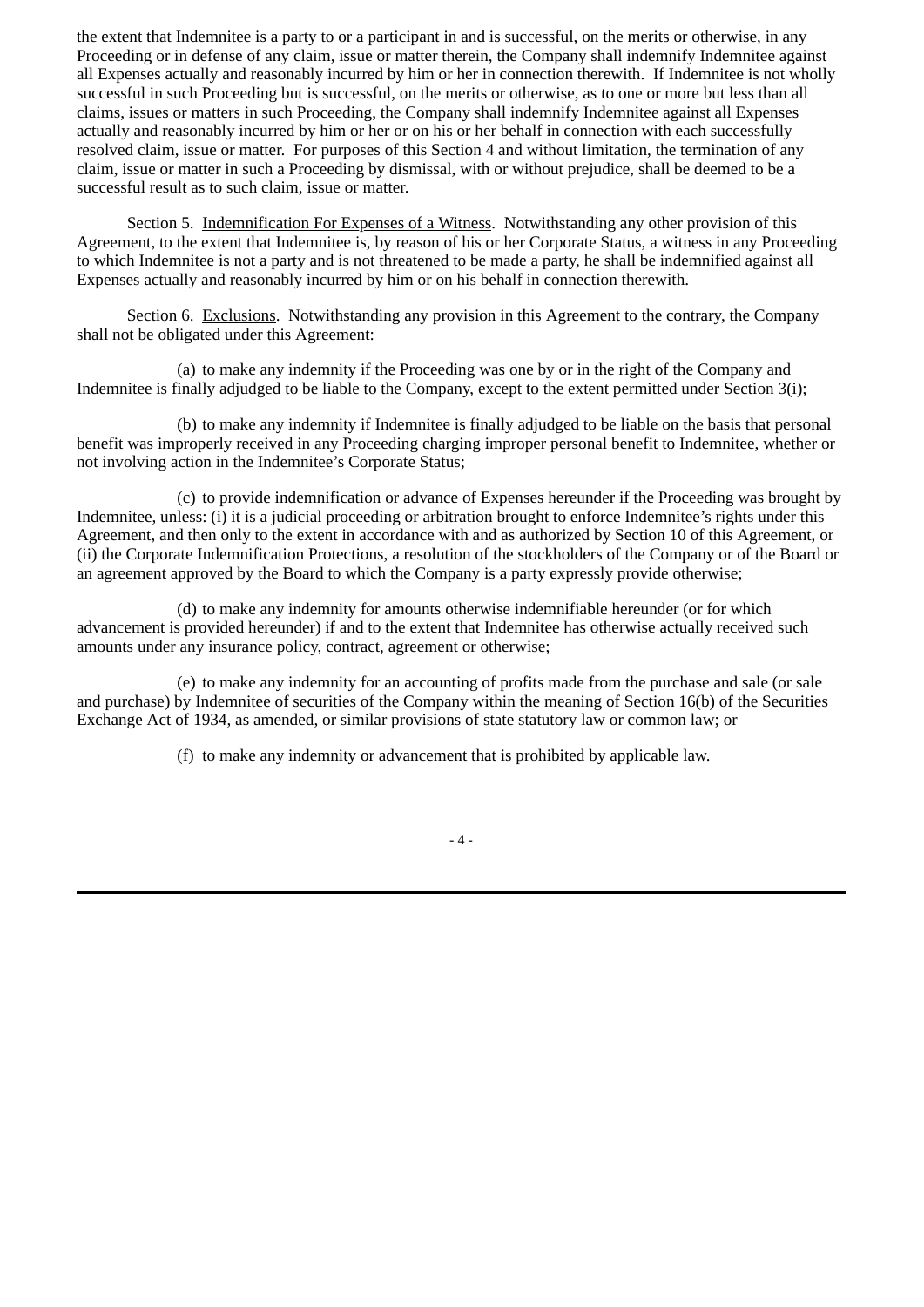Section 7. Advances of Expenses. If, by reason of Indemnitee's Corporate Status, Indemnitee is, or is threatened to be made, a party to any Proceeding, the Company shall, without requiring a preliminary determination of Indemnitee's ultimate entitlement to indemnification hereunder, advance all reasonable Expenses incurred by or on behalf of Indemnitee in connection with such Proceeding within ten (10) days after the receipt by the Company of a statement or statements requesting such advance or advances from time to time, whether prior to or after final disposition of such Proceeding. Such statement or statements shall reasonably evidence the Expenses incurred by Indemnitee and shall include or be preceded or accompanied by a written undertaking by Indemnitee to repay any amounts so advanced in the event of a final non-appealable determination by a court of competent jurisdiction that Indemnitee is not entitled to be indemnified for such Expenses by the Company as provided by this Agreement or otherwise. Execution and delivery to the Company of this Agreement by Indemnitee shall constitute an undertaking by Indemnitee to reimburse the portion of any Expenses advanced to Indemnitee relating to claims, issues or matters in the Proceeding as to which there shall be a final non-appealable determination that Indemnitee is not entitled to indemnification as provided by this Agreement or otherwise. To the extent that Expenses advanced to Indemnitee do not relate to a specific claim, issue or matter in the Proceeding, such Expenses shall be allocated on a reasonable and proportionate basis. The undertaking pursuant to this Section 7 shall be an unlimited general obligation by or on behalf of Indemnitee and shall be accepted without reference to Indemnitee's financial ability to repay such advanced Expenses and without any requirement to post security therefor.

# Section 8. Obtaining Indemnification.

(a) To obtain indemnification under this Agreement, Indemnitee shall submit to the Company a written request therefor. Such request shall reasonably evidence the amounts requested by Indemnitee, to the extent known, and shall include such documentation and information as is reasonably available to Indemnitee. The officer or Director of the Company receiving any such request from Indemnitee shall, promptly upon receipt of such a request for indemnification, advise the Board in writing that Indemnitee has requested indemnification. Upon receipt by the Company of a written request for indemnification, the Company shall indemnify Indemnitee, except to the extent limited or prohibited by Section 3 or Section 6, and any such indemnification shall be paid within sixty (60) days after receipt by the Company of the written request.

(b) In the event the Company claims that Indemnitee is not entitled to indemnification under Section 3 because the Indemnitee (i) did not act in good faith and in a manner the Indemnitee reasonably believed to be in or not opposed to the best interests of the corporation, and, (ii) with respect to any criminal Proceeding, had reasonable cause to believe the Indemnitee's conduct was unlawful, the entitlement of Indemnitee to indemnification shall be determined by Independent Counsel in a written opinion to the Board, a copy of which shall be delivered to Indemnitee. Independent Counsel shall be selected by the Company, subject to Section 8(d). Any determination that Indemnitee is not entitled to indemnification shall be made within sixty (60) days after receipt by the Company of Indemnitee's written request for indemnification and, unless a determination is made by Independent Counsel that Indemnitee is not entitled to indemnification, any indemnification shall be paid in full by the Company, not later than ten (10) days after such determination. If Independent Counsel shall determine that

- 5 -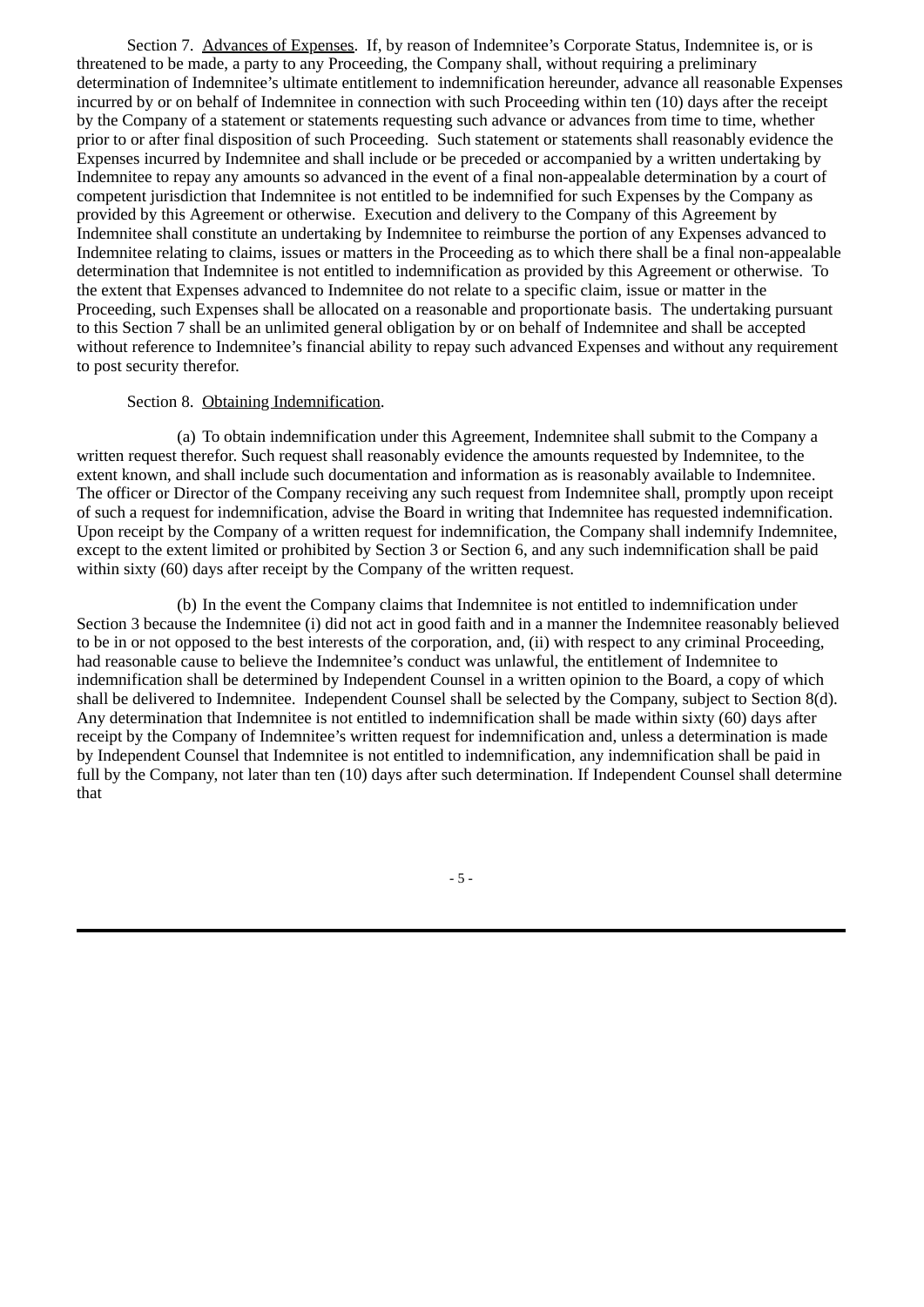Indemnitee is entitled to indemnification for part (but not all) of the application for indemnification, Independent Counsel shall reasonably prorate any partial indemnification among the claims, issues or matters at issue at the time of the determination. Notwithstanding the foregoing, in no event shall the proration of the Indemnitee's costs exceed one years of directors' fees and/or payments to an officer of the Company.

(c) Indemnitee shall cooperate with the Independent Counsel making such determination with respect to Indemnitee's entitlement to indemnification, including providing to such counsel, upon reasonable advance request, any documentation or information which is not privileged or otherwise protected from disclosure and which is reasonably available to Indemnitee and reasonably necessary to such determination. Any costs or expenses (including attorneys' fees and disbursements) incurred by Indemnitee in so cooperating with the Independent Counsel shall be borne by the Company (irrespective of the determination as to Indemnitee's entitlement to indemnification) and the Company hereby indemnifies and agrees to hold Indemnitee harmless therefrom. Upon the due commencement of any judicial proceeding or arbitration pursuant to Section 10(a) of this Agreement, Independent Counsel shall be discharged and relieved of any further responsibility in such capacity (subject to the applicable standards of professional conduct then prevailing).

(d) Indemnitee may, within ten (10) days after written notice of the Company's selection of Independent Counsel, deliver to the Company a written objection to such selection; provided, however, that such objection may be asserted only on the ground that the Independent Counsel so selected does not meet the requirements of "Independent Counsel" as defined in Section 2 of this Agreement, and the objection shall set forth with particularity the factual basis of such assertion. Absent a proper and timely objection, the person so selected shall act as Independent Counsel. If such written objection is so made and substantiated, the Independent Counsel so selected may not serve as Independent Counsel unless and until such objection is withdrawn or a court has determined that such objection is without merit. If, within twenty (20) days after the later of (i) submission by Indemnitee of a written request for indemnification pursuant to Section 8(a), and (ii) the final disposition of the Proceeding, including any appeal therein, no Independent Counsel shall have been selected without objection, Indemnitee or the Company may petition the court designated in Section 21 for resolution of any objection which shall have been made to the selection of Independent Counsel and/or for the appointment as Independent Counsel of a person selected by the court or by such other person as the court shall designate. The person with respect to whom all objections are so resolved or the person so appointed shall act as Independent Counsel under Section 8(b) hereof.

# Section 9. Presumptions and Effect of Certain Proceedings.

(a) In connection with any request for indemnification hereunder, it shall be presumed that Indemnitee is entitled to indemnification under this Agreement if Indemnitee has submitted a request for indemnification in accordance with Section 8 of this Agreement, and the Company shall have the burden of proof to overcome that presumption in connection with the making of any determination contrary to that presumption.

(b) The termination of any Proceeding or of any claim, issue or matter therein, by judgment, order, settlement or conviction, or upon a plea of guilty, nolo contendere or its

- 6 -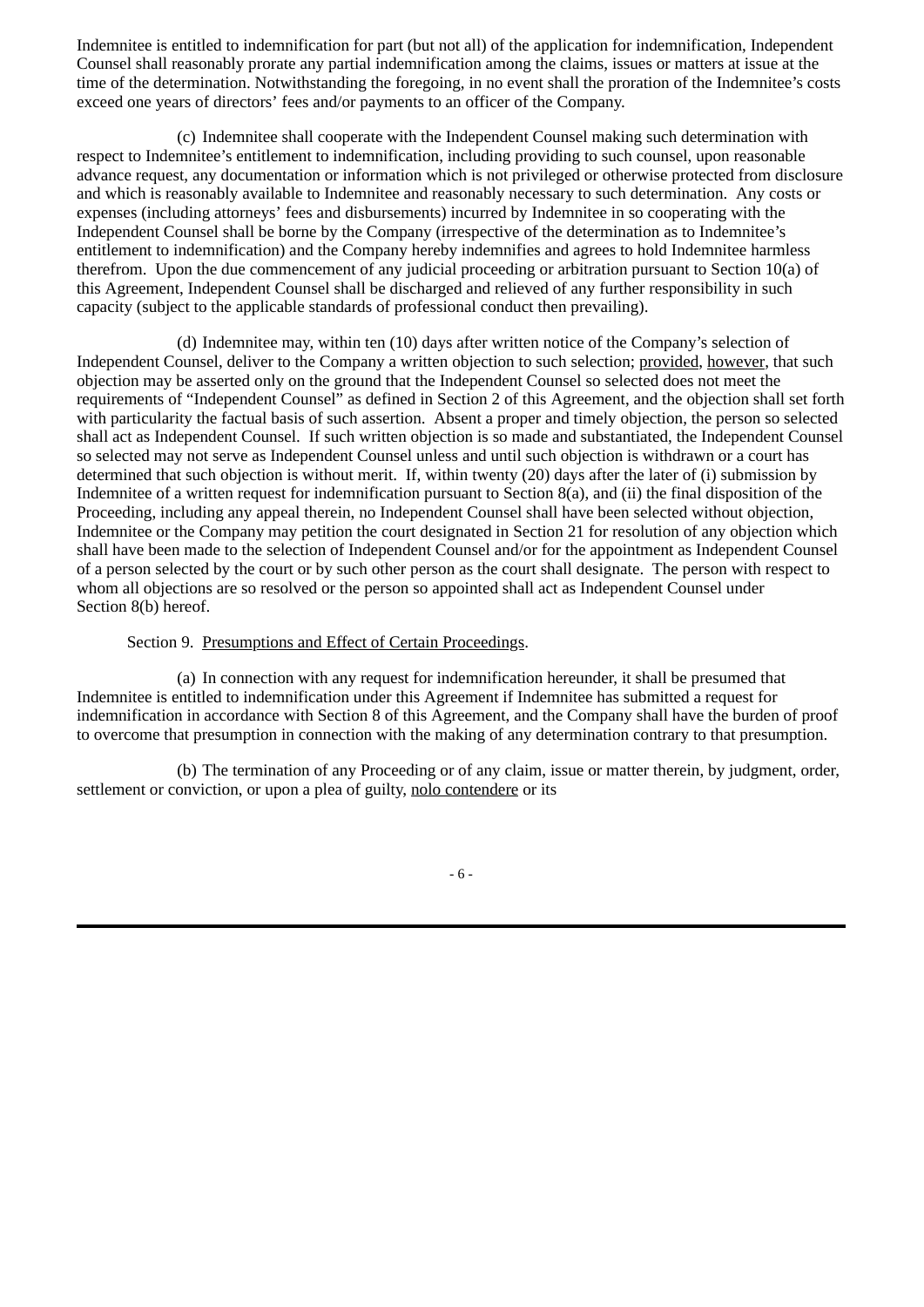equivalent, shall not (except as otherwise expressly provided in this Agreement) of itself adversely affect the right of Indemnitee to indemnification or create a presumption that Indemnitee is not entitled to indemnification.

(c) The knowledge and/or actions, or failure to act, of any other director, officer, employee or agent of the Company or any other director, trustee, officer, partner, manager, managing member, fiduciary, employee or agent of any other foreign or domestic corporation, partnership, limited liability company, joint venture, trust, employee benefit plan or other enterprise shall not be imputed to Indemnitee for purposes of determining any other right to indemnification under this Agreement.

Section 10.Remedies of Indemnitee.

(a) Subject to Section 10(f), in the event that (i) payment of indemnification or advancement of Expenses is not made, or is not timely made, pursuant to this Agreement, or (ii) a determination is made pursuant to Section 8(b) of this Agreement that Indemnitee is not entitled to indemnification under this Agreement, Indemnitee shall be entitled to an adjudication by the court designated in Section 22 of his or her entitlement to such indemnification or advancement. Alternatively, Indemnitee, at his or her option, may seek an award in arbitration to be conducted by a single arbitrator pursuant to the Commercial Arbitration Rules of the American Arbitration Association. Indemnitee shall commence such proceeding seeking an adjudication or an award in arbitration within 180 days following the date on which Indemnitee first has the right to commence such proceeding pursuant to this Section 10(a).

(b) In the event that a determination shall have been made pursuant to Section 8(b) of this Agreement that Indemnitee is not entitled to indemnification, any judicial proceeding or arbitration commenced pursuant to this Section 10 shall be conducted in all respects as a de novo trial, or arbitration, on the merits and Indemnitee shall not be prejudiced by reason of that adverse determination. In any judicial proceeding or arbitration commenced pursuant to this Section 10, the Company shall have the burden of proving Indemnitee is not entitled to indemnification or advancement, as the case may be.

(c) If a determination shall have been made pursuant to Section 8 of this Agreement that Indemnitee is entitled to indemnification, the Company shall be bound by such determination in any judicial proceeding or arbitration commenced pursuant to this Section 10, absent a misstatement by Indemnitee of a material fact, or an omission of a material fact necessary to make Indemnitee's statement not materially misleading, in connection with the request for indemnification.

(d) The Company shall be precluded from asserting in any judicial proceeding or arbitration commenced pursuant to this Section 10 that the procedures and presumptions of this Agreement are not valid, binding and enforceable and shall stipulate in any such court or before any such arbitrator that the Company is bound by all the provisions of this Agreement.

(e) The Company shall indemnify Indemnitee against any and all Enforcement Expenses and, if requested by Indemnitee, shall (within ten (10) days after receipt by the Company of a written request therefor) advance, to the extent not prohibited by law, such

- 7 -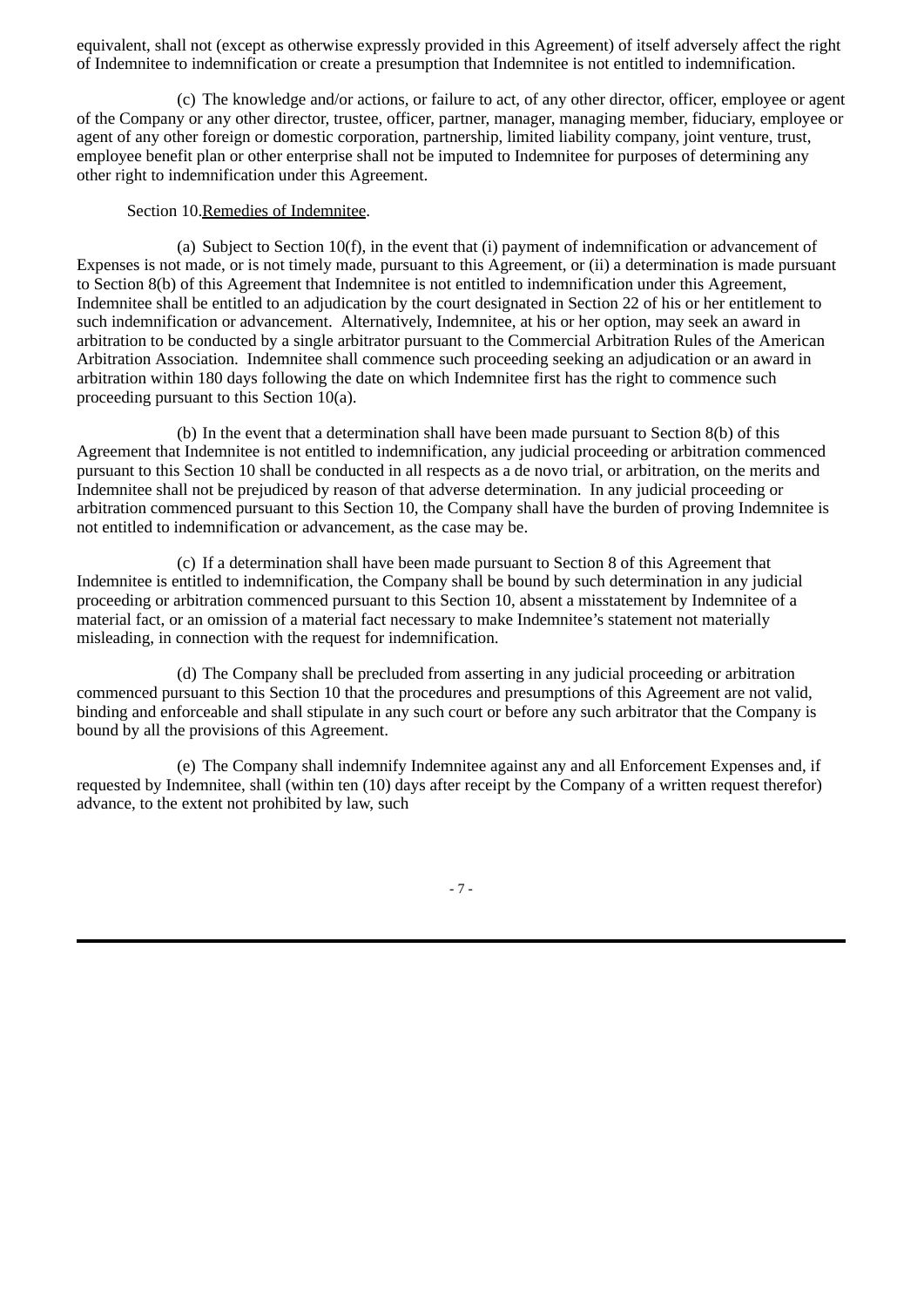Enforcement Expenses to Indemnitee, which are incurred by Indemnitee in connection with any action brought by Indemnitee for indemnification or advancement from the Company under this Agreement or under any directors' and officers' liability insurance policies maintained by the Company, regardless of whether Indemnitee ultimately is determined to be entitled to such indemnification, advancement or insurance recovery, as the case may be, in the suit for which indemnification or advancement is being sought.

(f) Notwithstanding anything in this Agreement to the contrary, no determination that Indemnitee is not entitled to indemnification under this Agreement shall be made prior to the final disposition of the Proceeding, including any appeal therein.

# Section 11.Defense of the Underlying Proceeding.

(a) Indemnitee shall notify the Company promptly in writing upon being served with any summons, citation, subpoena, complaint, indictment, request or other document relating to any Proceeding which may result in the right to indemnification or the advance of Expenses hereunder and shall include with such notice a description of the nature of the Proceeding and a summary of the facts underlying the Proceeding. The failure to give any such notice shall not disqualify Indemnitee from the right, or otherwise affect in any manner any right of Indemnitee, to indemnification or the advance of Expenses under this Agreement.

(b) Subject to the provisions of the last sentence of this Section 11(b) and of Section 11(c) below, the Company shall have the right to assume the defense of any Proceeding which may give rise to indemnification or advancement hereunder, with legal counsel chosen by the Company, acting reasonably, and subject to the prior approval of Indemnitee, which approval shall not be unreasonably withheld. The Company shall notify Indemnitee of any such decision to defend within fifteen (15) calendar days following receipt of notice of any such Proceeding under Section 11(a) above. The Company shall not, without the prior written consent of Indemnitee, which shall not be unreasonably withheld or delayed, consent to the entry of any judgment against Indemnitee or enter into any settlement or compromise which (i) includes an admission of fault of Indemnitee, (ii) does not include, as an unconditional term thereof, the full release of Indemnitee from all liability in respect of such Proceeding, which release shall be in form and substance reasonably satisfactory to Indemnitee or (iii) would impose any Expense, judgment, fine, penalty or limitation on Indemnitee. This Section 11(b) shall not apply to a Proceeding brought by or on behalf of the Company or a judicial proceeding or arbitration brought by Indemnitee under Section 10 of this Agreement.

(c) Notwithstanding the provisions of Section 11(b) above, if in a Proceeding to which Indemnitee is a party by reason of Indemnitee's Corporate Status, (i) Indemnitee reasonably concludes, based upon an opinion of counsel chosen by Indemnitee and approved by the Company, which approval shall not be unreasonably withheld, that Indemnitee may have separate defenses or counterclaims to assert with respect to any issue which may not be consistent with other defendants in such Proceeding, (ii) Indemnitee reasonably concludes, based upon an opinion of counsel chosen by Indemnitee and approved by the Company, which approval shall not be unreasonably withheld, that an actual or apparent conflict of interest or potential conflict of interest exists between Indemnitee and the Company, or (iii) if the Company fails to assume the defense of such Proceeding in a timely manner, Indemnitee shall be entitled

- 8 -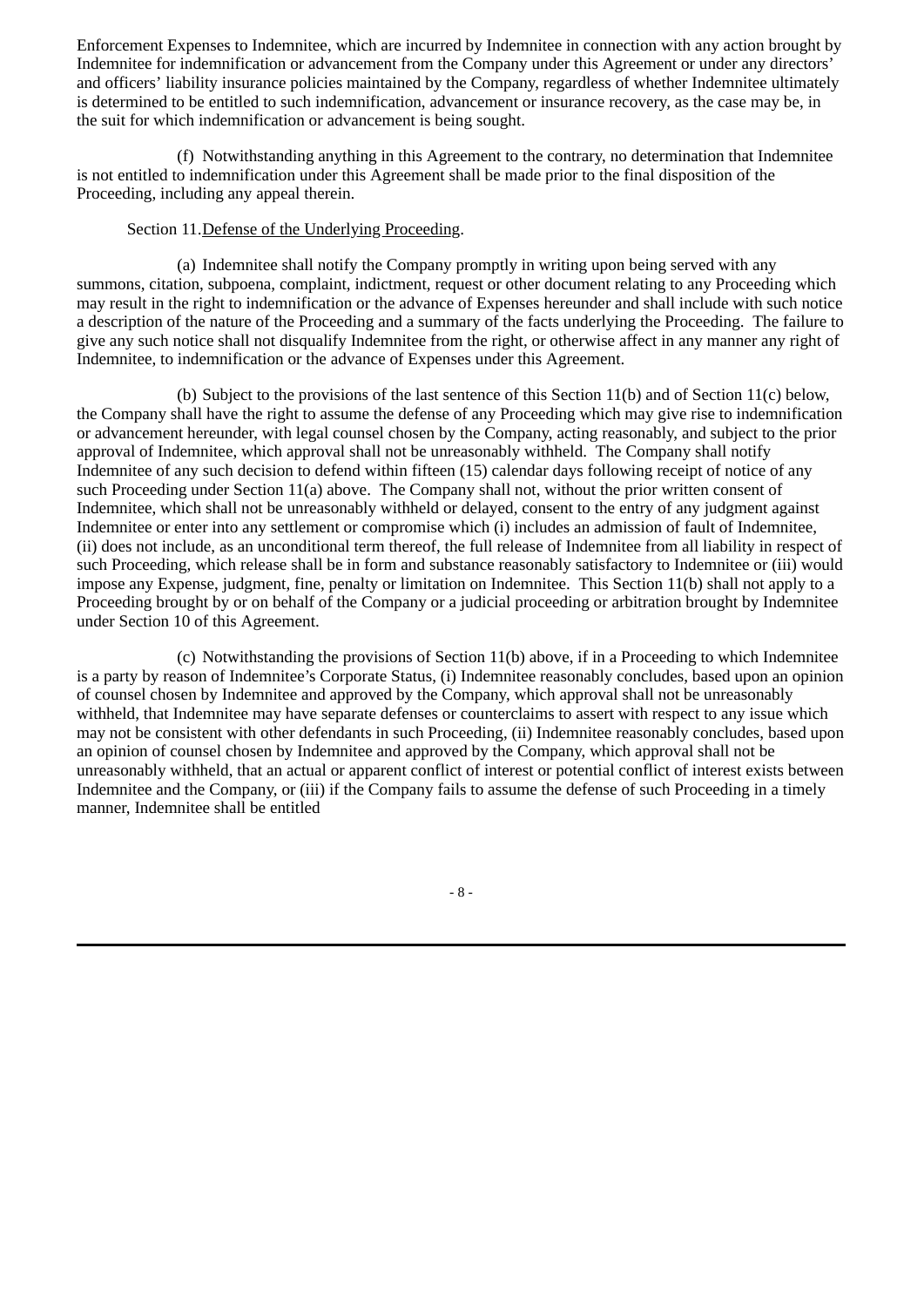to be represented by separate legal counsel of Indemnitee's choice, subject to the prior approval of the Company, which approval shall not be unreasonably withheld, at the expense of the Company. In addition, if the Company fails to comply with any of its obligations under this Agreement or in the event that the Company or any other person takes any action to declare this Agreement void or unenforceable, or institutes any Proceeding to deny or to recover from Indemnitee the benefits intended to be provided to Indemnitee hereunder, Indemnitee shall have the right to retain counsel of Indemnitee's choice, subject to the prior approval of the Company, which approval shall not be unreasonably withheld, at the expense of the Company (subject to Section 10(f) of this Agreement), to represent Indemnitee in connection with any such matter.

# Section 12.Non-Exclusivity; Survival of Rights; Insurance; Subrogation.

(a) The rights of indemnification and to receive advancement of Expenses as provided by this Agreement shall not be deemed exclusive of any other rights to which Indemnitee may at any time be entitled under applicable law, the Corporate Indemnification Protections, any agreement, any resolution of the stockholders of the Company or the Board or otherwise. In the event of a conflict between this Agreement and the Corporate Indemnification Protections, the agreement (or provision thereof) granting Indemnitee the greatest legally enforceable rights shall control. No amendment, alteration or repeal of this Agreement or of any provision hereof shall limit or restrict any right of Indemnitee under this Agreement in respect of any action taken or omitted by such Indemnitee in his or her Corporate Status prior to such amendment, alteration or repeal. No right or remedy herein conferred is intended to be exclusive of any other right or remedy, and every other right and remedy shall be cumulative and in addition to every other right and remedy given hereunder or now or hereafter existing at law or in equity or otherwise. The assertion or employment of any right or remedy hereunder, or otherwise, shall not prevent the concurrent assertion or employment of any other right or remedy.

(b) The Company may decide in the future to acquire directors' and officers' liability insurance, on terms and conditions deemed appropriate by the Board, covering Indemnitee or any claim made against Indemnitee by reason of his or her Corporate Status and covering the Company for any indemnification or advancement made by the Company to Indemnitee for any claims made against Indemnitee by reason of his or her Corporate Status. Without in any way limiting any other obligation under this Agreement, the Company shall indemnify Indemnitee for any payment by Indemnitee arising out of the amount of any deductible or retention and the amount of any excess of the aggregate of all judgments, penalties, fines, settlements and Expenses incurred by Indemnitee in connection with a Proceeding over the coverage of any insurance referred to in the previous sentence. The purchase, establishment and maintenance of any such insurance shall not in any way limit or affect the rights or obligations of the Company or Indemnitee under this Agreement except as expressly provided herein, and the execution and delivery of this Agreement by the Company and the Indemnitee shall not in any way limit or affect the rights or obligations of the Company under any such insurance policies. If, at the time the Company receives notice from any source of a Proceeding to which Indemnitee is a party or a participant (as a witness or otherwise), and the Company has directors' and officers' liability insurance in effect, the Company shall give prompt notice of such Proceeding to the insurers in accordance with the procedures set forth in the respective policies.

- 9 -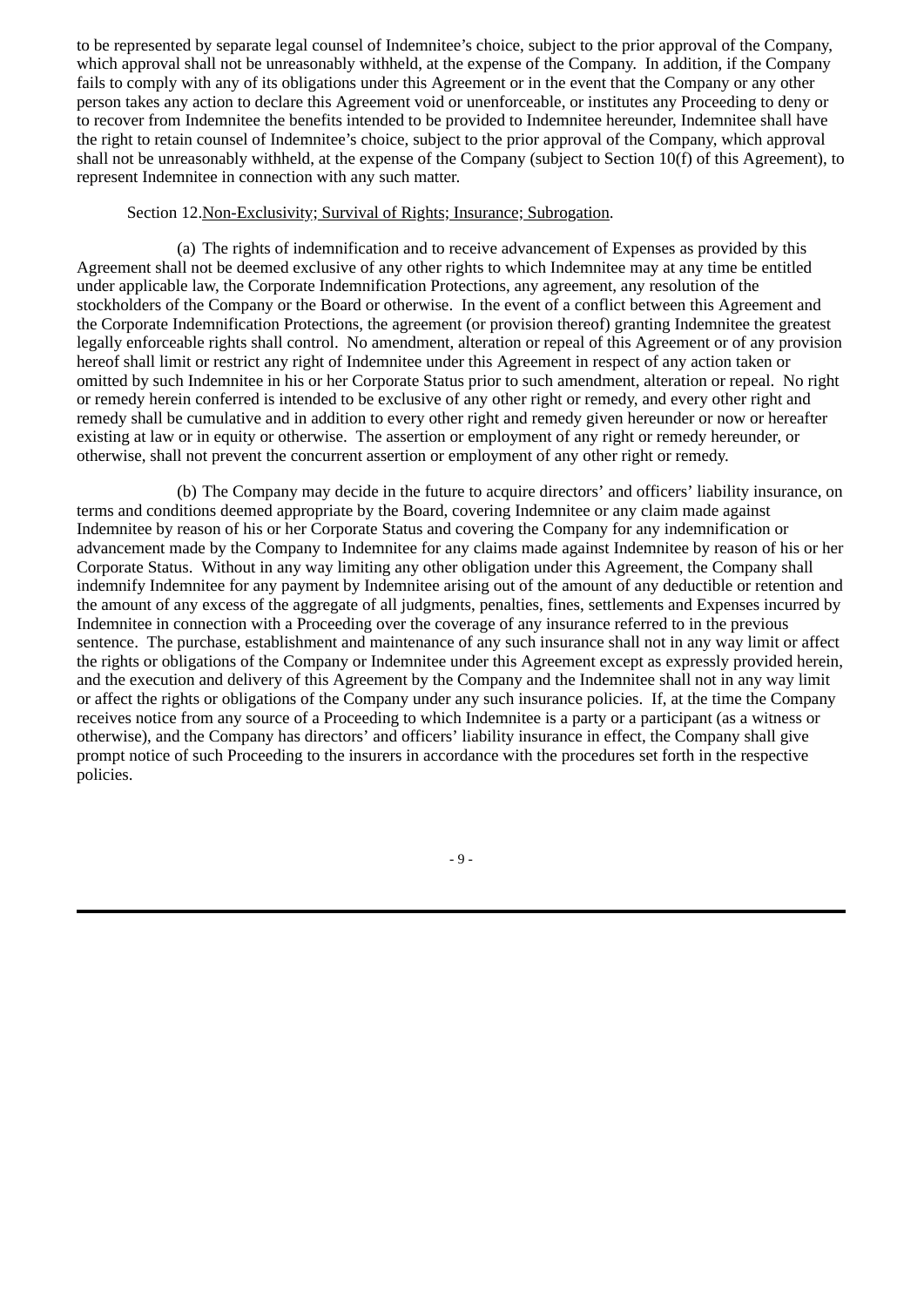(c) In the event of any payment under this Agreement, the Company shall be subrogated to the extent of such payment to all of the rights of recovery of Indemnitee, who shall execute all papers required and take all action necessary to secure such rights, including execution of such documents as are necessary to enable the Company to bring suit to enforce such rights.

Section 13.Continuation of Rights. All agreements and obligations of the Company contained herein shall continue during the period Indemnitee is serving in his or her Corporate Status and shall continue thereafter so long as Indemnitee shall be subject to any possible claims based upon or by reason of his or her Corporate Status. This Agreement shall be binding upon the Company and its successors and assigns and shall inure to the benefit of Indemnitee and his or her heirs, executors and administrators. The Company shall require and cause any successor, and any direct or indirect parent of any successor, whether direct or indirect by purchase, merger, consolidation or otherwise, to all, substantially all or a substantial part, of the business and/or assets of the Company, by written agreement in form and substance satisfactory to Indemnitee, expressly to assume and agree to perform this Agreement in the same manner and to the same extent that the Company would be required to perform if no such succession had taken place.

Section 14.Severability. If any provision or provisions of this Agreement shall be held to be invalid, illegal or unenforceable for any reason whatsoever: (a) the validity, legality and enforceability of the remaining provisions of this Agreement (including, without limitation, each portion of any section of this Agreement containing any such provision held to be invalid, illegal or unenforceable, that is not itself invalid, illegal or unenforceable) shall not in any way be affected or impaired thereby and shall remain enforceable to the fullest extent permitted by law; (b) such provision or provisions shall be deemed reformed to the extent necessary to conform to applicable law and to give the maximum effect to the intent of the parties hereto; and (c) to the fullest extent possible, the provisions of this Agreement (including, without limitation, each portion of any section of this Agreement containing any such provision held to be invalid, illegal or unenforceable, that is not itself invalid, illegal or unenforceable) shall be construed so as to give effect to the intent manifested thereby.

Section 15.Covenants of the Company. The Company hereby covenants that it will maintain at all times an amount in cash or marketable securities equal to the Remaining Coverage.

Section 16.Reliance; Enforcement.

(a) The Company expressly confirms and agrees that it has entered into this Agreement and assumed the obligations imposed on it hereby in order to induce Indemnitee to serve or continue to serve as a Director and/or officer of the Company, and the Company acknowledges that Indemnitee is relying upon this Agreement in serving as a Director and/or officer of the Company.

(b) This Agreement constitutes the entire agreement between the parties hereto with respect to the subject matter hereof; provided, however, that this Agreement is a supplement to and in furtherance of the Corporate Indemnification Protections and applicable law, and shall

- 10 -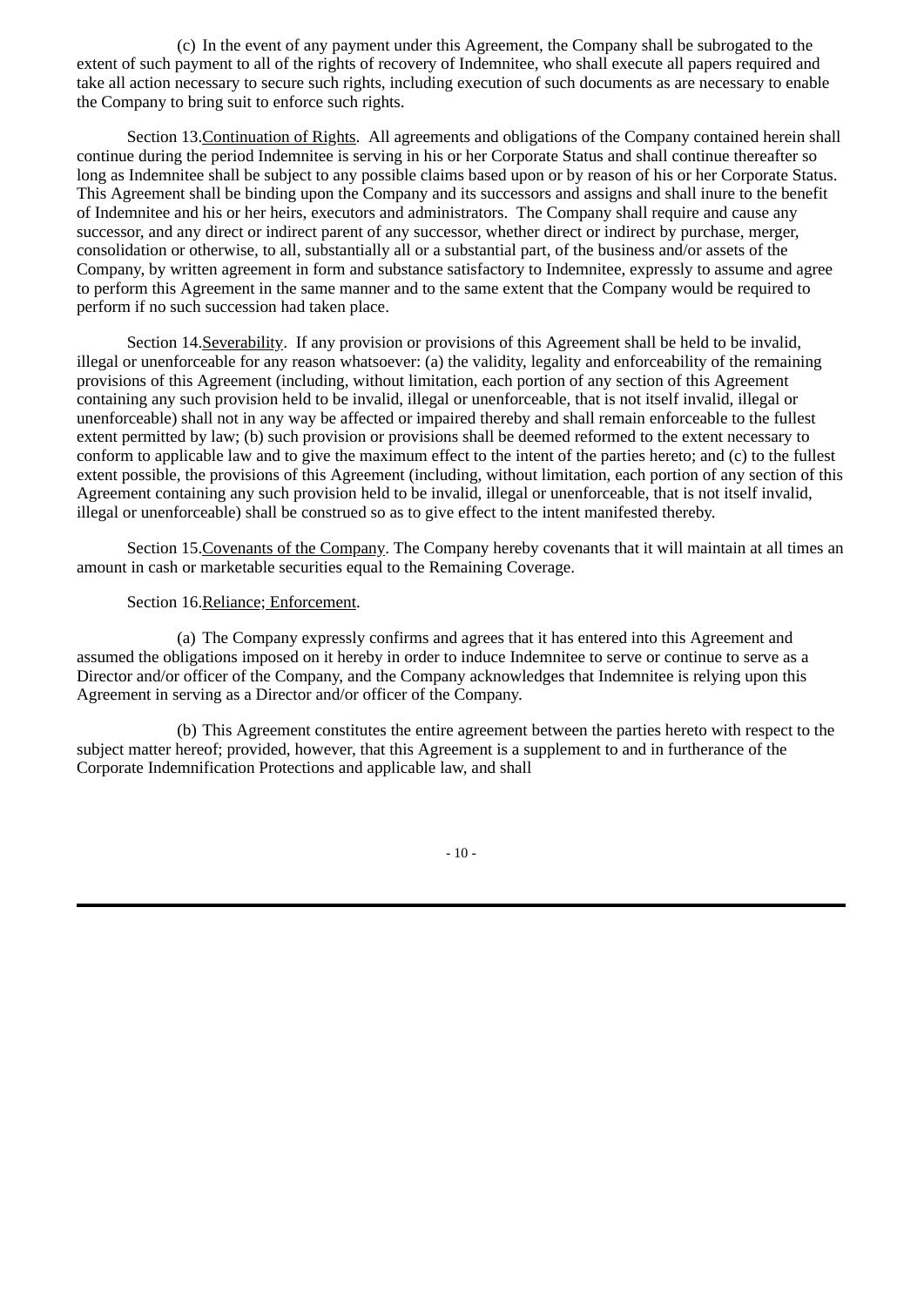not be deemed a substitute therefor, nor to diminish or abrogate any rights of Indemnitee thereunder.

Section 17.Modification and Waiver. No supplement, modification or amendment, or waiver of any provision, of this Agreement shall be binding unless executed in writing by the parties thereto. No waiver of any of the provisions of this Agreement shall be deemed or shall constitute a waiver of any other provisions of this Agreement nor shall any waiver constitute a continuing waiver.

Section 18. Notice by Indemnitee. Indemnitee agrees promptly to notify the Company in writing upon being served with any summons, citation, subpoena, complaint, indictment, information or other document relating to any Proceeding or matter which may be subject to indemnification or advancement as provided hereunder. The failure of Indemnitee to so notify the Company shall not relieve the Company of any obligation which it may have to Indemnitee under this Agreement or otherwise.

Section 19.Notices(a) . All notices, requests, demands and other communications under this Agreement shall be in writing and shall be deemed to have been duly given if (a) delivered by hand and receipted for by the party to whom said notice or other communication shall have been directed, (b) mailed by certified or registered mail with postage prepaid, on the third business day after the date on which it is so mailed, (c) mailed by reputable overnight courier and receipted for by the party to whom said notice or other communication shall have been directed or (d) sent by electronic transmission (e-mail or facsimile), with receipt of confirmation of delivery of electronic transmission:

(a) If to Indemnitee, at such address as Indemnitee shall provide to the Company.

(b) If to the Company to:

Enzon Pharmaceuticals, Inc. 20 Commerce Drive (Suite 135) Cranford, New Jersey 07016 Attention: Richard L. Feinstein E-mail: rlfeinsteincpa@enzon.com

With a copy to:

Thompson Hine LLP 335 Madison Avenue, 12th Floor New York, New York 10017-4611 Attention: Todd E. Mason, Esq. Facsimile: (212) 344-6101 E-mail: Todd.Mason@ThompsonHine.com

or to any other address as may have been furnished to Indemnitee by the Company.

Section 20.Contribution. To the fullest extent permissible under applicable law, if the indemnification provided for in this Agreement is unavailable to Indemnitee for any reason

- 11 -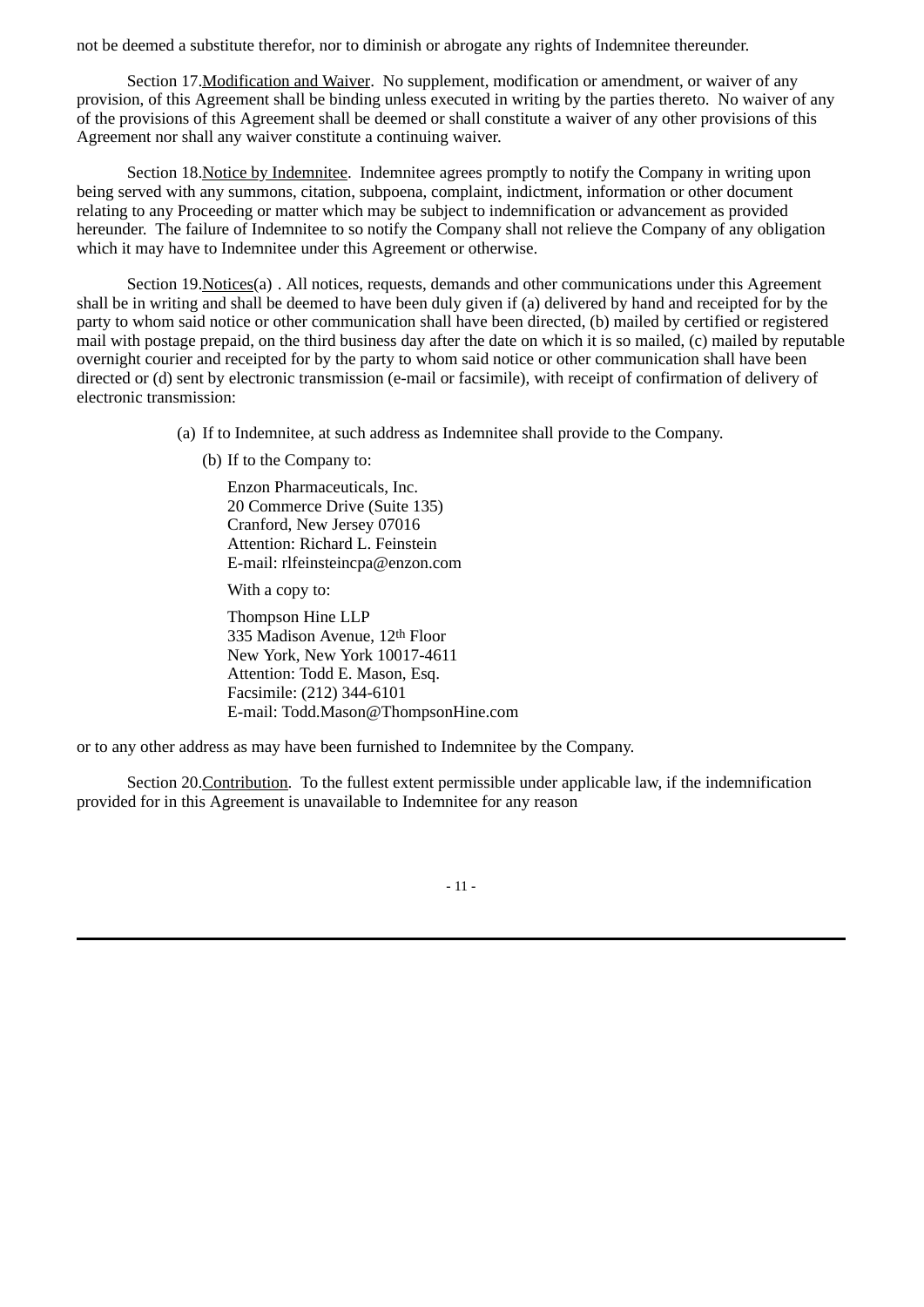whatsoever, the Company, in lieu of indemnifying Indemnitee, shall contribute to the amount incurred by Indemnitee, whether for judgments, fines, penalties, excise taxes, amounts paid or to be paid in settlement and/or for Expenses, in connection with any Proceeding in such proportion as is deemed fair and reasonable in light of all of the circumstances in order to reflect (i) the relative benefits received by the Company and Indemnitee in connection with the event(s) and/or transaction(s) giving rise to such Proceeding; and/or (ii) the relative fault of the Company (and its Directors, officers, employees and agents) and Indemnitee in connection with such event(s) and/or transactions. Notwithstanding the foregoing, in no event shall the contribution of the Indemnitee exceed one year of directors' fees and/or payments to an officer of the Company.

Section 21.Applicable Law and Consent to Jurisdiction. This Agreement and the legal relations among the parties shall be governed by, and construed and enforced in accordance with, the laws of the State of Delaware, without regard to its conflict of laws rules. Except with respect to any arbitration commenced by Indemnitee pursuant to Section 10(a) of this Agreement, the Company and Indemnitee hereby irrevocably and unconditionally (i) agree that any action or proceeding arising out of or in connection with this Agreement shall be brought only in the Court of Chancery of the State of Delaware (the "Chancery Court"), and not in any other state or federal court in the United States of America or any court in any other country, (ii) consent to submit to the exclusive jurisdiction of the Chancery Court for purposes of any action or proceeding arising out of or in connection with this Agreement, (iii) consent to service of process at the address set forth in Section 19 of this Agreement with the same legal force and validity as if served upon such party personally within the State of Delaware, (iv) waive any objection to the laying of venue of any such action or proceeding in the Chancery Court and (v) waive, and agree not to plead or to make, any claim that any such action or proceeding brought in the Chancery Court has been brought in an improper or inconvenient forum.

Section 22.Identical Counterparts. This Agreement may be executed in one or more counterparts, each of which shall for all purposes be deemed to be an original but all of which together shall constitute one and the same Agreement. Only one such counterpart signed by the party against whom enforceability is sought needs to be produced to evidence the existence of this Agreement.

Section 23.Headings. The headings of the paragraphs of this Agreement are inserted for convenience only and shall not be deemed to constitute part of this Agreement or to affect the construction thereof.

[Signature Page Follows]

- 12 -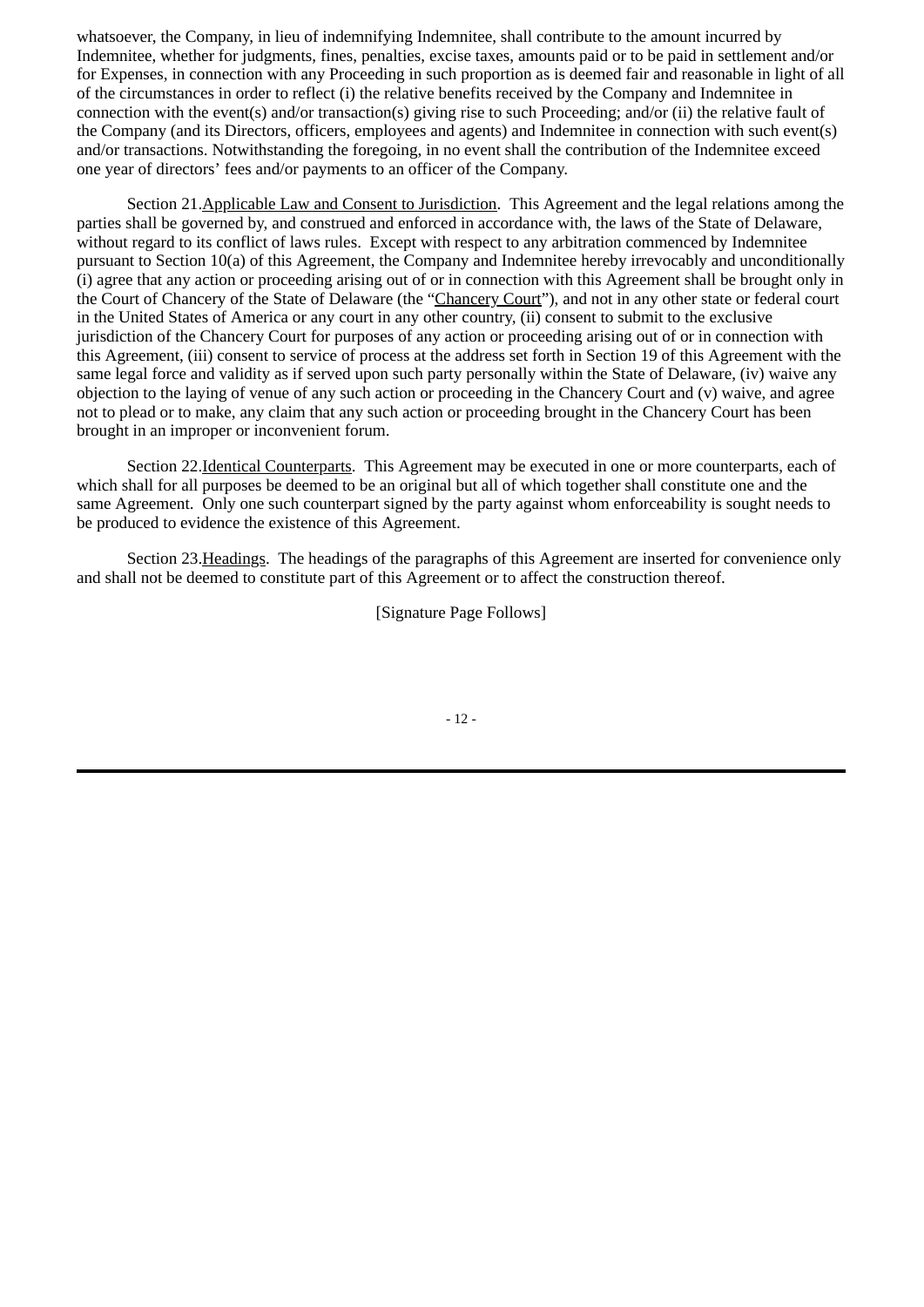IN WITNESS WHEREOF, the parties have caused this Agreement to be signed as of the day and year first above written.

ENZON PHARMACEUTICALS, INC.

By:

Name: Richard L. Feinstein Title: Chief Executive Officer

INDEMNITEE:

[*Signature Page to Indemnification Agreement*]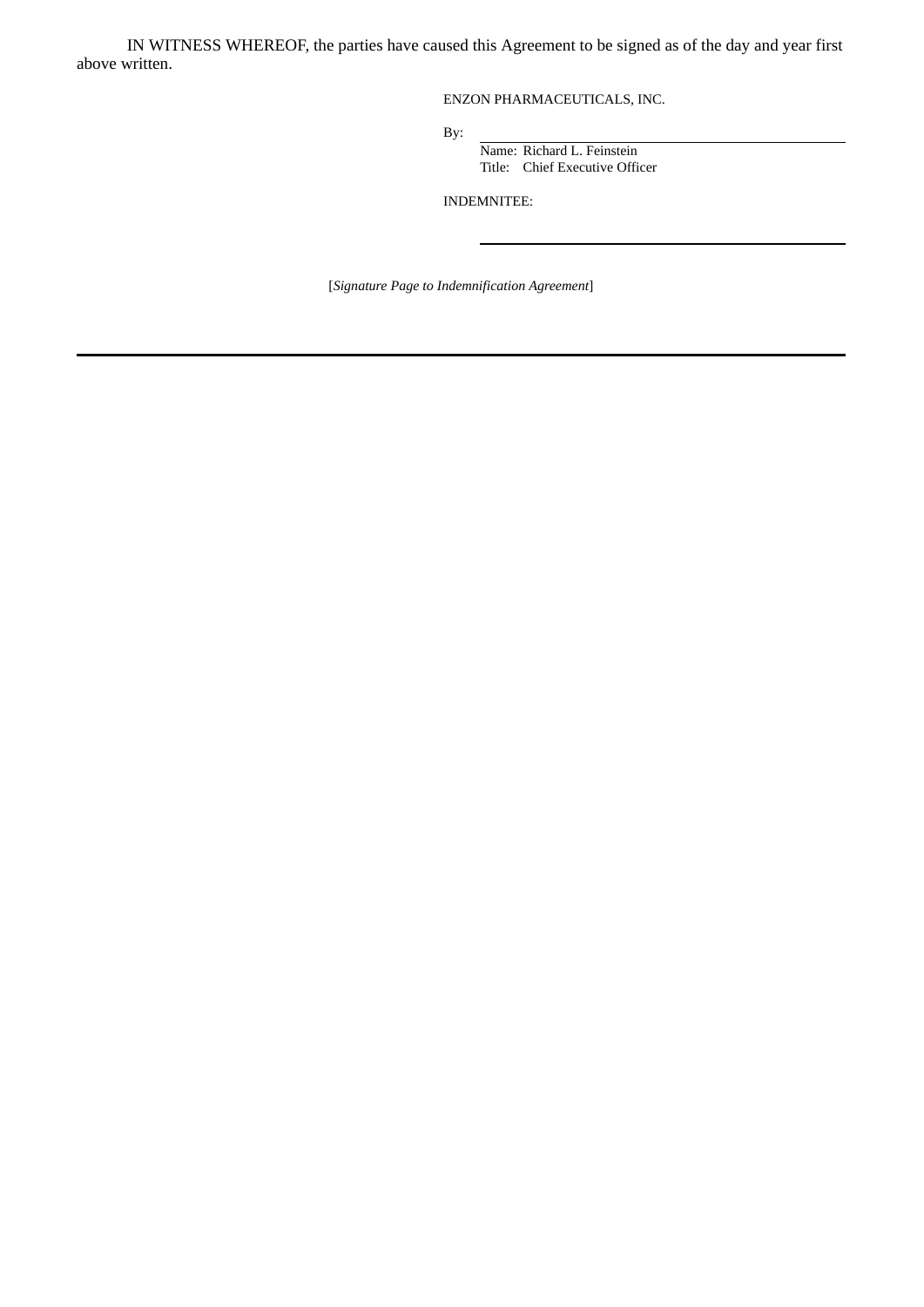### **CERTIFICATION PURSUANT TO SECTION 302 OF THE SARBANES-OXLEY ACT OF 2002**

<span id="page-34-0"></span>I, Richard L. Feinstein, certify that:

- 1. I have reviewed this Quarterly Report on Form 10-Q for the quarter ended March 31, 2022 of Enzon Pharmaceuticals, Inc.;
- 2. Based on my knowledge, this report does not contain any untrue statement of a material fact or omit to state a material fact necessary to make the statements made, in light of the circumstances under which such statements were made, not misleading with respect to the period covered by this report;
- 3. Based on my knowledge, the financial statements, and other financial information included in this report, fairly present in all material respects the financial condition, results of operations and cash flows of the registrant as of, and for, the periods presented in this report;
- 4. As the registrant's sole certifying officer, I am responsible for establishing and maintaining disclosure controls and procedures (as defined in Exchange Act Rules 13a-15(e) and 15d-15(e)) and internal control over financial reporting (as defined in Exchange Act Rules 13a-15(f) and 15d-15(f)) for the registrant and have:
	- (a) designed such disclosure controls and procedures, or caused such disclosure controls and procedures to be designed under my supervision, to ensure that material information relating to the registrant, including its consolidated subsidiaries, is made known to me by others within those entities, particularly during the period in which this report is being prepared;
	- (b) designed such internal control over financial reporting, or caused such internal control over financial reporting to be designed under my supervision, to provide reasonable assurance regarding the reliability of financial reporting and the preparation of financial statements for external purposes in accordance with generally accepted accounting principles;
	- (c) evaluated the effectiveness of the registrant's disclosure controls and procedures and presented in this report my conclusions about the effectiveness of the disclosure controls and procedures, as of the end of the period covered by this report based on such evaluation; and
	- (d) disclosed in this report any change in the registrant's internal control over financial reporting that occurred during the registrant's most recent fiscal quarter (the registrant's fourth fiscal quarter in the case of an annual report) that has materially affected, or is reasonably likely to materially affect, the registrant's internal control over financial reporting; and
- 5. I have disclosed, based on my most recent evaluation of internal control over financial reporting, to the registrant's auditors and the audit committee of the registrant's board of directors (or persons performing the equivalent functions):
	- (a) All significant deficiencies and material weaknesses in the design or operation of internal control over financial reporting which are reasonably likely to adversely affect the registrant's ability to record, process, summarize and report financial information; and
	- (b) Any fraud, whether or not material, that involves management or other employees who have a significant role in the registrant's internal control over financial reporting.

April 26, 2022 /s/ Richard L. Feinstein

Richard L. Feinstein Chief Executive Officer, Chief Financial Officer and Secretary (Principal Executive Officer and Principal Financial Officer)